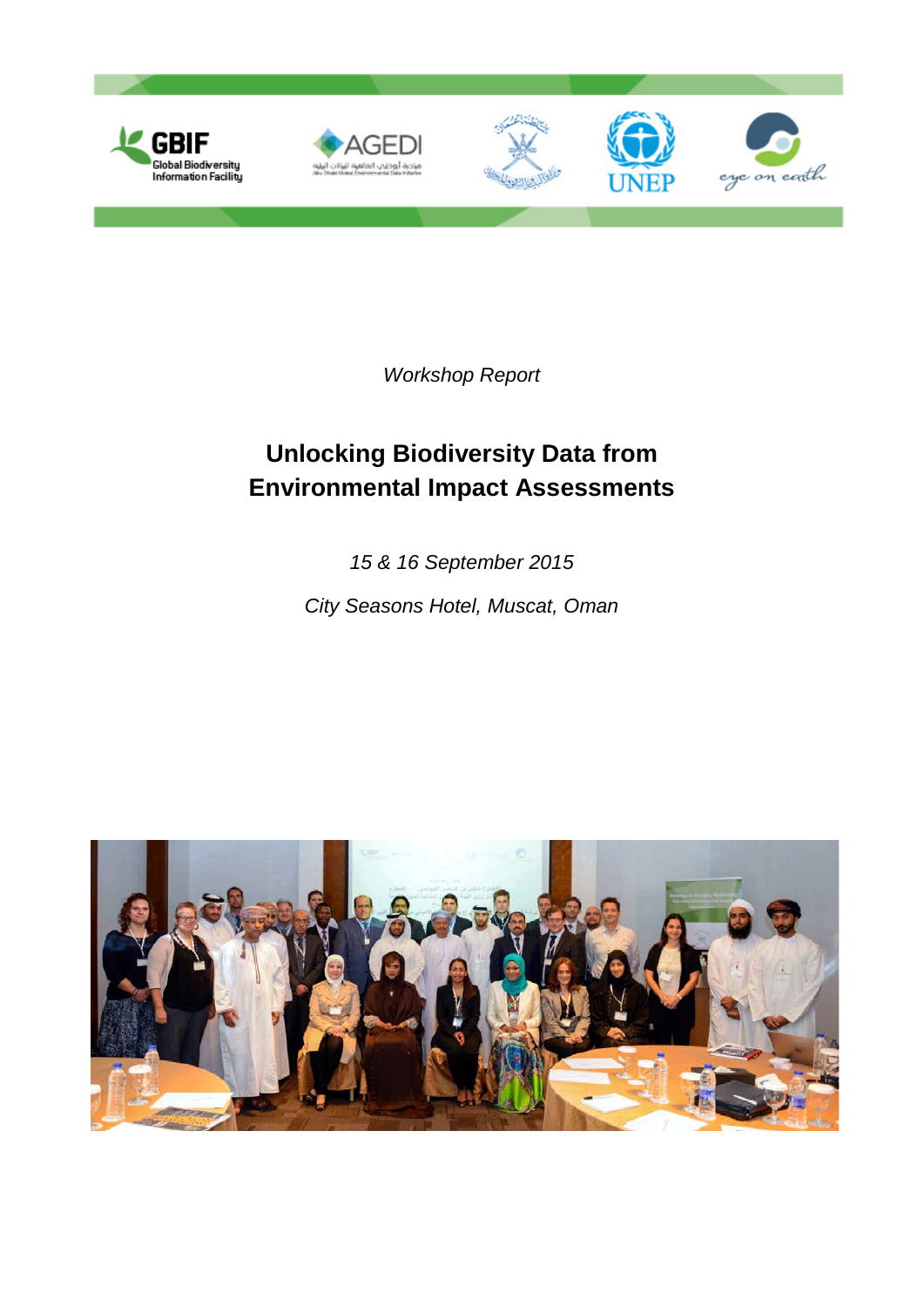*Recommended citation*

GBIF Secretariat 2015. *Unlocking Biodiversity Data from Environmental Impact Assessments: Workshop Report*, GBIF Secretariat, Copenhagen. Available at [http://www.gbif.org/resource/82554.](http://www.gbif.org/resource/82554)

Reuben Roberts and Selwyn Willoughby of [Refleqt Information Management Services](http://refleqt.co.za/) compiled this report, which they co-authored with Siro Masinde and Tim Hirsch of the GBIF Secretariat.



*Unlocking Biodiversity Data from Environmental Impact Assessments* is licensed under Creative Commons Attribution 4.0 Unported License [https://creativecommons.org/licenses/by/4.0.](https://creativecommons.org/licenses/by/4.0)

# **CONTENTS**

| Background to the project: Unlocking biodiversity data from environmental impact |  |
|----------------------------------------------------------------------------------|--|
|                                                                                  |  |
|                                                                                  |  |
|                                                                                  |  |
|                                                                                  |  |
|                                                                                  |  |
|                                                                                  |  |
|                                                                                  |  |
| Session I: Recap of Day 1 / Understanding the biodiversity data context 18       |  |
|                                                                                  |  |
|                                                                                  |  |
| Session IV: Policy and institutionalization session (parallel session) 23        |  |
|                                                                                  |  |
|                                                                                  |  |
|                                                                                  |  |
|                                                                                  |  |
|                                                                                  |  |
|                                                                                  |  |
|                                                                                  |  |
|                                                                                  |  |
|                                                                                  |  |
|                                                                                  |  |
|                                                                                  |  |
|                                                                                  |  |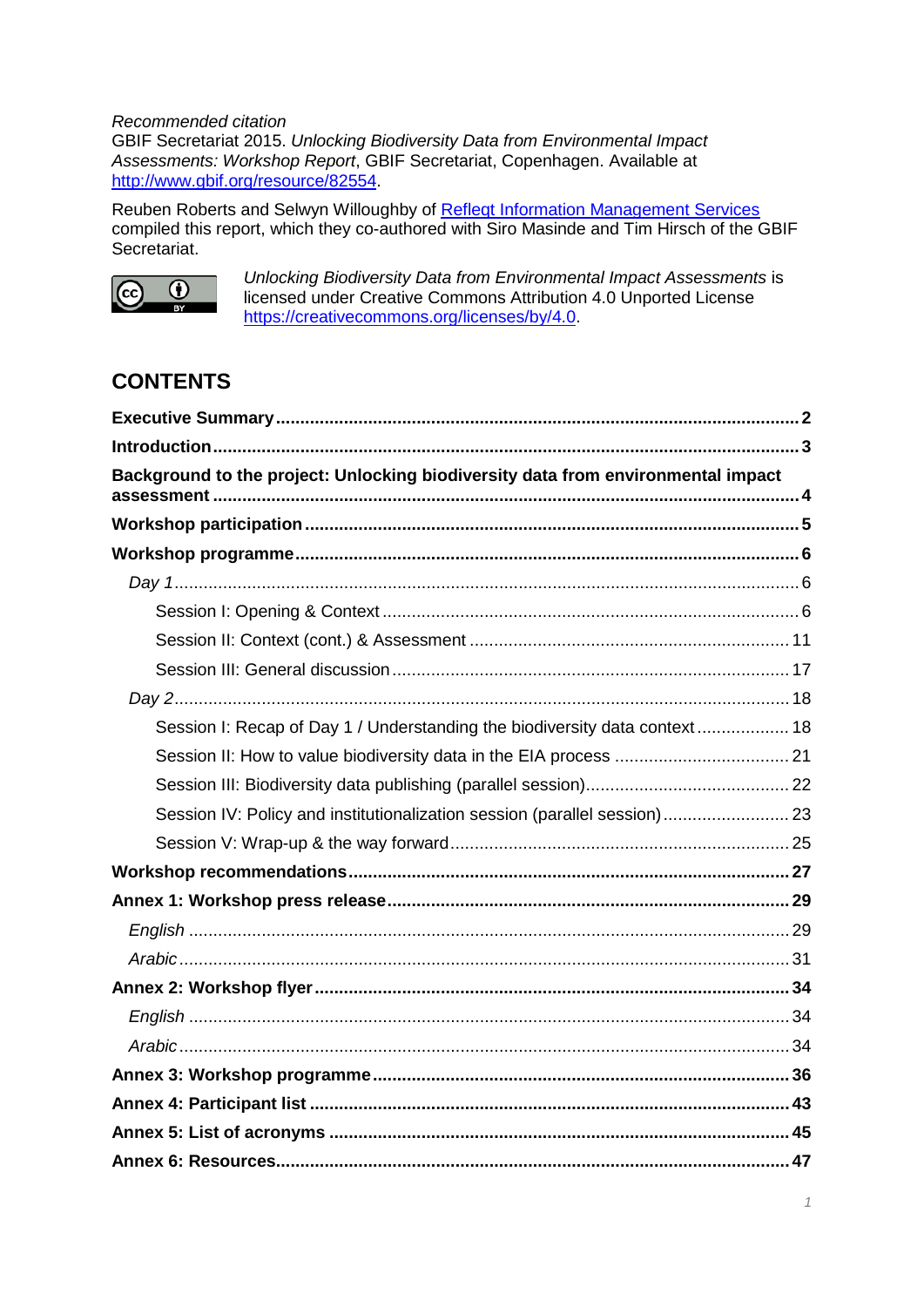# **Executive Summary**

The purpose of the workshop was to bring together the region's government regulators and environmental consultants to discuss the benefits of sharing species data collected through environmental impact assessments (EIAs), and to encourage the use of tools that enable sharing and reuse of digitized data that EIAs capture about the distribution of plants, animals and other species. The information can help increase knowledge about the impacts of development and improve decision-making.

Participants from 8 out of the 12 West Asian region countries, namely, Oman, UAE, Bahrain, Iraq, Syria, Kuwait, Jordan and Qatar, attended the workshop. They included representatives from government regulatory bodies, the private sector, NGOs, project implementing partners including the Global Biodiversity Information Facility (GBIF) and the United Nations Environment Programme, Regional Office for West Asia (UNEP-ROWA). The participants provided a wide range of perspectives and knowledge of the use of biodiversity information for decision-making in the region.

The workshop provided participants with an opportunity to review GBIF's initiative to publish biodiversity data derived from EIAs and the pilot project which was conducted in South Africa and India between 2009-2011. Mention was made of facilities to support the private sector's use of biodiversity data in the EIA process, and the organizations advocating greater use of biodiversity information for policy development and decision-making regionally.

The context for the initiative thus established, attention was paid to the EIA process in the region from both the regulators' and practitioners' perspectives. Break-out groups discussed the benefits of publishing EIA-derived biodiversity data, as well as the obstacles and ways for overcoming them. The break out group reports were presented in a plenary and harmonised in a single report.

On day two, the workshop explored two main themes in more detail. These were firstly the practical and technical considerations for biodiversity information publishing, and secondly the policy interventions that would be necessary to take the initiative forward in the region from an organizational perspective. Technically, participants explored the specifics of what kinds of biodiversity data can be published through GBIF's web portal, as well as the supporting tools and standards to achieve this, and applied this knowledge in a practical data publishing session. From the perspective of taking the initiative forward, participants discussed issues of intellectual property rights, institutional mandates, capacity and legal requirements among other issues.

The workshop concluded with the drafting of a 'Statement of Principles on Sharing Biodiversity Data from Environmental Impact Assessments'. The Statement articulated the common beliefs of the diverse group of participants, on the advantages of sharing biodiversity data from EIAs, using accepted biodiversity information standards to enable those data to be reused in research and policy. The statement was adopted and released at the Eye on Earth Summit, 6-8 October 2015 in Abu Dhabi. The intention is to maintain momentum for the initiative while institutional arrangements are finalised to establish it more permanently in the region.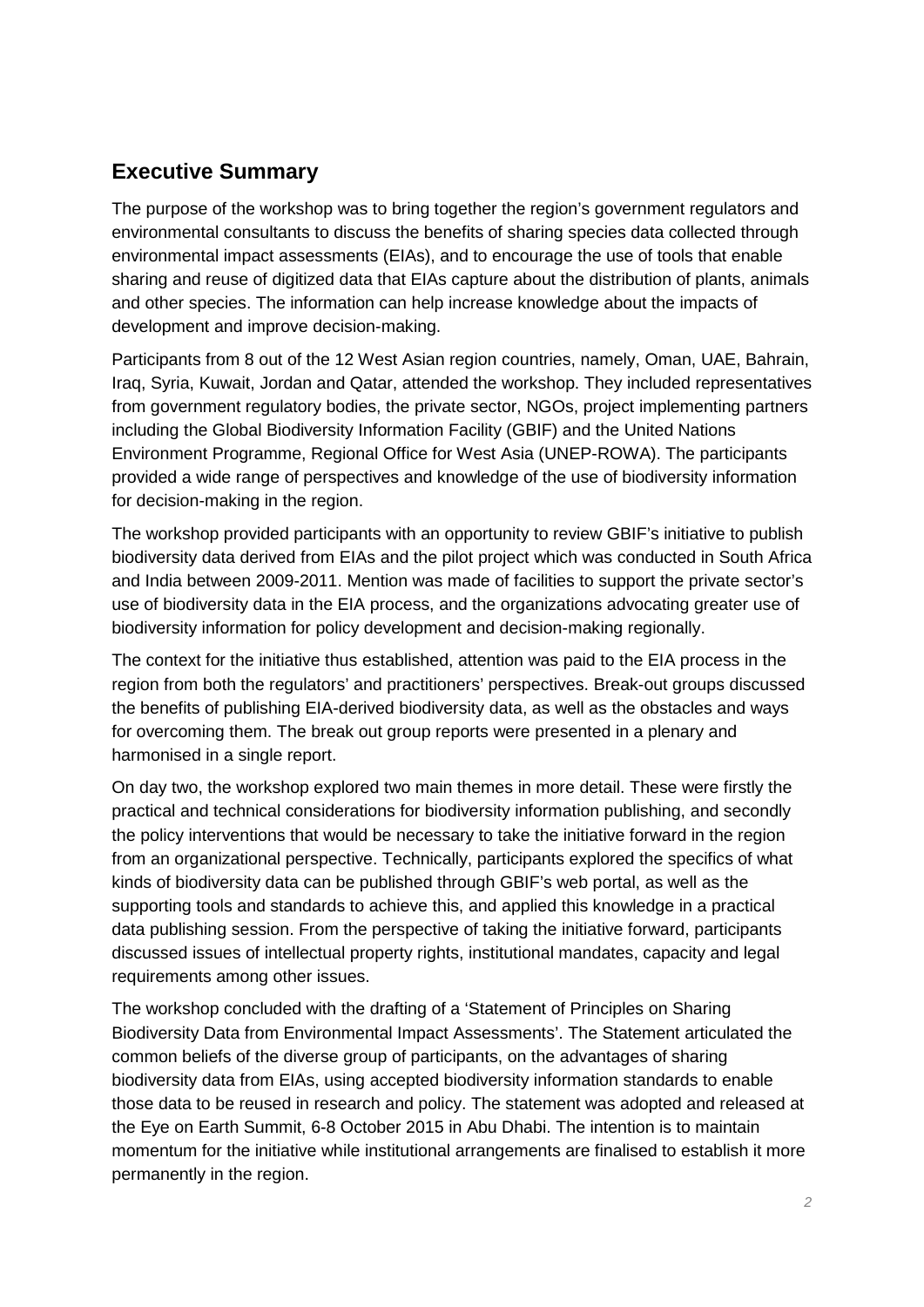# **Introduction**

-

The purpose of the workshop was to discuss ways of unlocking vital biodiversity information about the ecosystems of the West Asian region $<sup>1</sup>$  $<sup>1</sup>$  $<sup>1</sup>$  that is derived from environmental impact</sup> assessments, helping to increase knowledge about the impacts of development and improve decision-making.

EIAs commissioned by private corporations are used during the planning of projects both on terrestrial and aquatic ecosystems, and often include surveys of species found in proposed areas of development. However, even when reports associated with EIAs are made public, the underlying data are rarely redistributed in standard, reusable formats. The workshop aimed to show that by using existing, freely available tools, the EIA community can open up those data in a way that helps biodiversity research and supports better regional and global decision-making.

The workshop programme included:

- Practical demonstrations of how to organize data collected during EIAs in formats that allow them to be shared and accessed easily online.
- Demonstration of a pilot data publishing platform /tool for sharing EIA data from the West Asia region.
- Presentations on current regional practices for EIAs.
- Discussion of both the benefits and challenges of sharing biodiversity data in ways that respect commercial confidentiality and intellectual property rights.

<span id="page-3-0"></span><sup>1</sup> The West Asia eco region as designated by UNEP comprises the following countries: Iraq, Jordan, Lebanon, Palestine, Syrian Arab Republic, Bahrain, Oman, Kuwait, Qatar, Saudi Arabia, the United Arab Emirates and Yemen <http://www.unep.org/delc/portals/119/Stateofbiodiv-westasia.pdf>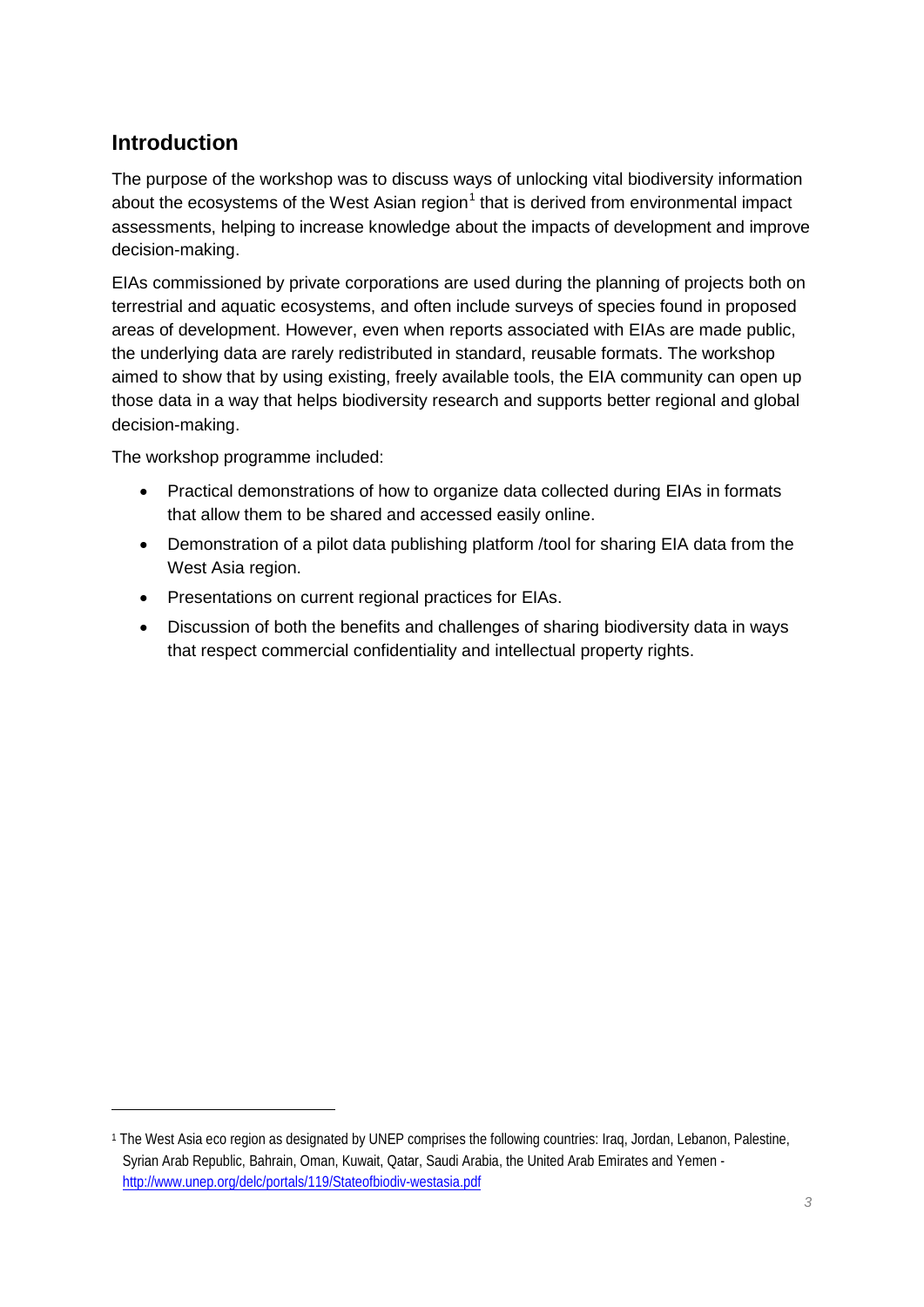# **Background to the project: Unlocking biodiversity data from environmental impact assessment**

The project 'Unlocking biodiversity data from environmental impact assessment' is led by GBIF, with seed funding from the Abu Dhabi Global Environmental Data Initiative (AGEDI), for the Eye on Earth Initiative. It aims to encourage national authorities and EIA practitioners in the West Asian region, including the Gulf Cooperation Council (GCC) countries, to recognize the benefits of sharing biodiversity data for future re‐use, and to understand how freely‐available tools and resources can enable data sharing. Its activities and products include:

- A regional workshop to promote best practices and tools for EIA biodiversity data sharing (this workshop)
- An updated best practice guide explaining the process of data publishing and use, with particular reference to EIA practice in the West Asia region
- A distance-learning module enabling EIA practitioners and regulators to train themselves in biodiversity data publishing and use
- A prototype online data publishing platform providing a 'one‐stop‐shop' for sharing of biodiversity data from EIAs

The project follows from a pilot initiative (2009-2011) conducted jointly between GBIF, the South African National Biodiversity Institute (SANBI) and the Wildlife Institute of India (WII) which aimed to develop an EIA biodiversity data publishing framework for use in South Africa and India.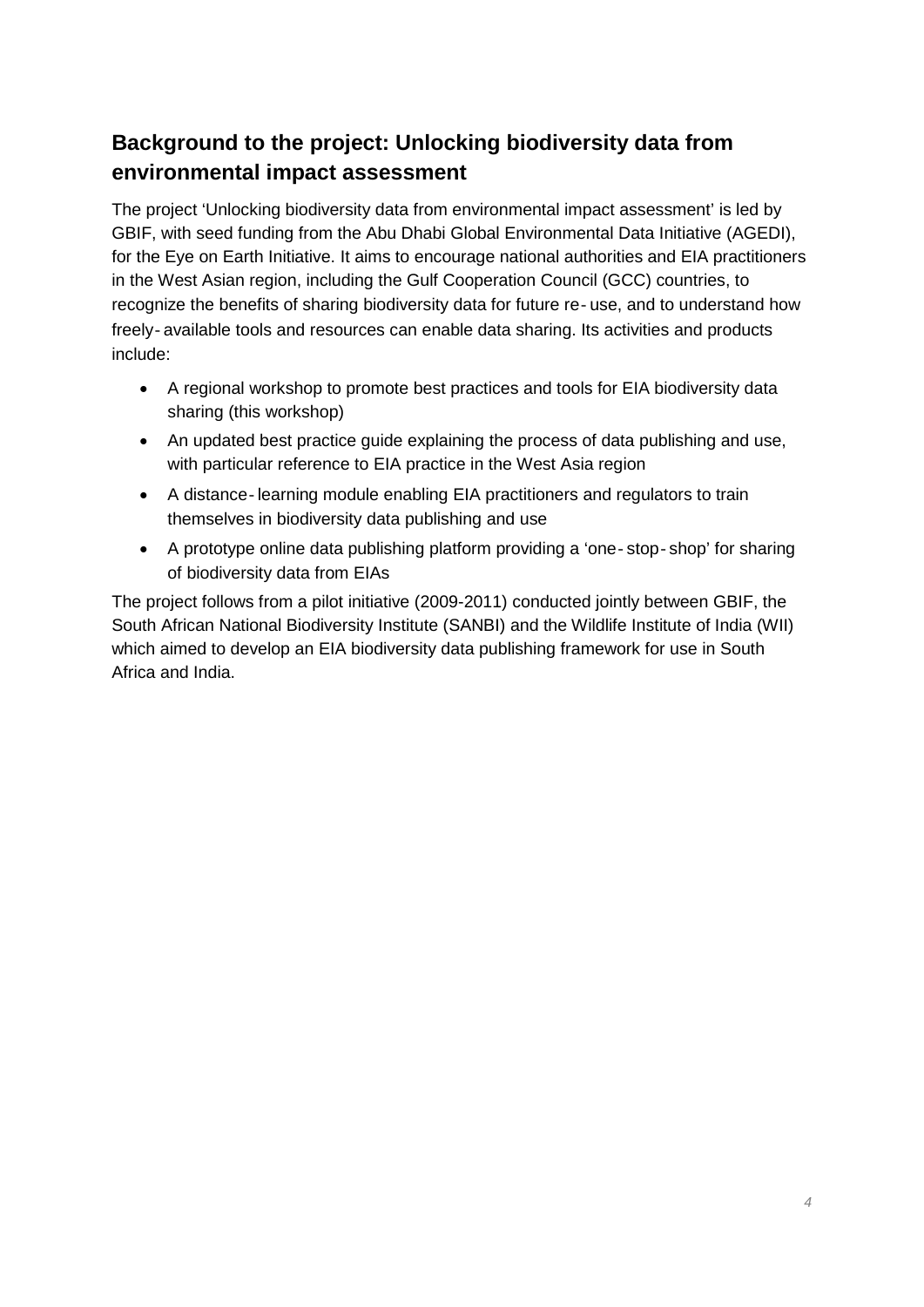# **Workshop participation**

The workshop attracted participants from 8 West Asian countries, namely, Oman, UAE, Bahrain, Iraq, Syria, Kuwait, Jordan and Qatar. 38 participants drawn from the private sector, NGOs, regulatory bodies and GBIF Secretariat and other project implementing partners attended the workshop. The complete list of participants is attached as Annex 4. The workshop was jointly organized by the Global Biodiversity Information Facility (GBIF), the United Nations Environment Programme – Regional Office for West Asia (UNEP-ROWA) and the Ministry of Environment and Climate Affairs (MECA), Sultanate of Oman. The workshop was funded by AGEDI under the Eye on Earth Initiative, and received logistic support from Five Oceans Environmental Services LLC. The workshop was hosted at the City Seasons Hotel in Muscat.

The programme for the workshop is attached as Annex 3.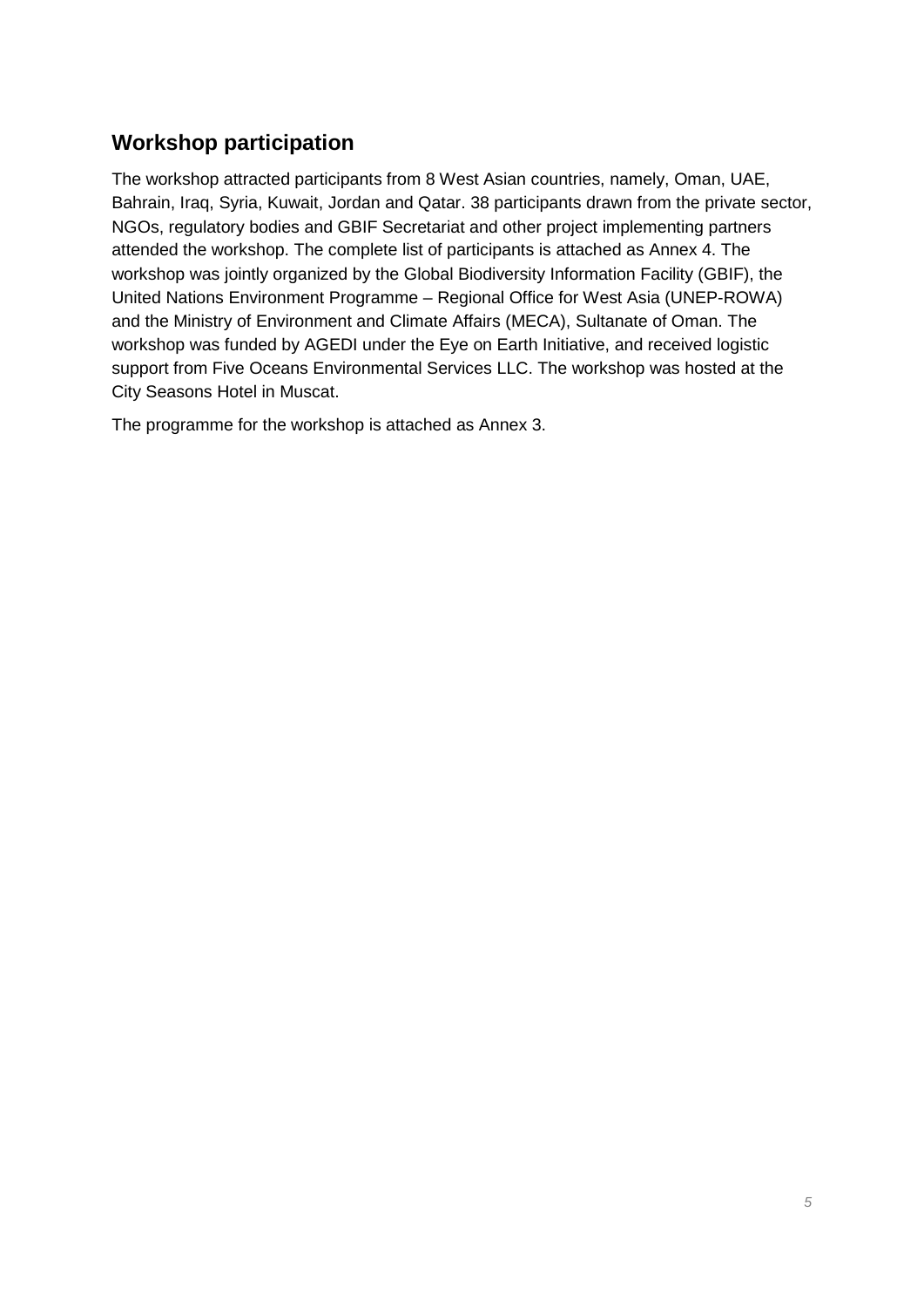# **Workshop programme**

# **Day 1**

The purpose of day 1 was to provide a contextual perspective on the GBIF initiative to promote the publication of primary biodiversity data from EIAs, and thereafter to focus increasingly on the regional context. The EIA process in the region was examined from both a practitioner's and regulator's perspective, with a view to identifying opportunities and obstacles to publishing biodiversity data. A group session allowed participants to analyse the issues and report back, whereafter a way forward was agreed upon.

# *Session I: Opening & Context*

## **Welcome and opening remarks**

The opening ceremony was presided over by Mr Ali Bin Amor Al-Kiyumi, Advisor of HE the Minister for Nature Conservation, Sultanate of Oman accompanied by Dr Mohamed Rashid Al Sinaidi, the Managing Director, International Cooperation Department (CBD-NFP), Ministry of Environment and Climate Affairs as well as other Government officials.

Mr Al-Kiyumi, opened the workshop and welcomed the participants. After describing the negative impact that human consumption may have on natural resources, he stated that environmental impact assessment is the appropriate tool for assessing impacts within a legal framework. He concluded that EIAs can be used to encourage positive factors for sustainable development.

Dr Thuraya Alsariri, Assistant Director General for Nature Conservation, continued with a further welcome to Advisor Al*-*Kiyumi, the workshop organisers and attendees. She outlined the role that the EIA plays in clarifying how human developments can change the natural environment, and how it has gained prominence in ensuring that environmental considerations are taken into account within the development process and the related legal frameworks. She articulated how the EIA, in becoming a fundamental pillar for development projects, has grown to include considerations of social and cultural ramifications. Finally, she mentioned that there is a great need for practical guidelines, given that field surveys are resource-intensive and difficult to conduct, and the advantages of using existing data to reduce costs and human resource requirements when conducting EIAs.

Mr Tim Hirsch, Deputy Director and Head of Participation at the Global Biodiversity Information Facility (GBIF), thanked Advisor Al*-*Kiyumi and Dr Alsariri, as well as Eye on Earth and AGEDI for funding the workshop, Five Oceans Consulting Services for logistic support, and UNEP-ROWA for support in coordinating the workshop. He elaborated that GBIF is an intergovernmental organization aiming to reach out to new parts of the world to mobilizebiodiversity data to support decision making. Referring to the CBD and its most recent Biodiversity Outlook, he stated that a lack of biodiversity data is among the greatest impediments to reaching the Aichi Biodiversity targets, and that finding ways to improve access to biodiversity data is needed to tackle the world crisis. He concluded by expressing the hope that the workshop would enable GBIF to engage more effectively with the region, raise awareness of what regional data is already available and encourage the organizations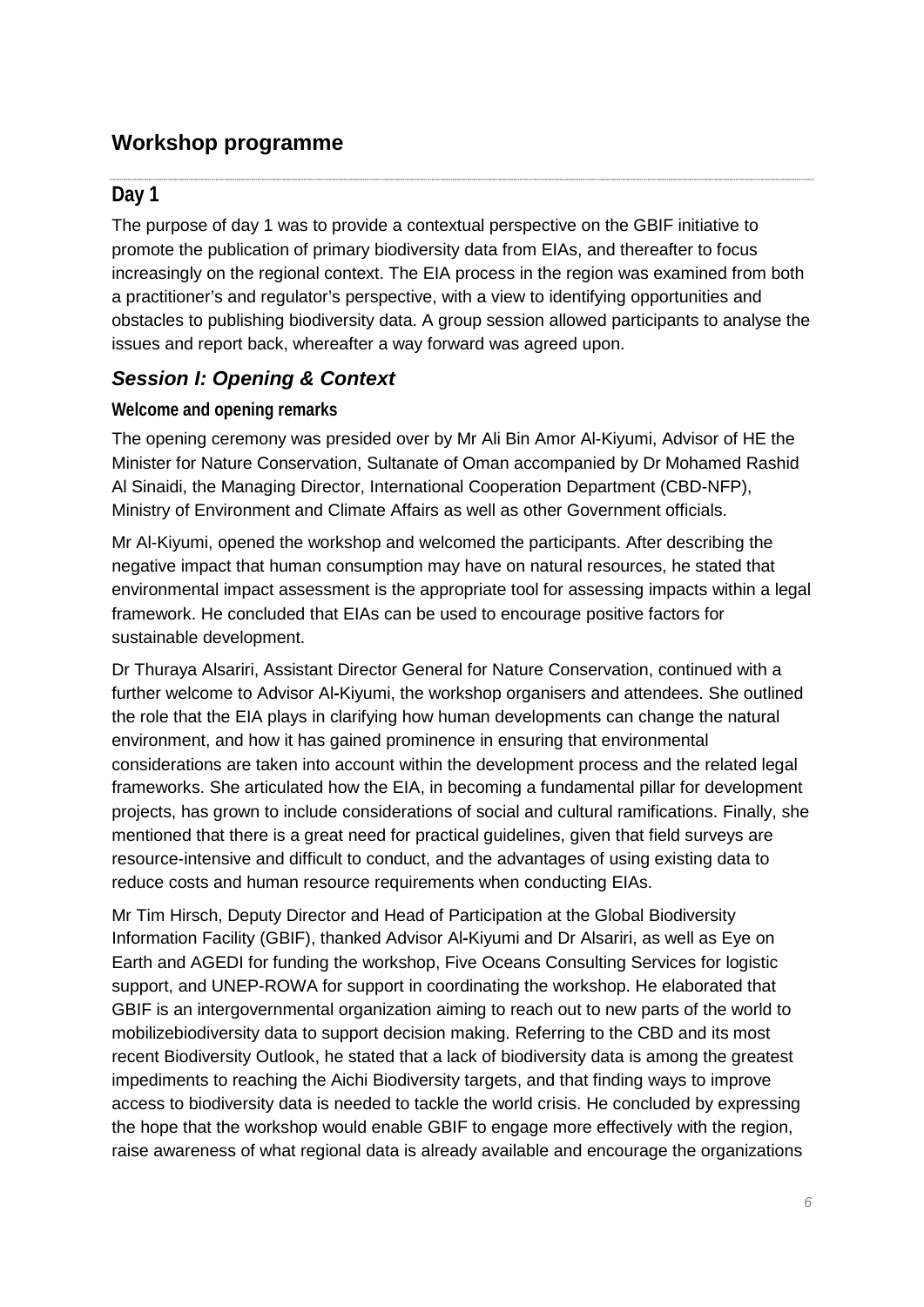represented by the workshop attendees to contribute the valuable biodiversity data they might hold.

Ms Diane Klaimi, Regional Advisor for Biodiversity MEAs at UNEP-ROWA, described how biodiversity data could support the achievement of Sustainable Development Goals by enabling sound policy making via instruments such as NBSAPs. However, biodiversity data is often scattered and inadequate. Despite progress on Aichi targets, there is much to do before 2020. She indicated that UNEP's latest report on the state of biodiversity in the West Asian region was expected to be published by October 2015. The report would document the progress made in mainstreaming biodiversity in relation to protected areas and climate change, but also that NBSAPs reveal limited biodiversity data, which has hampered the establishment of benchmarks, the identification of trends and effective planning. Finally, she concluded with a call for GBIF to promote regional cooperation for a one-stop shop for biodiversity data in the region.

# **Purpose of the workshop – objectives for day 1 |** *Selwyn Willoughby*

Mr Selwyn Willoughby, Director at Refleqt Information Management Services, described the purpose of the workshop as primarily that of unlocking biodiversity data for reuse. Thereafter he invited participants to describe what they hoped to cover in the workshop.

The comments from participants were as follows:

- Learn a unified methodology for data publishing, particularly from a research perspective.
- Learn standard formats for biodiversity data.
- Learn about data validation, and whether that should be left to consultants.
- Discover a good database for data storage.
- Access collective knowledge.
- Incorporate aspects of the initiative into the Eye on Earth and AGEDI projects.
- Establish communication between department entities, GBIF and regional programmes.
- Exchange knowledge and lessons learnt.
- Gain access to a huge amount of data.
- Learn how to integrate information for decision-making.
- Discover useful data management tools.

**GBIF's initiative to publish primary biodiversity data from EIAs: Background, Aims and Objectives, Status to-date |** *Tim Hirsch & Siro Masinde*

Mr Tim Hirsch, Deputy Director and Head of Participation at GBIF, provided background on GBIF as an organization, with the GBIF.org portal comprising its main product to provide a discovery window into species data for research and decision-making. Despite having 54 country members there is a significant gap in the Middle East (as well as north Africa and eastern Europe), and he expressed hope that the workshop could start the process of remedying that gap.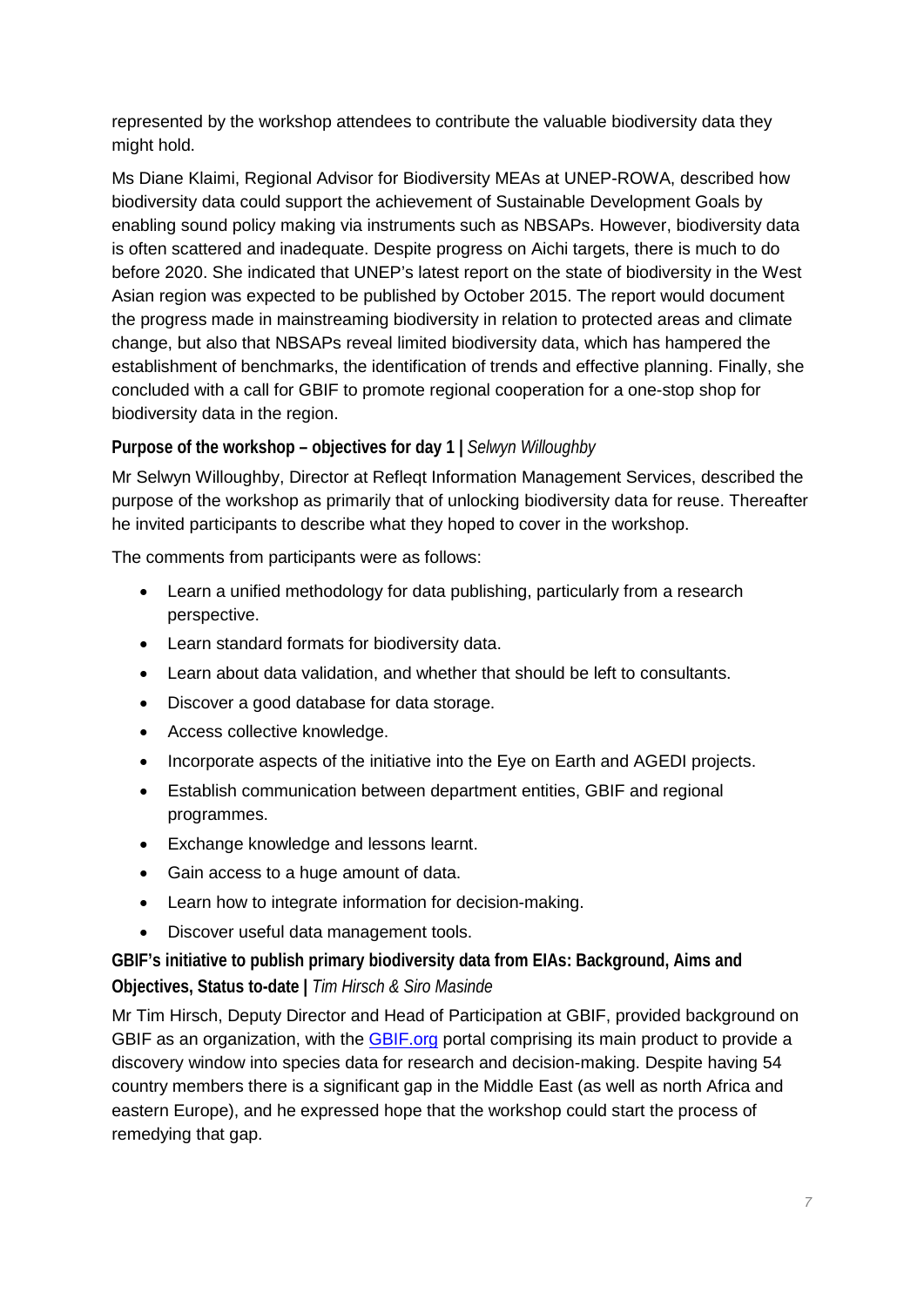Mr Hirsch provided a summary of the types of data that can be shared through the GBIF portal. Given that GBIF originally sourced data from natural history collections, the focus is on 'primary biodiversity' data (species occurrence records, species checklists and metadata). The sources of data have diversified to include research projects and surveys (such as EIAs), citizen science initiatives such as eBird, and data extracted from literature. At this point, citizen science initiatives contribute around a third of the total records on the GBIF portal. More recently, GBIF has added sample-based data as a category. In the context of EIAs, GBIF's focus for publication would be the primary biodiversity data, and not the reports and derived analyses, opinions, etc.

Mr Hirsch provided some arguments for the benefits of data sharing, both for the scientific community and others who might reuse the data, and for data publishers themselves. These included establishing a showcase for organizations, compliance with open data principles, data preservation, and contributions to Aichi targets and other country requirements. He mentioned that GBIF have improved the citation mechanism for datasets by incorporating Digital Object Identifiers.

Mr Hirsch gave an overview of the published data that is already available for the region provided by existing members of GBIF. For example, 301 datasets have a total of approximately 115 000 records located in Oman. This data is contributed by 23 countries.

Mr Hirsch then handed over to Dr Masinde who focused on the specific objectives and benefits of the GBIF initiative to publish data from EIAs.

Dr Masinde, Programme Officer for Content Mobilisation at GBIF, described the background and scope of the project, which included the present workshop, the establishment of a pilot data repository for the region, the drafting of a revised version of *Improving EIA practice: Best Practice Guide for publishing primary biodiversity data*, which would include a section specifically focused on challenges and opportunities for the West Asian region, and distance learning training materials.

Questions from participants included:

• How would data quality be ensured, given that a significant proportion of the data was contributed by the public through citizen science initiatives? The presenters responded that absolute data validation was not possible for GBIF beyond some basic automated data checks for obvious errors. The data provider might perform some quality assurance. With appropriate metadata the principle of transparency was established, allowing the data user to assess the suitability for using particular records or datasets in a given situation.

**The South African and Indian pilot project (Description, Objectives, Outcome, Lessons learned) |**  *Reuben Roberts*

Mr Reuben Roberts, Director at Refleqt Information Management Services, described the original pilot project for publishing primary biodiversity data from EIAs that was run in South Africa and India in 2009-2011, comprising a partnership between GBIF, IAIA, SANBI and WII. The intention of the project was to capture and make available the data from the many impact assessments that were conducted annually (e.g. more than 5000 per year in South Africa). Both the EIA community and other stakeholders (regulatory bodies, scientists,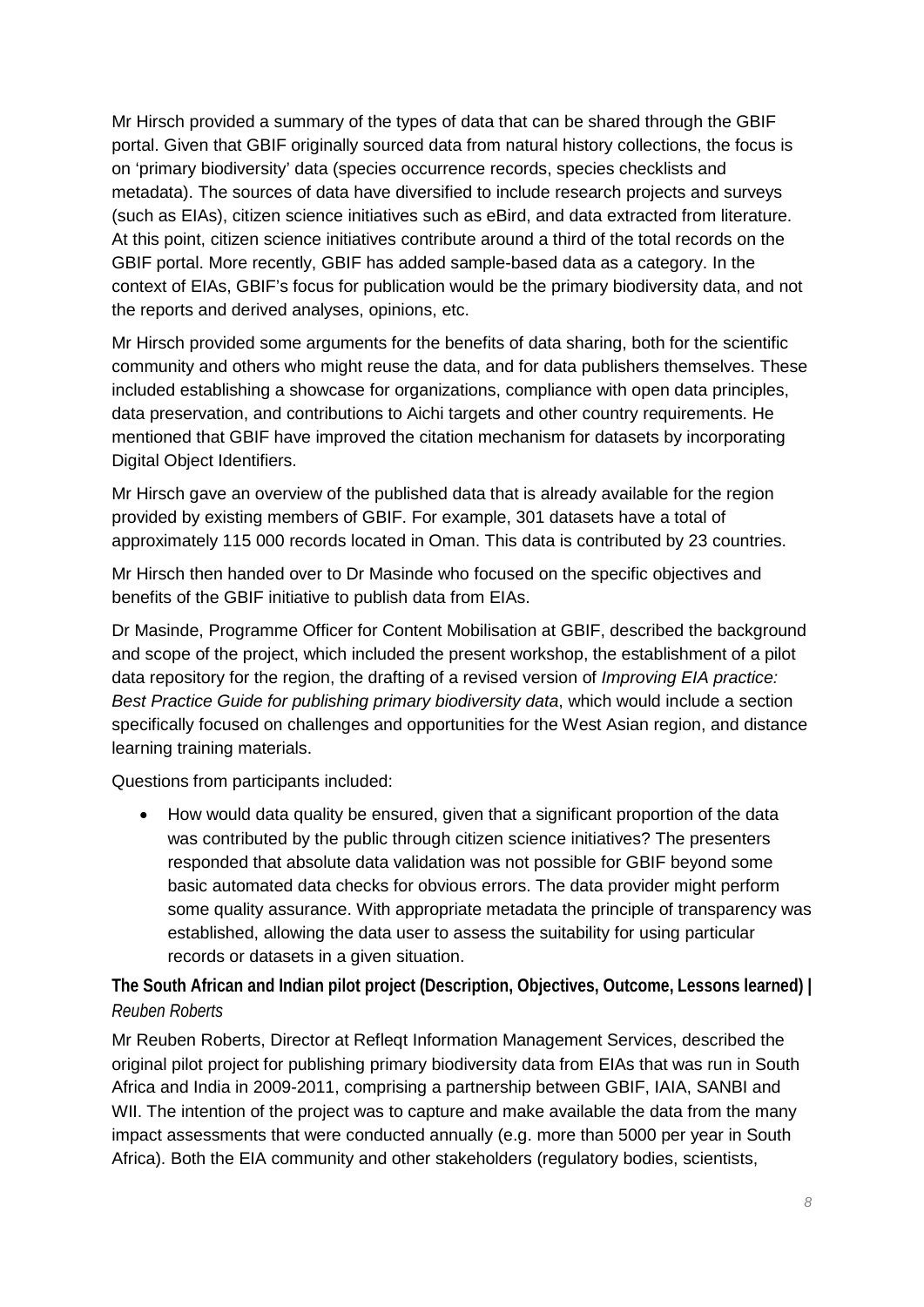conservation organizations, etc.) were envisaged to be potential beneficiaries of this initiative.

After extensive consultation, the project delivered the first version of the *Improving EIA practice: Best Practice Guide for publishing primary biodiversity data* and a functional web data portal. The project raised the profile of GBIF, SANBI and WII within the EIA community and at high levels of government. It also served to frame the issue of how to manage biodiversity data within the EIA process, and clarify the roles of stakeholders in this regard. The overall outcome was to greatly improve national coordination and planning, including a decision to define data standards in updated EIA regulations.

Lessons learnt from the project included (a) the importance of sustainability and institutional readiness to continue the work after project closure, (b) the importance of a clear assessment of the context of publishing data from EIAs, both institutionally and within the EIA process, and the value of mandatory data publishing. Careful consideration of sensitivities around the data itself (intellectual property issues, sensitive data that might be misused for bioprospecting, etc.) and the importance of appropriate communication to various stakeholders were also highlighted.

Questions from participants included:

• How did SANBI assess cumulative impacts in the landscape, for example the golf estate and housing developments mentioned in the presentation? Mr Roberts responded that the datasets loaded onto the pilot web portal would be spatially referenced, making it easy to see hotspots of development activity. Furthermore, SANBI's Biodiversity GIS (BGIS) website provides the facility for users (e.g. EIA consultants) to extract spatial information for a particular area of interest, and these enquiries are logged, providing further spatially-explicit information to review potential cumulative impacts in the landscape.

**Proteus: putting biodiversity data in the hands of corporate decision makers |** *Matt Jones*

Mr Matt Jones, Senior Programme Officer for Business and Biodiversity at UNEP-WCMC, first provided a brief introduction to the United Nations Environment Programme and its partnership with the World Conservation Monitoring Centre, which aims to provide authoritative information about biodiversity to support decision-making. Within that context, the Proteus initiative provides a web portal for biodiversity information specifically tailored to the needs of the private sector. Specific products include a database on world protected areas, an integrated biodiversity assessment tool, a coastal and marine data viewer, and more general material to guide businesses when engaging with biodiversity issues (glossary of terms, etc.).

Mr Jones explained that the value of the Proteus Initiative is in connecting decision-makers with authoritative, relevant biodiversity information. Users of the web portal can access the original sources of information, such as Conservation International or the IUCN, as well as the pertinent environmental legal frameworks and conventions for the area that they are interested in.

Finally, Mr Jones listed some of the uses for the various data that Proteus makes available. These included screening for new projects, project-level risk assessment and site selection, regulatory compliance, EIAs and the development of biodiversity management strategies. He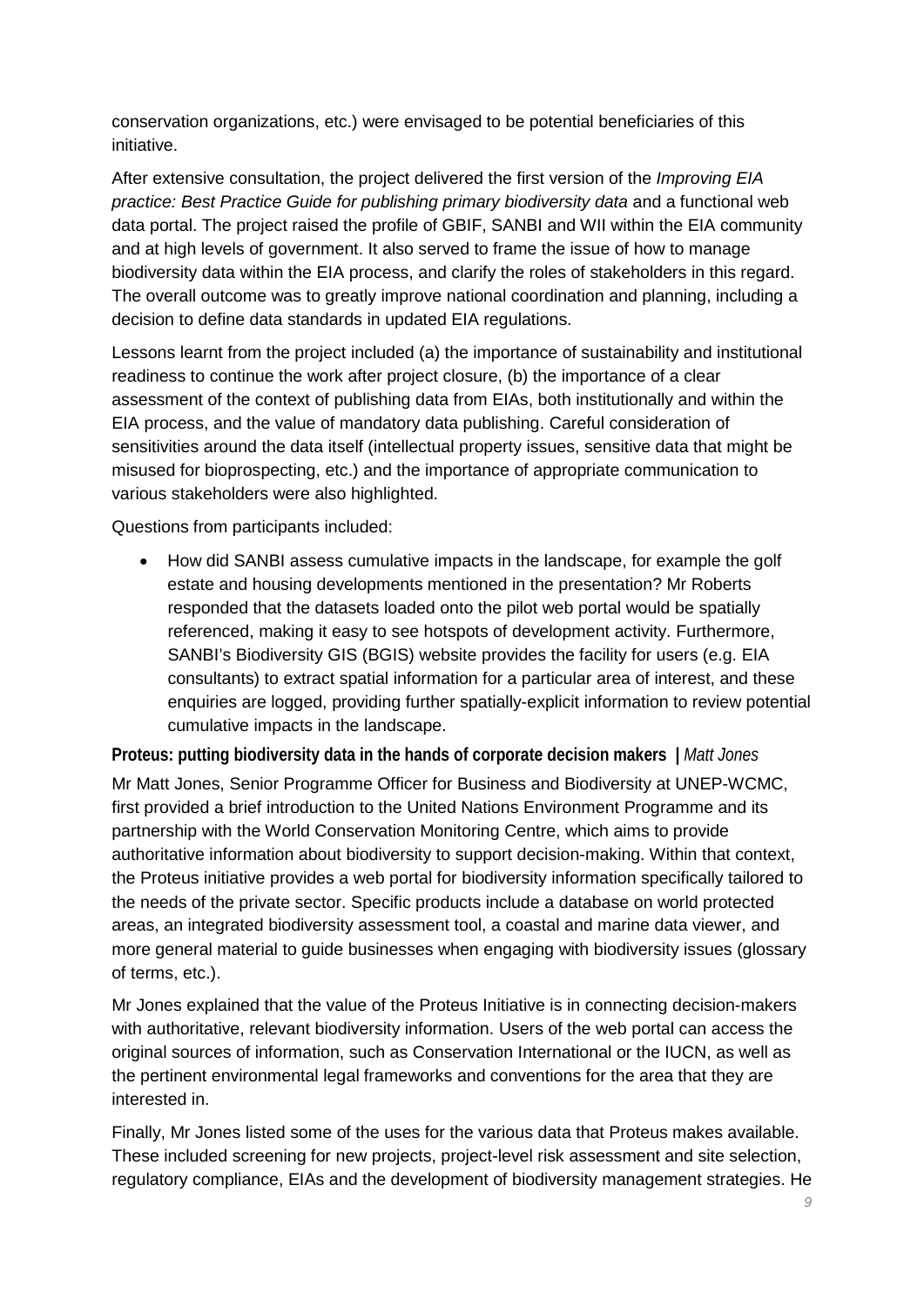concluded by saying that private sector involvement had improved the quality and availability of biodiversity data.

Questions from participants included the following:

- Whether data was gathered by WCMC? He responded negatively, adding that data was aggregated and collated from other sources.
- Why GBIF was omitted as a source of data? He responded that GBIF data might be represented as species range maps in IBAT. There was some discussion of potential use of the GBIF web services in future.
- Whether there was consistency between biodiversity conservation values and the 'bottom-line' considerations of the private sector, and whether there was interest in exploring natural capital accounting? While acknowledging the fundamental profit motive of companies, the presenter suggested that the ideals of biodiversity conservation were also considered, and the role of biodiversity 'ambassadors' in these companies. He suggested that companies are generally risk-averse, so no immediate move to natural capital accounting was likely.

**The use of biodiversity data for policy development and decision making in the GCC & West Asia |** *Diane Klaimi*

Ms Diane Klaimi, Regional Coordinator, Ecosystem Management at UNEP-ROWA, first listed UNEP's priorities for 2014-2017, which include ecosystem management and environmental governance, implemented through the establishment of multilateral environmental agreements (MEAs). The UNEPLive website provides access to relevant resources and other materials for these. Ms Klaimi went on to describe the Regional Office for West Asia (ROWA), which aims to develop relevant programmes and disseminate environmental knowledge in collaboration with organizations in 12 member states. The processes that focus and provide priorities for these initiatives are both worldwide (e.g. the United Nations Environment Assembly and various scientific and technical advisory bodies) as well as regional (e.g. League of Arab States, specific requests from member states), and include emerging transboundary issues such as the illicit trade in wildlife products.

Ms Klaimi also referred to the newly developed United Nations Sustainable Development Goals, which will form the foundation for the 2030 Agenda for Sustainable Development. She went on to mention that the second UN Environmental Assembly of UNEP will take place in May 2016, with its focus on sustainable development, and how that fits within the broader UN paradigm of 'Biodiversity for Sustainable Development' which has a 15 year timeframe, and 17 Sustainable Development Goals.

At a regional level, UNEP's Environmental Outlook for the Arab Region produced a mid-term review in 2014 describing progress towards the Aichi biodiversity targets, which attempt to link biodiversity to human wellbeing and ecosystem services. This highlighted the lack of coherent environmental data and information tools for policy making in West Asia, within the context of deteriorating biodiversity indicators both regionally and worldwide. Regional coordination is achieved through organizations such as the Arab League Working Group on Biodiversity MEAs, as well as agencies within the League of Arab States (22 states) and the Gulf Cooperation Council (GCC) (6 states), however the proportion of donor investment towards building institutional capacity remains low.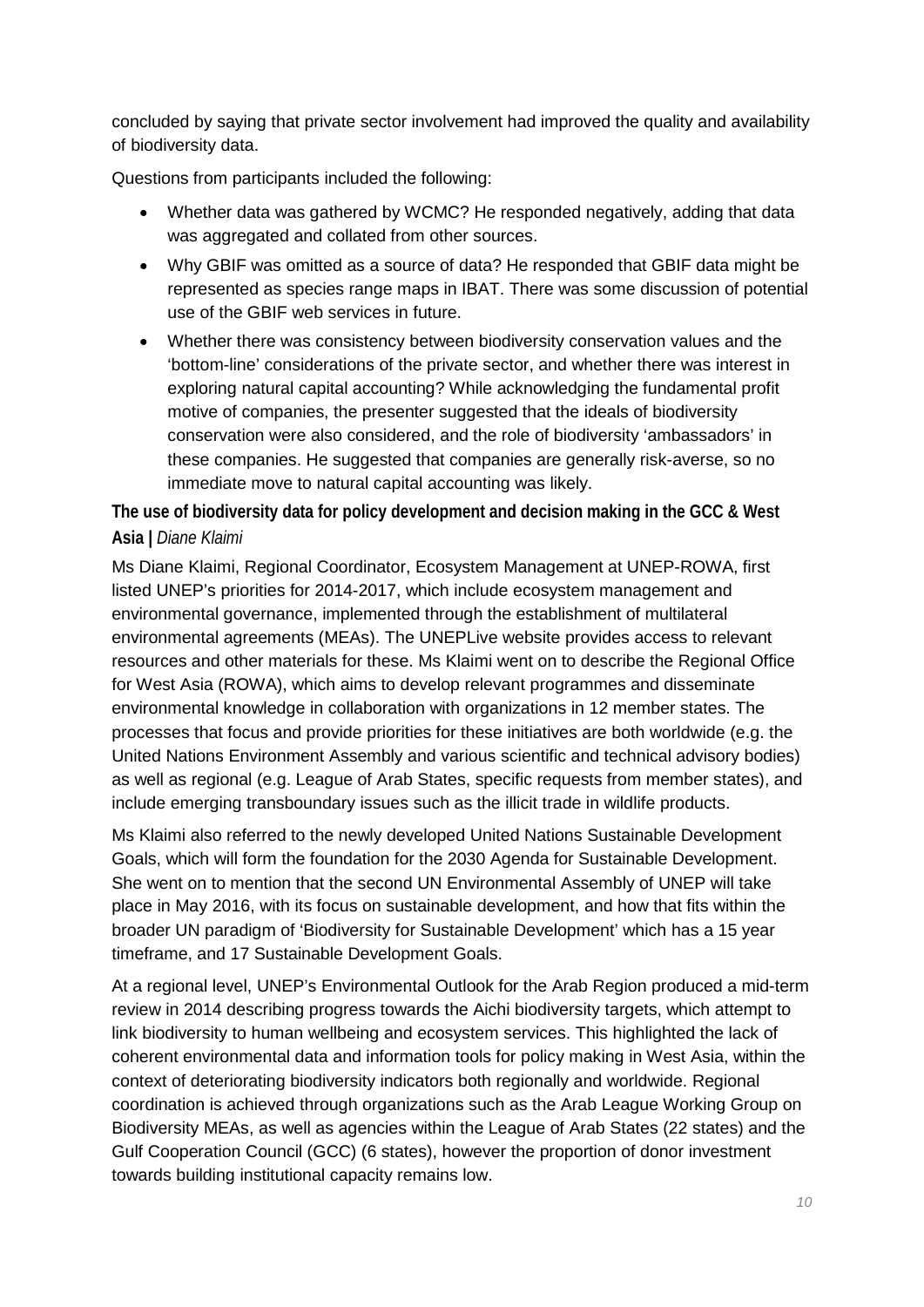Ms Klaimi then highlighted the importance of biodiversity information for policy decisions and EIAs, and how NBSAPs provide a framework for cooperation within a complex network of stakeholders. She mentioned that mainstreaming biodiversity into planning decisions had improved in the region. While identifying some of the challenges for biodiversity data (such as consistency, standardization, verifiability, etc.), Ms Klaimi went on to list some of the resources that are available, such as InforMEA, the UN Information Portal on Multilateral Environmental Agreements, the CITES Trade Database and IPBES (of which both GBIF and AGEDI are collaborators).

Due to time constraints, questions on this presentation were held over to the general discussion later in the day.

# *Session II: Context (cont.) & Assessment*

**Overview of AGEDI & the Eye on Earth Summit |** *Jane Glavan*

Ms Jane Glavan, Partnership Manager at AGEDI, started with an overview of how the Abu Dhabi Global Environmental Data Initiative (AGEDI) was formed as a response to the UAE being ranked 141 out of 142 countries in the World Economic Forum's Environmental Sustainability Index of 2002. AGEDI is an initiative of the Environment Agency – Abu Dhabi and the United Nations Environment Programme (UNEP), and has international, regional and national stakeholders. With an emphasis on the Arab region, AGEDI facilitates access to environmental data for policy-makers. This would include the use of EIA data to guide the placement of conservation areas. In general, AGEDI does not provide base data, but rather analyses.

As of 2014, the focus of AGEDI is on Climate Change, coastal ecosystems (via the Blue Carbon Project) and the establishment of a global network. This last goal is driven by the Eye on Earth, whose second summit is scheduled for October 2015, and which will be facilitated by AGEDI.

AGEDI are well placed for this initiative, since the organization has many local, regional and international partners and collaborative projects. These include government ministries, UNEP-ROWA, agencies within the League of Arab States, and global organizations such as the Global Environment Facility, World Bank and World Resources Institute (WRI).

Ms Glavan continued with a description of Eye on Earth (EoE), whose mission is to enable the generation, maintenance, sharing and application of environmental, social and economic data and information to support informed decision-making for sustainable development.

The EoE community comprise governmental, private sector, environmental, social and economic interests (over 120 organizations in all), with strategic direction provided by the EoE Alliance which comprises EAD, GEO, AGEDI, WRI, IUCN and UNEP.

In particular, Ms Glavan identified the Eye on Biodiversity special initiative of EoE as aiming to unlock information from Environmental Impact Assessments. She encouraged workshop attendees to approach her for an invitation to the EoE summit, given its focus on data demand, data supply and how to create the capabilities and frameworks to access and use critical information, as may be held in EIAs.

Due to time constraints, questions on this presentation were held over to the general discussion later in the day.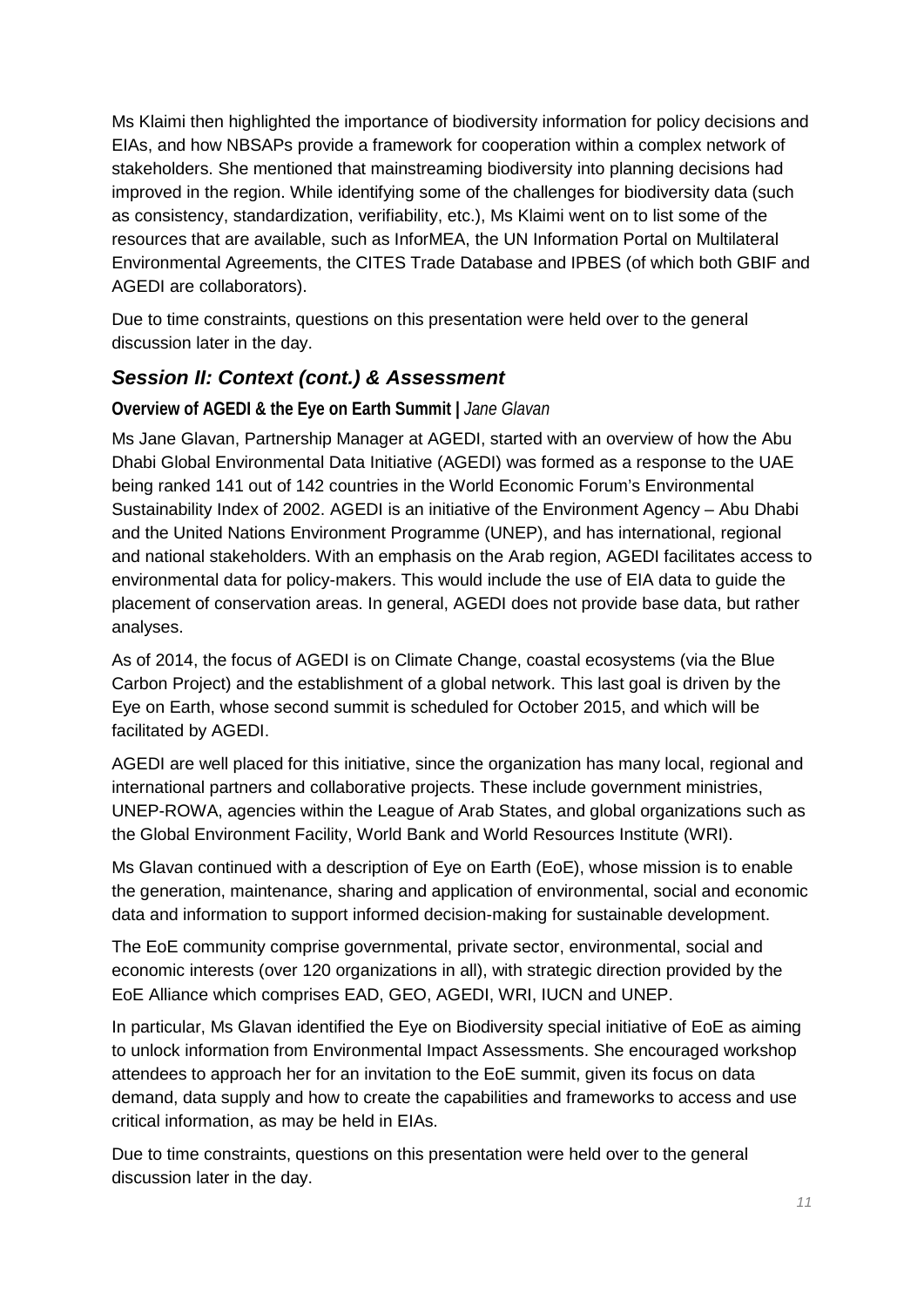**A case study of research and data on the Arabian Sea Humpback Whale |** *Suaad Al Harthi*

Ms Suaad Al Harthi, Program Director at the Environment Society of Oman, described the history of the whale and dolphin research conducted by the Environmental Society of Oman, which has been monitoring Arabian Sea Humpback Whales since 2000. A range of data has been gathered from vessel surveys, beach use surveys, satellite tracking, passive acoustic monitoring, etc. This has allowed the organization to define habitat utilization density maps for the whale subpopulation, and to relate those to human activities and threats. This could be aggregated into strategic environmental assessments.

Continuing, Ms Al Harthi described the data management issues faced by the Environmental Society of Oman, given that diverse stakeholders have played a role in data gathering and processing over time, and the variety of databases and types of data that are relevant to their work. In addition, there are data sharing considerations for commercial and noncommercial uses. The organization is engaging with these issues, and with the fundamental question of what data should be publicly available.

Due to time constraints, questions on this presentation were held over to the general discussion later in the day.

**Overview of EIA process in region: regulatory perspective |** *Husameddin Al Hag Ali & Mr Anil Kumar*

Mr Husameddin Mahmoud Al Hag Ali, Unit Head for Environmental Assessment at EAD, gave an overview of the environmental permitting procedures for Abu Dhabi. He provided a brief description of the mandate of the Environment Agency –Abu Dhabi (EAD), which is the competent authority, and the key environmental laws and regulations that provide the framework for environmental permitting. The types of projects that would require an EIA were itemised, covering land, marine and air transport projects, housing, industrial development, medical facilities, as well as other projects in environmentally sensitive areas.

Mr Ali then described the process whereby an application would be made for an environmental permit, and the screening criteria for whether this would require an environmental assessment. Environmental studies must be conducted by an EAD-approved consultant, and it is possible that monitoring by a  $3<sup>rd</sup>$  party during the construction or operational phase of the project is required to show compliance with the conditions of the permit.

EAD has prepared technical guidance documents for various types of environmental studies, such as Strategic Environmental Assessments (SEA), Environmental Impact Assessments (EIA) and Environmental Audit Reports (EAR). An international consultancy (RTI in North Carolina) assists with the reviews of these applications, of which there might be 200-300 per year.

Mr Anil Kumar, Director of Environment Information Management at EAD, then provided details on the process for EIA and SEA in particular, before describing the biodiversity data that might be found in an EIA. He mentioned that there is no regulatory impediment to sharing baseline data, although EAD would prefer to inform clients and consultants before publishing the data. He also observed that there are currently no standards for data collection and publishing, although this is being reviewed in the context of Electronic Data Deliverables which will incorporate appropriate standards.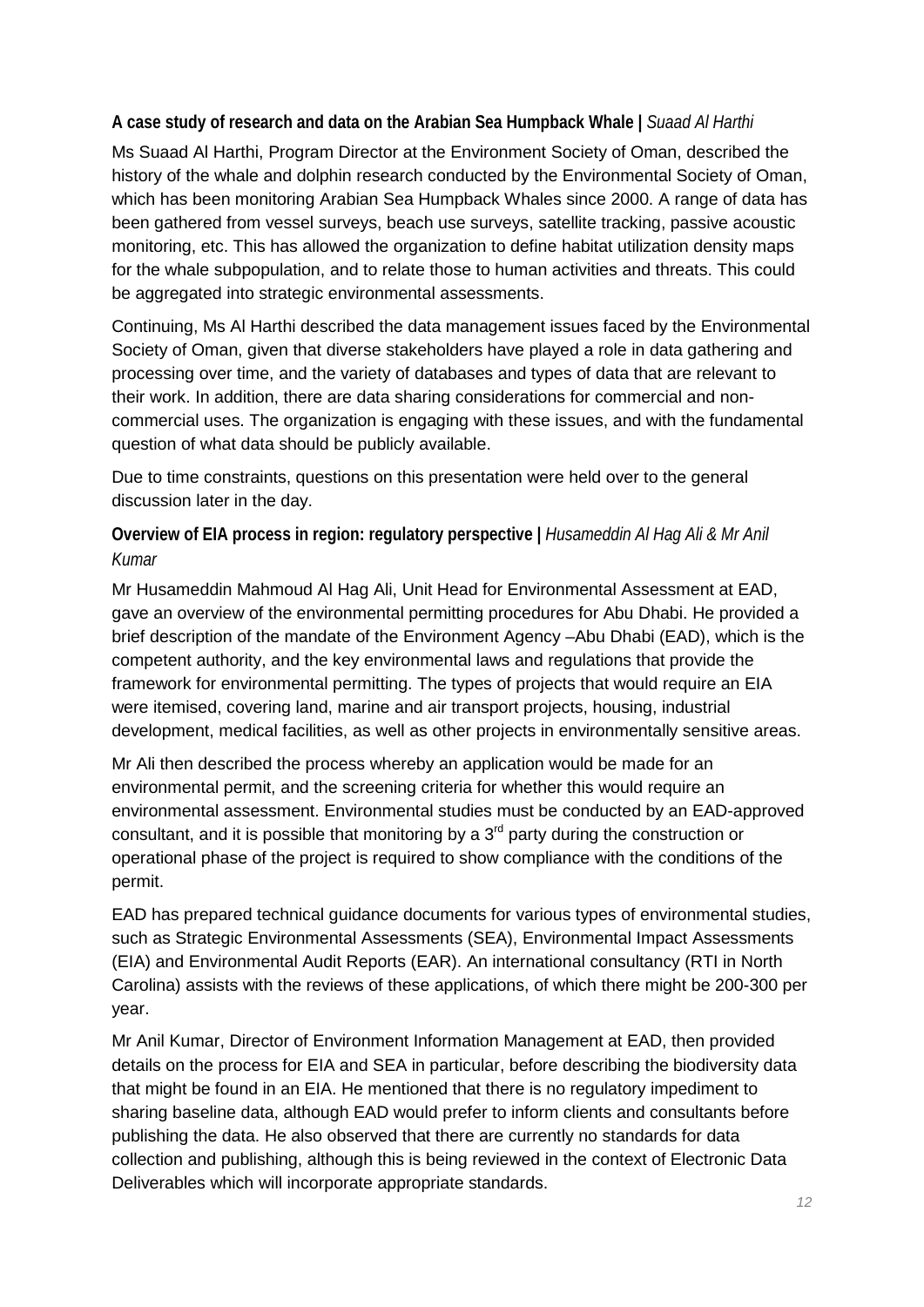Finally, Mr Kumar described some of the data challenges experienced by the regulator. These included data being provided in a range of formats, a range of data collection methods, a lack of metadata, and questions regarding who would take responsibility for publishing and validating the data.

Due to time constraints, questions on this presentation were held over to the general discussion later in the day.

# **Overview of EIA process in region: practitioners perspective |** *Simon Wilson*

Dr Simon Wilson, Technical Director at Five Oceans Environmental Services LLC, provided an environmental assessment from the practitioner's perspective on the EIA process in the West Asian region. At the outset he emphasised that he spoke from his own perspective, and other practitioners might have different experiences. In particular, he focused on the aspects of winning the work, contracting, good and bad practices, and finally the purpose of environmental assessment.

In the context of winning the work, he emphasised that environmental assessment is almost universally a competitive process with technical, commercial and legal aspects and risks that need to be assessed before making a bid. At some level the consultant has to guess what the regulator will need, and to provide sufficient but not exhaustive data.

In terms of contracting, Dr Wilson highlighted some of the types of contractual clauses regarding intellectual property and confidentiality that might impede the free publication of biodiversity data that was gathered as part of the contract. He mentioned that legal advice was expensive, so grey areas were unlikely to be tested in court without good reason, and that all contracts were different. This would pose a barrier to biodiversity data publishing.

Turning to the EIA process itself, he described the differences in practice between good and bad consultants in relation to data and the way it was presented. In general, good practitioners would assemble better and more comprehensive datasets, with rigorous quality assurance and present the data clearly and with rigorous quality assurance.

Finally, Dr Wilson highlighted the purpose of an EIA as providing information for informed decision-making and environmental management, and not being peer-reviewed academic research. As such, it is necessary to be fit for purpose, but not necessarily perfect.

Questions from participants included the following:

• Whether EIA conditions were adequately enforced? It was agreed that this could be a weakness regionally, with poor monitoring and follow-up. However, this is more an issue with the EIA process itself, as opposed to the biodiversity data.

## **Publishing biodiversity data from EIA's: facilitated session |** *Selwyn Willoughby & Reuben Roberts*

Participants were divided into 4 groups and spent some time considering the following questions before reporting back to the group. The intention was to understand the point in the process where data publishing can occur, the benefits to all users, understanding the audience as well as the conditions (constraints & opportunities) for publishing.

## **Questions**

1. List some benefits from publishing biodiversity data.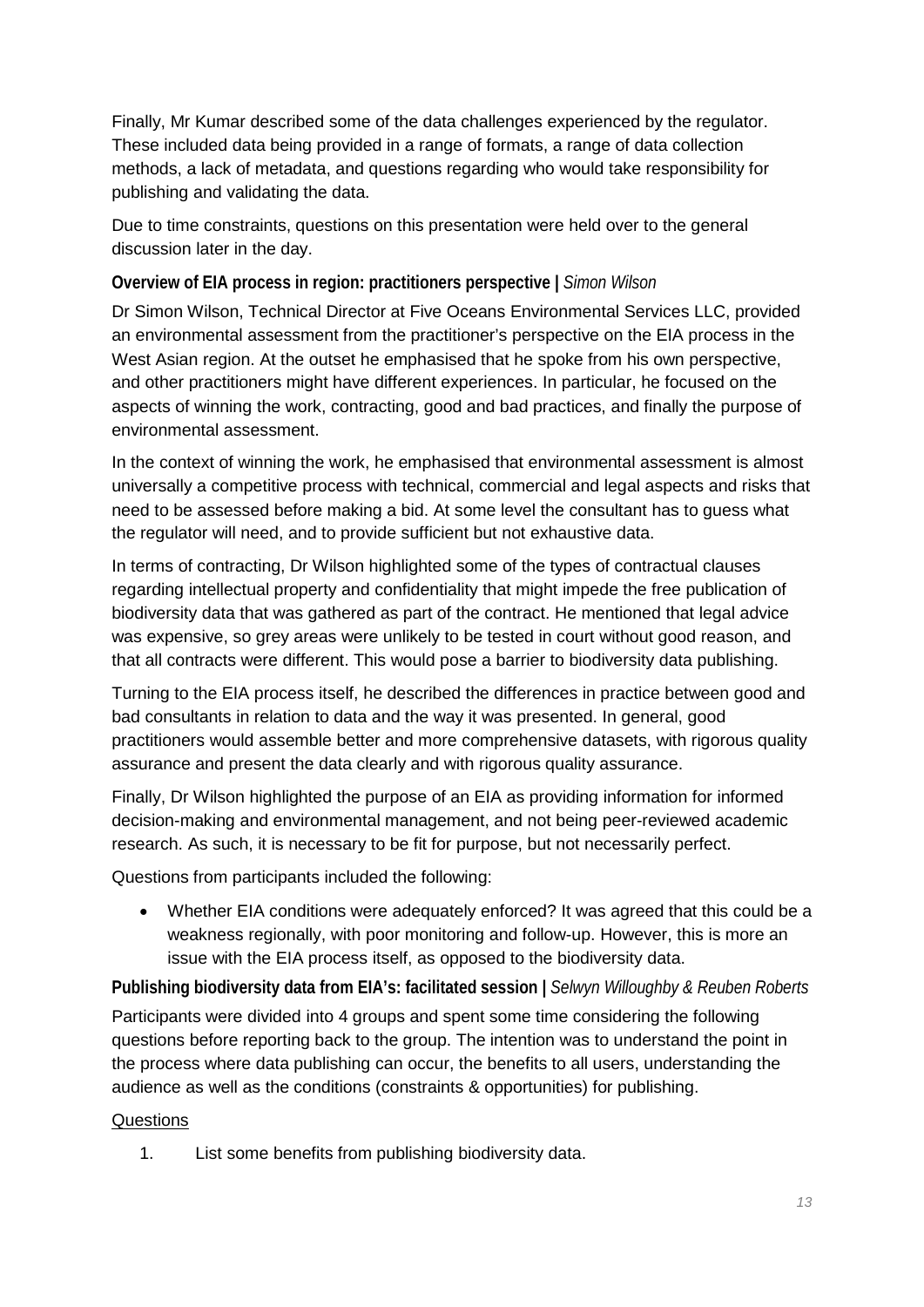- 2. What opportunities would publishing biodiversity data present to both the practitioner and regulator?
- 3. Within your institution, what challenges might prevent the publishing of biodiversity data?
- 4. How could these challenges be addressed?

The responses of the groups are consolidated below:

#### **Benefits**

*For biodiversity conservation:*

- Value biodiversity and ecosystem services.
- Contribute to science, e.g. data on rare species.
- Improved environmental awareness is good for society.
- Data sharing promotes research.

#### *For the EIA process:*

- Improve trust between practitioners and regulators.
- Improve sharing of data between government agencies.
- It could increase engagement from civil society and dialogue.
- Reduced time and cost for EIAs since baseline data would be available.
- Duplicate surveys could be avoided through access to integrated data.

#### *For EIA quality:*

- Improved baseline accuracy and consistency.
- Data sharing will lead to improved data quality.
- Establishment of baselines would facilitate monitoring and detecting environmental change.
- Newly collected data could be validated against existing data.
- Access to all data would provide a more comprehensive picture than that of a single EIA.
- Large repositories of data provide leverage and improve transparency.

#### *For policy and decision-making:*

- Transparent data provides evidence that improves decision-making
- Better spatial planning, e.g. by picking 'safe' areas.
- Future planning and conservation efforts.
- Potential threats could be publicised.
- Cumulative impacts and transboundary issues could be identified.

*For practitioner reputations:*

- Companies would be seen to contribute to society.
- Improve practitioners through competition.
- The credibility of EIAs would be improved.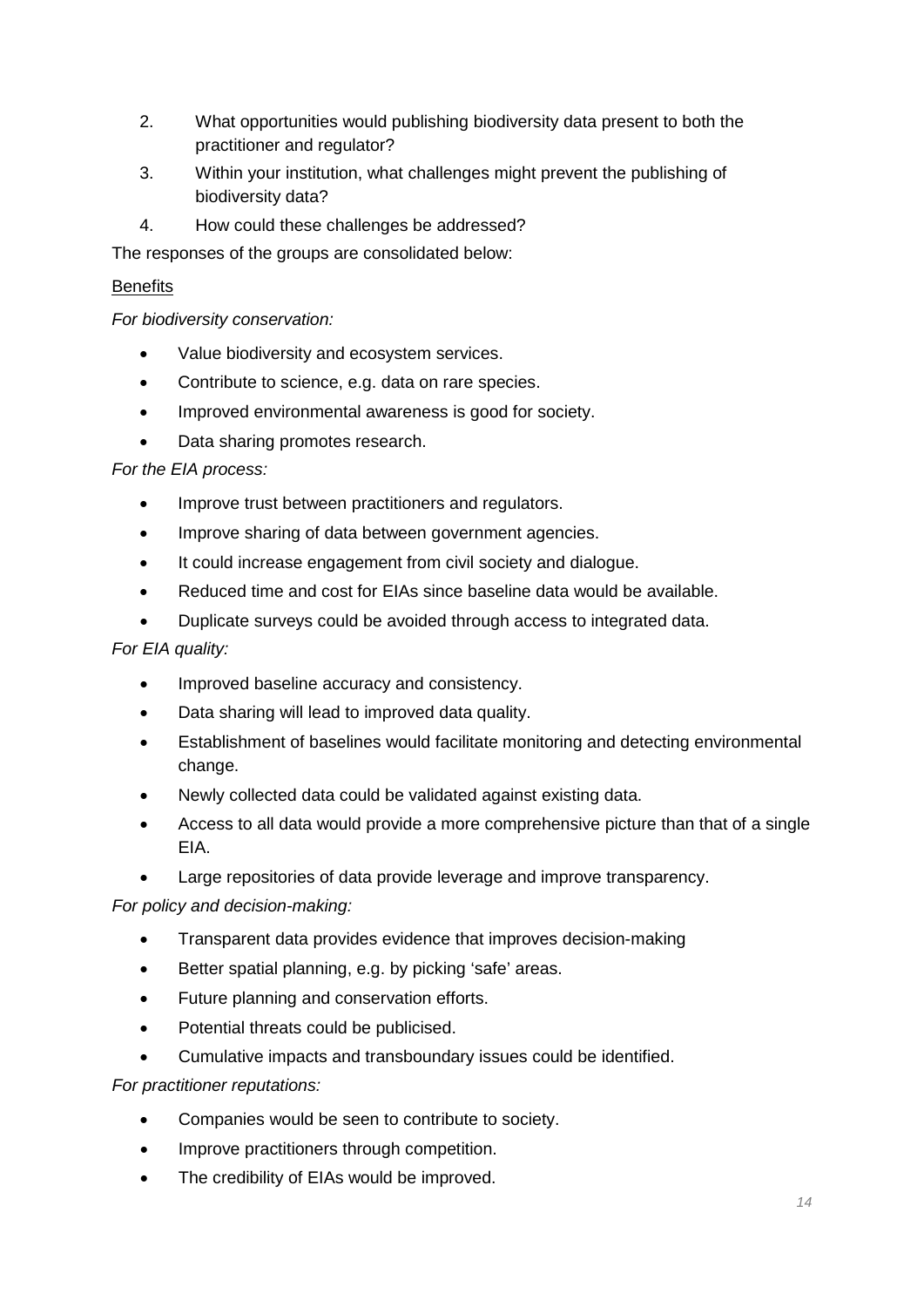## **Opportunities**

## *For biodiversity conservation:*

- Assess cumulative impacts and improve monitoring.
- Will contribute to national redlists, as opposed to international listings such as IUCN.
- 'Big data' provides opportunities to uncover trends etc. that were not even imagined.

#### *For EIA quality:*

- Access to baseline data would be useful, especially when there is no time to collect all relevant data directly.
- Sustainability screening would generate good biodiversity data.

#### *For policy and decision-making:*

- Use the data for education and awareness-raising (e.g. with local communities).
- Evidence-based policies can arise, e.g. NBSAPs.
- Regulators can understand if the baseline is shifting.
- The data could contribute to country studies e.g. the state of biodiversity.

#### *For practitioner reputations:*

- Regulators could classify practitioners based on the quality of their data, and deregister weak practitioners.
- Uniform standards would lead to communities of practice.
- Clients and consultants can advertise themselves, demonstrate they are not afraid of showing what they are doing, and show their strength and competitiveness.

#### **Challenges**

*EIA quality:*

- EIAs are of short duration (e.g. 3 months), so limited time for data collection.
- Data standards are not consistent.

#### *Intellectual property and data ownership:*

- Confidentiality agreements in contracts.
- Confusion over intellectual property rights.
- Data sharing is not a requirement by regulatory bodies at this point.
- It is unclear who should publish data and when in the EIA process this should happen.
- Data ownership needs to clarified, as does who has the responsibility to publish data and liabilities in this regard. In Syria, developers (clients) own the data, but data could be extracted from government projects. In Kuwait and Bahrain data ownership is unclear.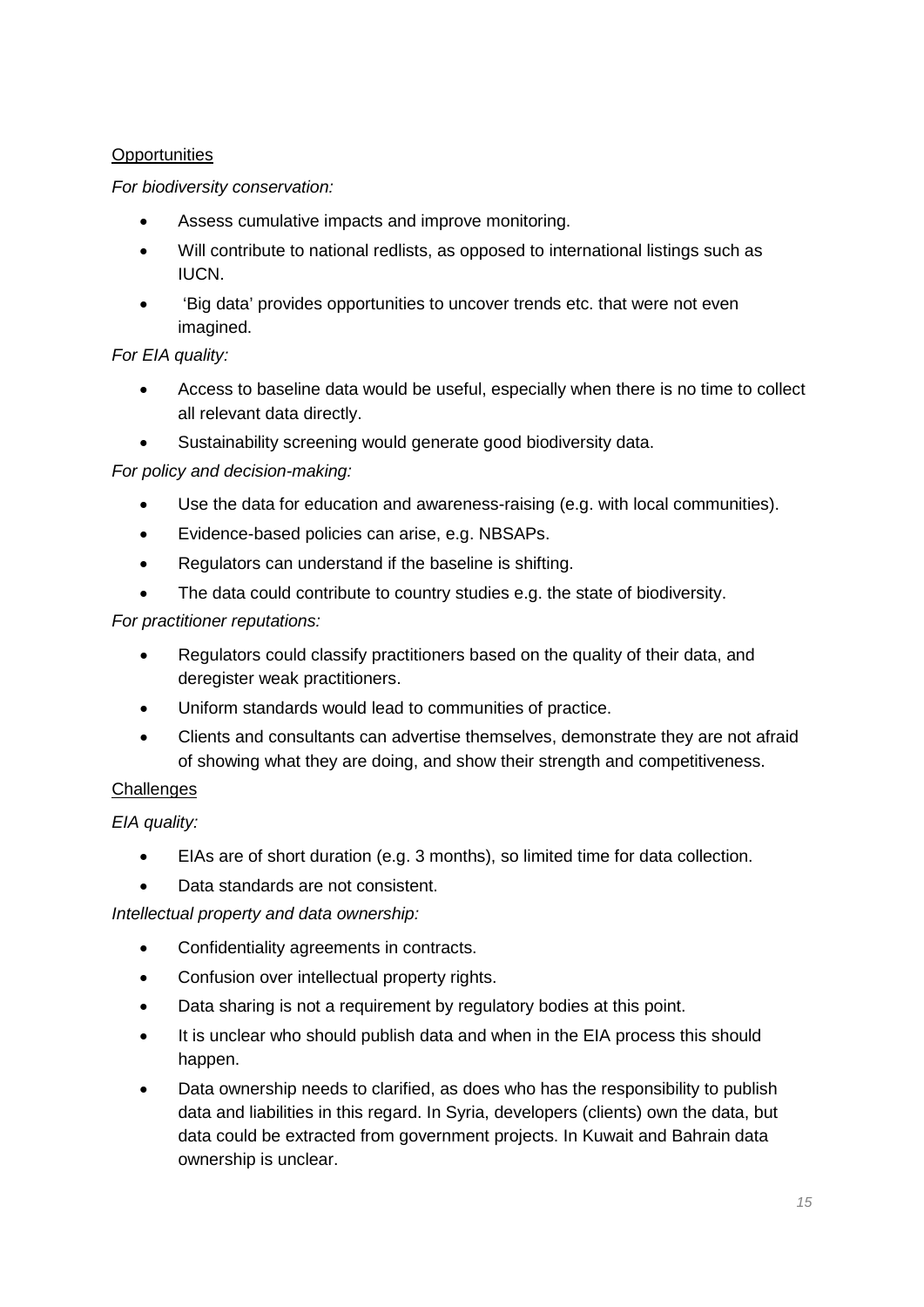*Organizational structures:*

- In some circumstances the developer is the regulator, so conflict of interest.
- Data is widely dispersed among different regulatory agencies.
- Government agencies themselves often do not share data effectively between themselves, their processes are not streamlined.

## *Practitioner reputations:*

- Developers are afraid to be seen to be destroying biodiversity.
- Data quality: when work is conducted rapidly and is patchy it might pose a reputational risk, or legal liability.

## *Resources:*

- Cost of maintaining the platform.
- HR capacity and costs.
- It would pose an unnecessary cost on practitioners.
- HR and publishing infrastructure is not available.
- Where are the resources to actually implement publication, including data manipulation work.
- Justifying 'free' publication to clients who have spent money collecting the data will not be easy.

## *Sensitive data:*

- Sensitive data e.g. rare species locations.
- The presentation of sensitive data, or data that might be misinterpreted out of context, needs to be considered.

## Addressing the Challenges

## *Through advocacy:*

• The benefits of data sharing need to be shown to developers.

## *Through improving EIA quality:*

- Audit biodiversity surveys.
- Use quality assessment tools.
- Spatial planning tools could earmark local ecological hotspots as no-go areas for development.

## *Through policy frameworks and organizational change:*

- GBIF should draft a letter to country authorities requesting better access to data.
- Have EIAs done by the regulator instead of the client (practitioners would still be used to conduct the surveys, etc.) – clients would pay for the EIA but would not be able to influence the practitioners.
- Enact legislation to make the EIA a public document, with a requirement to publish e.g. within 2 years.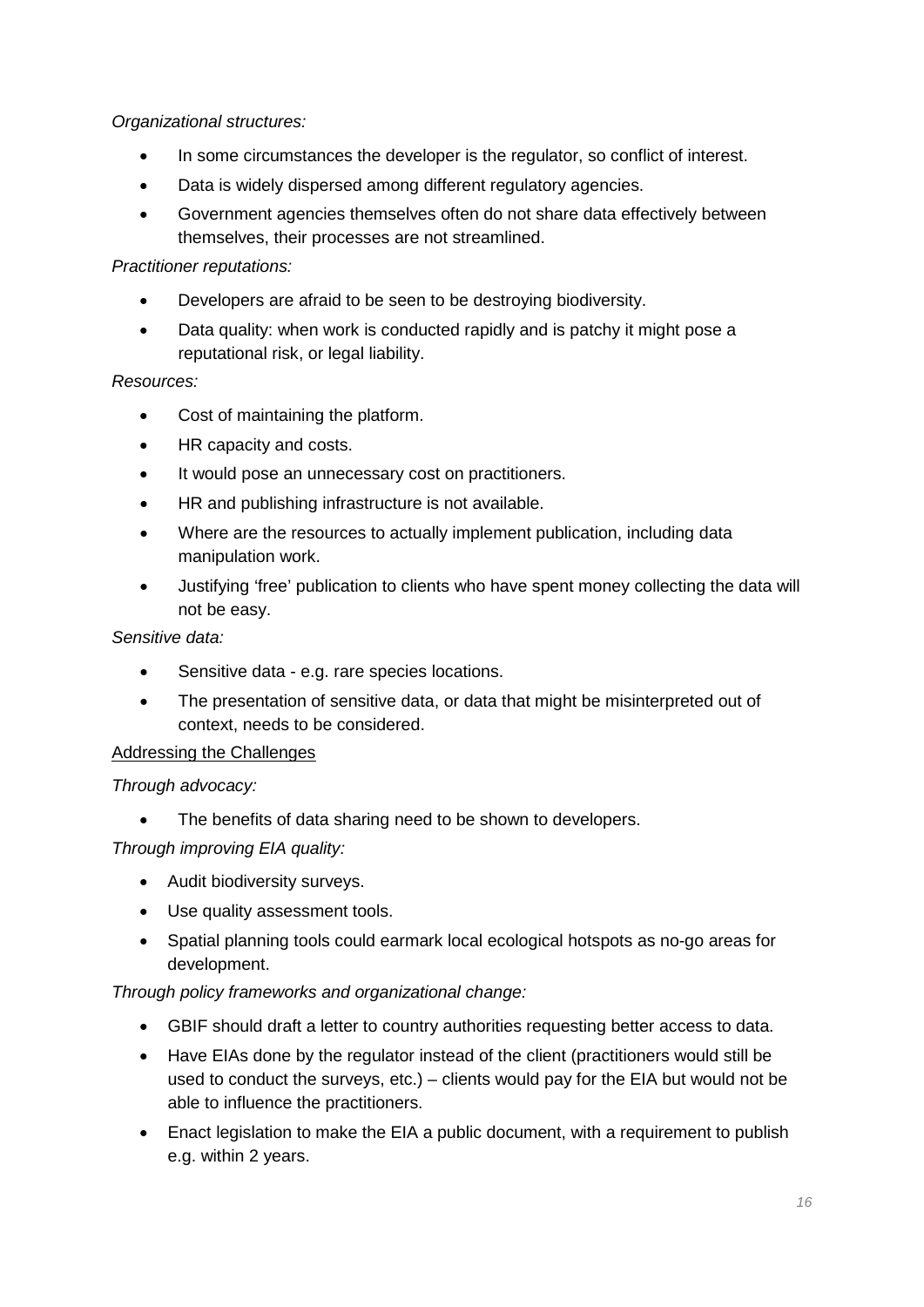- Change the format of EIAs by using e.g. the UNEP guidelines.
- Improve the quality of consultants (e.g. deregistered if their EIA applications fail repeatedly).

*Through managing the scope of the initiative:*

• Publish only primary biodiversity data, not reports, as per the AGEDI electronic data deliverables with associated standards for metadata and sensitive data clearly defined.

# *Session III: General discussion*

# **Summary and way forward |** *Selwyn Willoughby*

Mr Willoughby thanked the participants for their thoughtful contributions. Focusing on the challenges that had been identified, he summarised them as follows:

- Questions around who would be responsible for publishing biodiversity data from EIAs.
- Where in the EIA process would biodiversity data publishing be least disruptive.
- Questions around data quality, data standards and liability.
- Intellectual property issues, and sometimes simply precautionary assumptions, that would prevent publication.
- How to handle sensitive information.
- Skills for implementing and maintaining the technical infrastructure.

He concluded that finding adequate responses to these challenges was a core task for the workshop.

# **Closing remarks |** *Tim Hirsch & Siro Masinde*

Mr Hirsch stated that it was apparent that there was a clear understanding of the collective benefits of biodiversity data publishing among the participants. As such, the workshop was well-placed to start the process of overcoming the barriers, although this would obviously not be accomplished in two days. He mentioned that there were no EIA clients present at the workshop, but this group of stakeholders would need to be engaged later.

Addressing the concerns that had been expressed regarding the repurposing of data, and of being held publicly to account for data that one might have published, he highlighted the difference between claiming an authoritative, exhaustive account of a site, and merely presenting a snapshot of simple species presence data. The latter offers the scope for consultants to publish this data without making unsupportable claims regarding its quality and robustness.

Finally, Mr Hirsch thanked participants for their inputs and ended Day 1 of the workshop.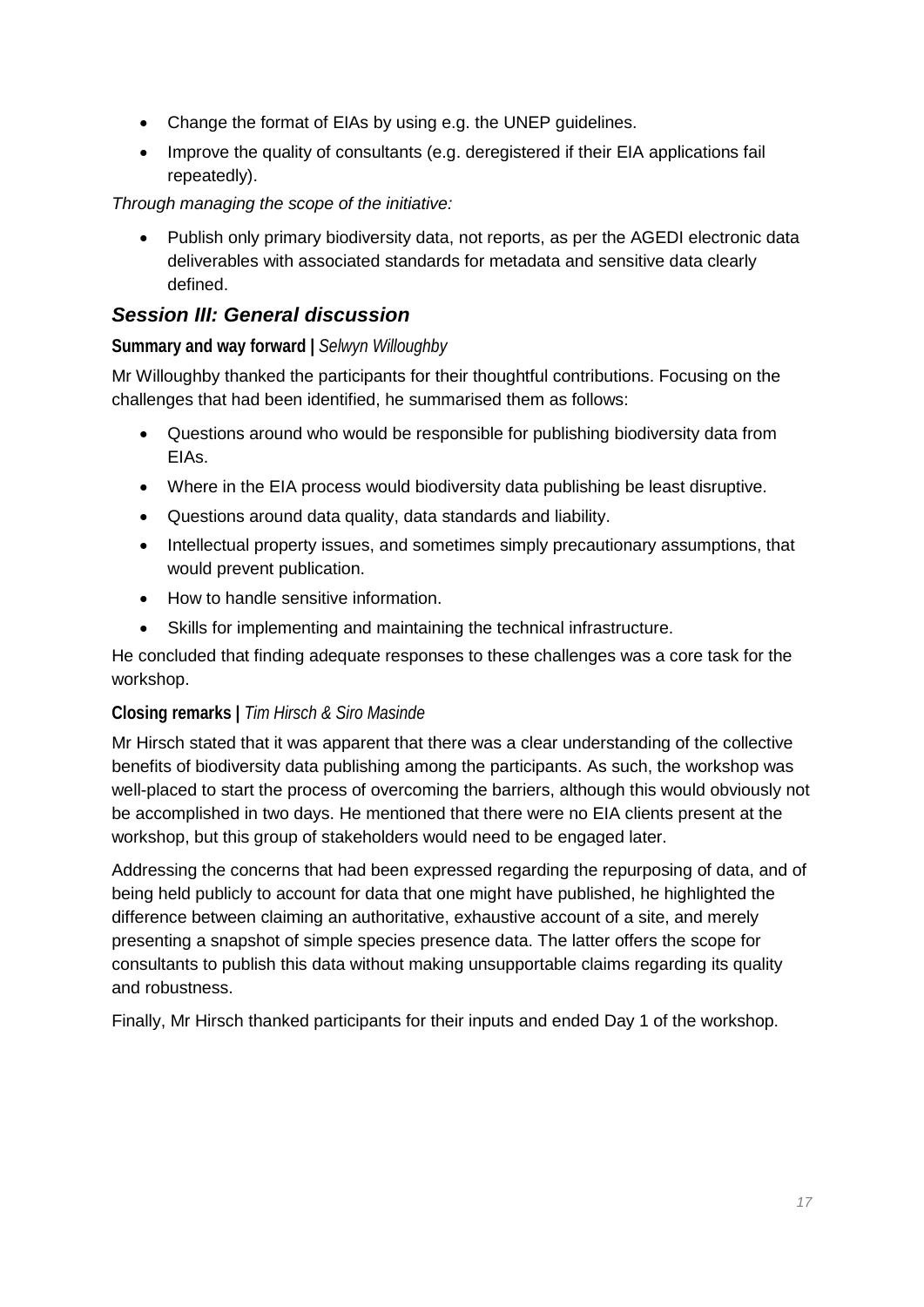# **Day 2**

After reviewing the outcomes of the high-level discussions of Day 1, the focus of Day 2 was on the specifics of biodiversity data publishing using the IPT and further in-depth discussions on the policy and organizational aspects of implementing this initiative in the region. This was followed by a report back and discussion of next steps, whereafter the workshop was concluded.

# *Session I: Recap of Day 1 / Understanding the biodiversity data context*

**Recap of discussions & outcomes of day 1 and any further comments / questions. Objectives for day 2 |** *Selwyn Willoughby*

Mr Willoughby welcomed participants to Day 2 of the workshop, and invited comments and observations concerning the key messages from the first day of proceedings.

These included the following remarks:

- The aggregation of many small datasets would combine to form a robust whole.
- Context and metadata could be used to defuse sensitivity about patchy datasets.
- The importance of validating biodiversity assessments by referring to actual data.
- The importance of biodiversity data for building policy, which provides an important opportunity for countries in the region.
- The need for better frameworks to release data.
- The need to engage with clients / developers and understand their perspective.
- The need to resolve questions around who would be authorised to release data.
- The untapped resource of data published in academic journals, both local and international.
- Issues around data formats and the technical resources and skills to prepare it for publication.
- The observation that the key challenges that were identified (data formats, policies, ownership) were not unique to the biodiversity sector, and could be resolved through standardization with electronic systems and some changes to laws.

**What is biodiversity data: specimen, species, spatial data – examples |** *Reuben Roberts & David Shorthouse*

Mr Reuben Roberts, Director at Refleqt Information Management Services, began by mentioning that GBIF's focus was on publishing primary biodiversity data, and this session would ensure a common understanding of what that was. Initially, he defined the data that was not suitable for publication on the GBIF network. This included data about ecosystems, communities and other biodiversity that was not taxon-specific, as well as abiotic environmental data and secondary data (synthesised reports, distribution maps, etc Mr Roberst observed that the Darwin Core standard does not easily accommodate indirect evidence of taxon occurrence, as might be inferred from spoor, burrows, droppings, sound, etc, which is most often the only kind of evidence thate EIA consultants may be able to gather. However in practice such indirect evidence is commonly published as occurrence data in GBIF.org.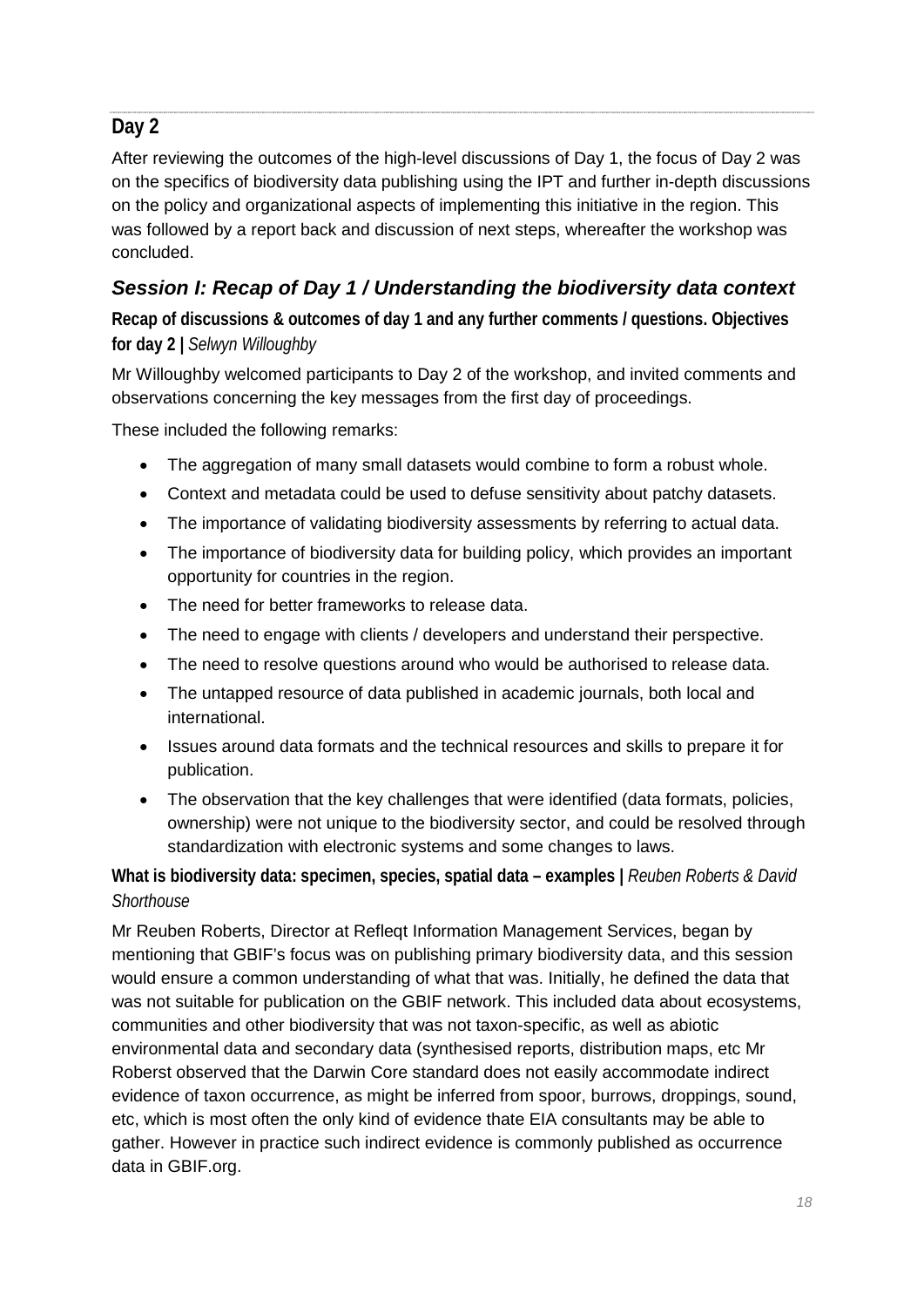Describing the data that could be published, Mr Roberts provided details on checklist data, which comprise lists of taxon names with other attributes. These data are not linked to a specific time and place, but rather refer to attributes of the taxon as a concept, such as authoritative nomenclature, redlisting status, etc. He provided an example of the CITES checklist to illustrate this data type.

Mr David Shorthouse, Biodiversity Informatics Manager at Canadensys Project, Université de Montréal, then continued the presentation with a description of occurrence data and sampling event data, and finally the metadata that would contextualise each type of data.

For occurrence data, Mr Shorthouse gave examples such as museum labels, that would provide the 'who what where when' information for a taxon observation or specimen, and listed the specific Darwin Core terms that could be used to capture these facts. He reiterated that processed or summary data, and other secondary products such as maps and figures, would not fall into the category of occurrence data.

Sampling event data was described as typical of various types of monitoring programmes, using defined protocols to gather quantitative data, and often intended to evaluate changes and trends in populations.

Finally, Mr Shorthouse defined metadata as the contextual information for the dataset as a whole. This uses as its vocabulary a subset of the Ecological Metadata Language (EML) standard, which can describe occurrence, checklist and event data. He mentioned that in some instances datasets could be withheld (e.g. if they were of high commercial value) while their metadata was published, which would at least make their existence known.

Questions from participants included the following:

- How to define the spatial extent of checklists? (There are actually four types of checklists, but in general it could be achieved through the metadata.)
- Regarding data accuracy, how would it be verified (e.g. correctly identified species)? (The GBIF portal conducts some basic automated data checks, but essentially the metadata provides transparency to enable users to decide whether they feel the data is fit for purpose. It was also noted that taxonomy is a moving target, and GBIF is collaborating with COL, BOL and EOL to build an agreed and authoritative list of names).
- Whether KMZ files could be provided to help ascertain localities? (This is not currently possible; however, when searching for occurrence data on the GBIF portal it is possible to outline a polygon area of interest).

**An example EIA application to explore how biodiversity data is included and reported on in the report |** *Simon Wilson, Anil Kumar & David Shorthouse*

Dr Simon Wilson, Technical Director at Five Oceans Environmental Services LLC, initiated this shared presentation by providing an example EIA report for a marine area proposed for an offshore hydrocarbon loading bay. Data that was gathered included seawater and marine sediment quality metrics, and marine infauna data from various monitoring sites. He noted that the taxa were not well studied in the region, so the identifications obtained ranged from phylum- to species-level. These were analysed using PRIMER-E and combined with sonar and other data to develop a marine habitat map, and to provide an assessment of potential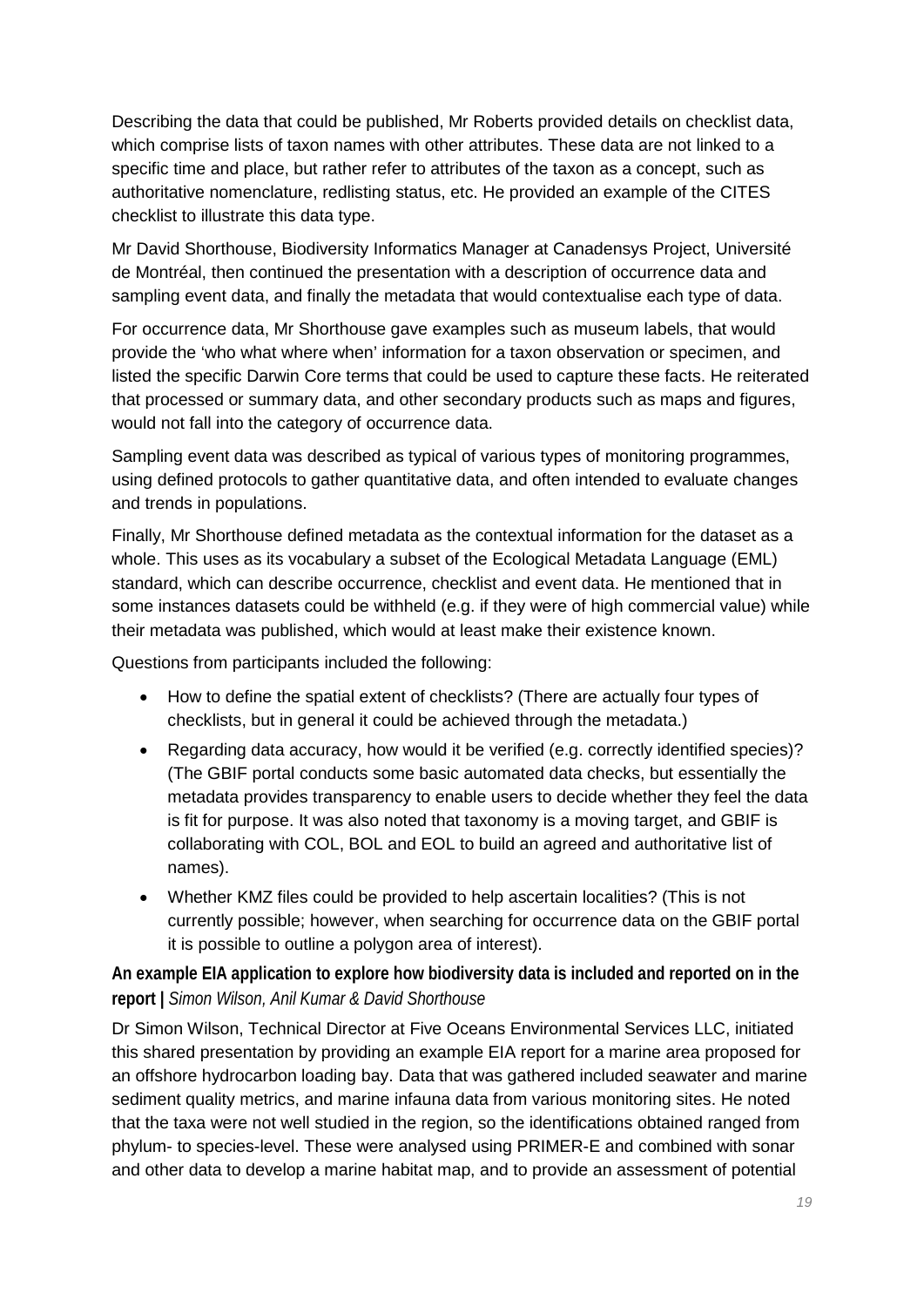impacts and mitigations for the proposed development. He observed that, despite the often crude taxonomic resolution of the data, it had proven adequate to assess impacts and changes to the community. Finally he remarked that the data should be easy for GBIF to accommodate, since it was already in a standard structured format.

Mr Anil Kumar, Director of Environmental Information Management at EAD, continued by describing some of the issues that the regulator might encounter with the data provided in an EIA. These included data quality (e.g. missing coordinates or incorrect projection) that might not invalidate the data for the purpose of the EIA but would make it difficult to reuse. The use of secondary data was mentioned, particularly in self-regulatory sectors such as oil in Abu Dhabi, and ongoing cut-and-paste submissions. Finally, the formats in which EIA data was submitted could range from MS Excel, tables in MS Word to PDFs and scanned documents. These posed issues for publishing the data.

Mr Kumar then discussed the steps that are being taken by EAD to resolve these issues. These included the establishment of electronic data deliverable standards, with clearly defined fields, which will be implemented in 2016. Furthermore, master plans are being developed to identify the EIAs done in particular areas. Previously this was only possibly by referring back to the clients to obtain their EIA submissions.

Mr David Shorthouse, concluded with a description of the work involved in preparing the data into a format that would allow it to be published. From a technical perspective, this was largely a process to convert the data grid (sites x species) into a single list of species occurrence and abundance data, for which Google Refine was used, and the challenge of resolving invalid data such as species names. The absence of unique identifiers for the data records was also noted, as was the ambiguity of whether indefinitely defined taxa comprised a single species or a group of species within a genus or family. In addition, Mr Shorthouse identified other issues, in particular the loss of the species absence data (the zeros in the original matrix) when transforming the data in this manner, and the general absence of suitable metadata to include with the dataset when publishing.

The panel concluded that while it would be possible to publish these data, the process would require technical expertise and the lack of metadata would need to be remedied to ensure the data could be reused appropriately.

Questions from the participants included the following:

- The importance of the frequency of sampling in relation to the lifecycle of the organisms concerned, and the importance of site selection over mere numbers of sites. Dr Wilson responded that EIA is generally not particularly scientifically rigorous, given its budget and time constraints. In this instance sampling was conducted over one or two days. Repeated sampling to capture seasonal variations was not usually done. Regarding the placement of control sites, this was considered carefully, but at some level it was an estimate or best-guess to select a site that would not be impacted. Despite these shortcomings, significant impacts would nevertheless be identified.
- It was observed that copy-and-paste could be valid for studies conducted in the same region or site, and how would this be assessed? Mr Kumar agreed that this was so, but that it was problematic when drawn from a study conducted in a completely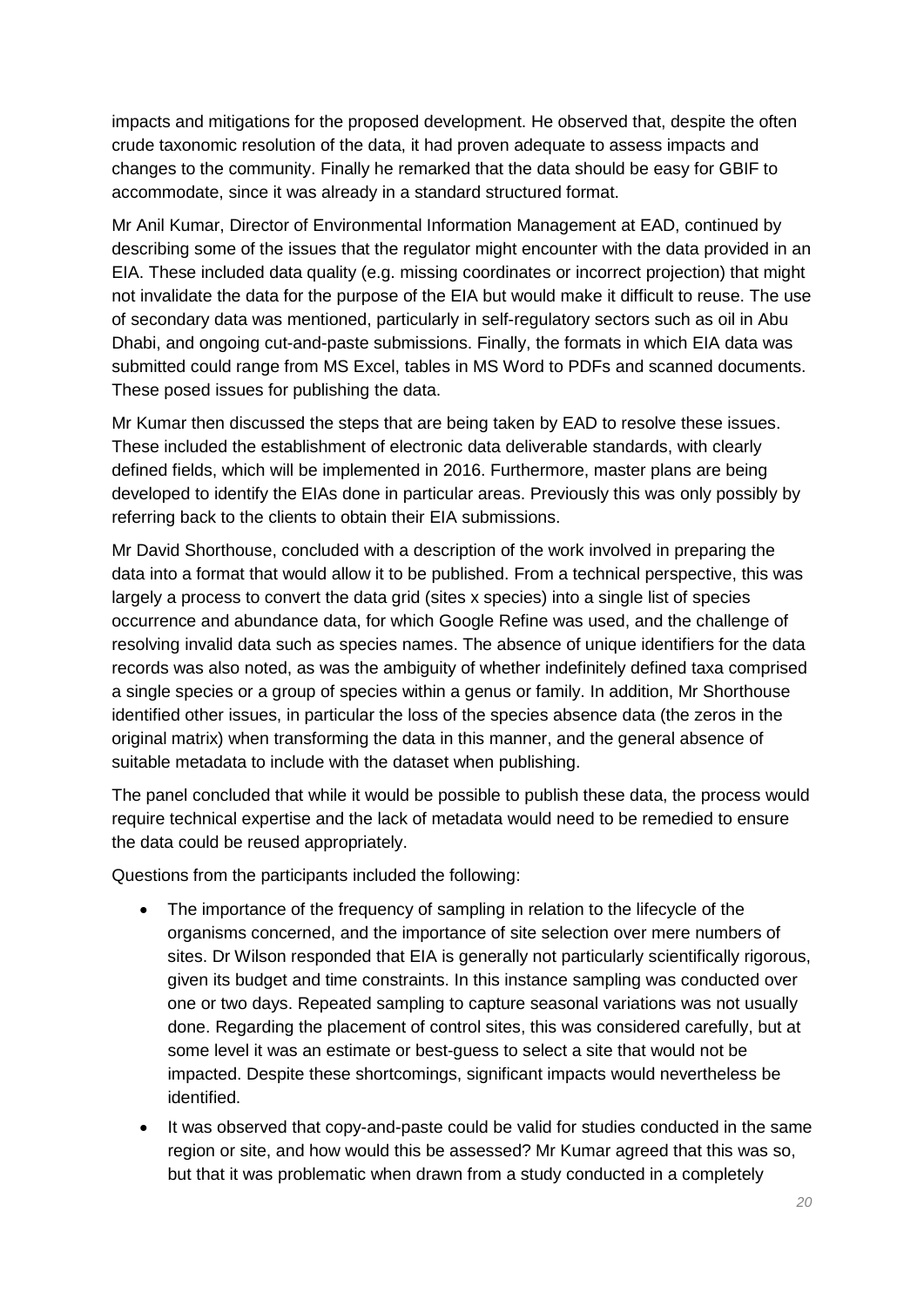different area or climate (he mentioned reports he had received that described monkeys and crocodiles in the Gulf region).

# *Session II: How to value biodiversity data in the EIA process*

**Rethinking the Use of Environmental Baseline Data in EIAs in the GCC region |** *Peter Vangsbo*

Dr Peter Vangsbo, Senior Project Manager and BD Pollution Prevention, Sustainability and Risk Management at COWI, began by introducing COWI as providing consulting services within the fields of engineering, environmental science and economics, with a presence in Europe, Africa and the Gulf region (excluding Yemen). A focus of COWI is the area of mitigation plans, enabling projects to engage with the public and enhance biodiversity. He then went on to identify some of the regional needs for biodiversity data, particularly as a component of policy making and sustainable development. Within that context, he identified the great potential value that biodiversity data from EIAs presented, and some of questions that it could answer, e.g. to assess risks of species extinction and ecosystem carrying capacities. However, he noted that EIAs are only one aspect of assessing biodiversity, and ongoing monitoring and surveys conducted during projects would contribute valuable data. In addition, sustainability screening could be used to enhance environmental awareness, particularly when the legal requirements of EIA do not guarantee that biodiversity will be taken into account.

Dr Vangsbo identified a number of data-related areas that require attention to achieve environmental sustainability. These included poor data infrastructure (e.g., for environmental statistics and for data sharing) and poor baseline data (due to, e.g., inadequate monitoring), unreliable and patchy data, and a lack of international collaboration and standardization. Resolving these issues would facilitate a move from reactive to proactive policy making and improve public participation in the decision making process. However, to achieve this would require stronger institutional frameworks at local and regional levels, and adequate resources. In addition, the project owners would need to be engaged with, since they can hold the key to data sharing.

Finally, he concluded that the dissemination of EIA results provided an opportunity to demonstrate the contribution of companies to the environment. Given the huge variation in how environmental statistics are used in the region, it would be advantageous to standardizethe methodologies, and to make them explicit and consistent across the region.

Questions and remarks from participants included the following:

- That standards should be explicitly recommended by international organizations.
- The need to include clients / project owners in the discussion.
- That in Kuwait there were many additional sources of data, such as universities, that could be explored.
- That, although EIAs are of short duration, they should be conducted in the appropriate season, and local knowledge (e.g. from fishermen) could be used to supplement them.
- A need for training for regulators in relation to the ecological components of EIAs, to allow them to identify poor practice.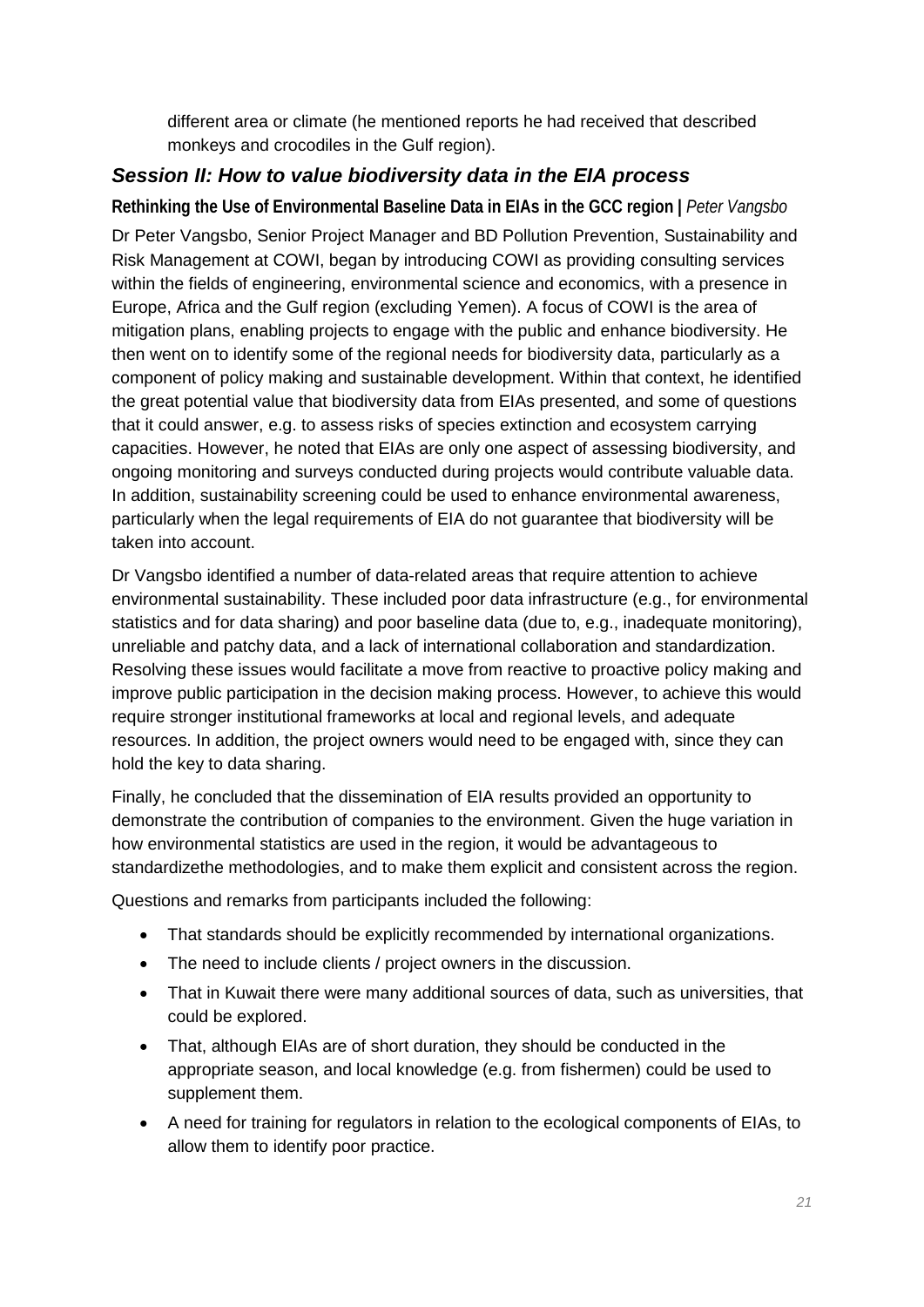• That consultants are graded in some countries in the region, which improves the quality and consistency of their work.

# **Introduction to the IPT |** *David Shorthouse*

Mr David Shorthouse began by mentioning the organization to which he belongs, Canadensys, and its long history of involvement with the IPT. Moving on to a description of the IPT, he described it as a free, open-source, web-based tool that is used to publish and share biodiversity datasets using the Darwin Core and Ecological Metadata Language (EML) standards. These datasets can comprise databases, Microsoft Excel spreadsheets or simple text files. He went on to list the modest technical requirements for setting up an IPT, which could be hosted on very basic equipment although it would require internet access and its own URL. Extensive documentation and community support is available via the <http://www.gbif.org/ipt> website.

Mr Shorthouse then described the range of IPTs that are installed worldwide, and the types of customizations that are possible to brand the software appropriately.

Finally, he demonstrated the IPT instance that was established specifically for the workshop, and briefly went through the process of loading and publishing a dataset on this portal.

Questions from participants included the following:

• The fact that indirect observations are not well accommodated by the Darwin Core was raised as an issue, particularly in a desert environment where signs such as spoor, burrows, etc. are key indicators of species presence. An investigation was suggested to see what communities of practice might have arisen to address this in other scientific communities.

# *Session III: Biodiversity data publishing (parallel session)*

**Sharing Data in a Standardized Way: The Darwin Core Vocabulary |** *David Shorthouse*

In this presentation, Mr David Shorthouse provided more detail on the Darwin Core that forms the foundation for data sharing through the GBIF network. He described its history since it was first drafted in 1998, and where the 200 terms which comprise the standard originated. Biodiversity Information Standards (TDWG) maintains the Darwin Core, although it is an evolving community standard, with web sites where users can register issues and suggestions. He also emphasised that GBIF is not the only organization to use the Darwin Core, it is a widely used biodiversity data standard and can also be adopted within organizations to facilitate data sharing between in-house systems and groups.

However, the Darwin Core is not a universal standard; there are various types of data that are not accommodated. Mr Shorthouse listed some of the types of data that would not fit easily within the Darwin Core framework: these included multiple items linked to a particular primary biodiversity record, such as a set of photographic images of a specimen, multiple determination records, etc. However, there are extensions to the Darwin Core that can extend its scope of managing that type of data: these include extensions for identification history, distribution, literature references, etc.

Moving on to a description of the Darwin Core Archive (DwC-A) format that is used to package datasets with their metadata, Mr Shorthouse described their use by the IPT as well as a few other tools that can be used to import them into a relational database, the R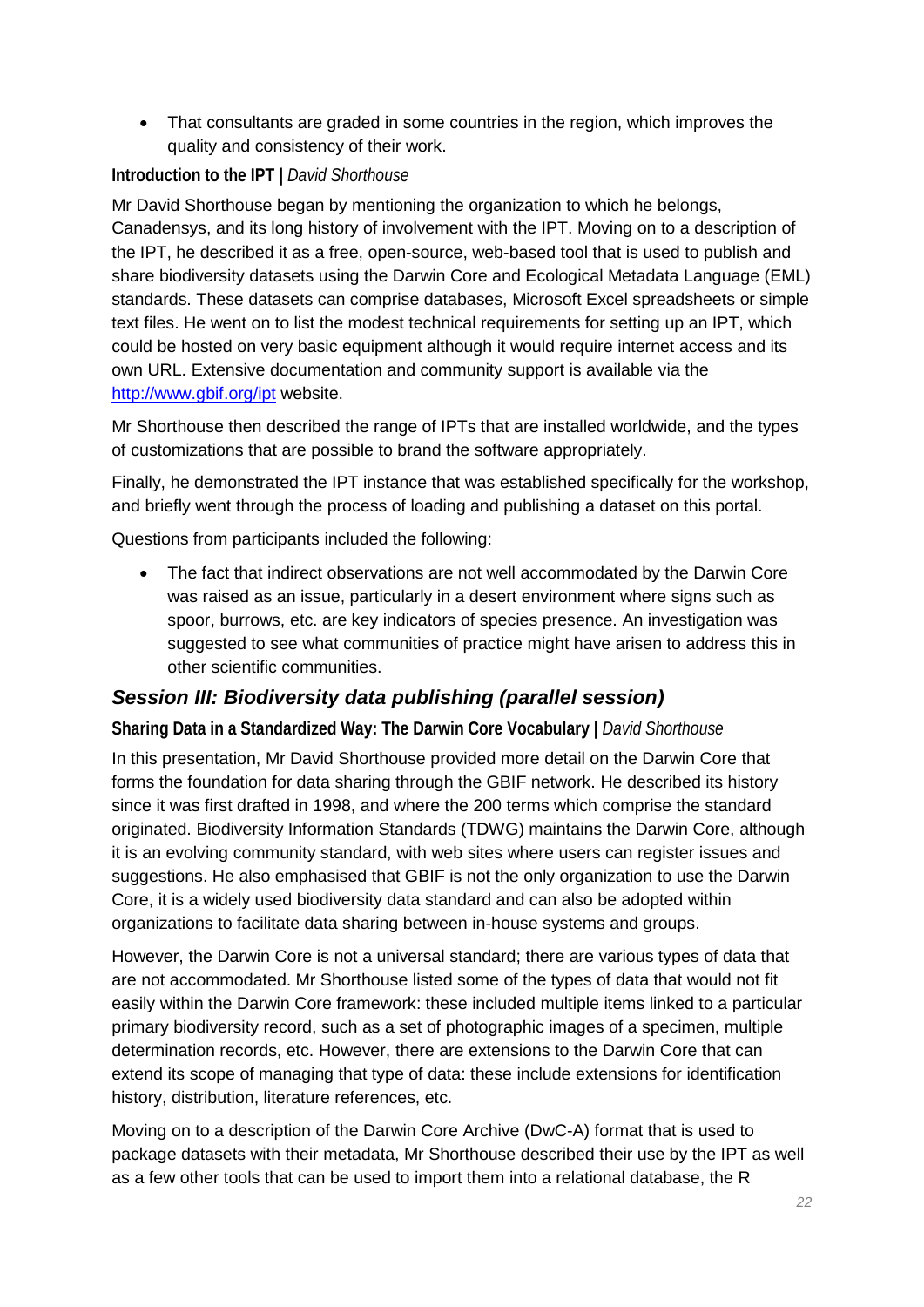statistical package or provide visualizations of the data they contain. Furthermore, there are various software tools in a variety of programming languages that facilitate building custom applications using DwC-A.

Finally, Mr Shorthouse mentioned a few examples where EIA data had already been converted into Darwin Core format.

Questions and comments on this presentation were addressed after the demonstration of the IPT (see next section).

**Theory: The Integrated Publishing Toolkit (IPT) |** *David Shorthouse*

See next section.

**Demonstration: The Integrated Publishing Toolkit |** *David Shorthouse*

Given the limited number of participants in this parallel session, Mr David Shorthouse opted for a more informal approach regarding the IPT, and encouraged participants to engage hands-on with custom IPT instances that were provided for each participant. The intention was for participants to take an example dataset and go through the process of preparing and publishing the data on their own demonstration IPT, and to address questions and issues as they arose rather than present further theoretical material. This would familiarizeparticipants both with the Darwin Core and with the IPT.

Workshop participants then proceeded to log on to their individual IPTs, either to work towards publishing their own data (for testing purposes only) or to do this with the example datasets provided.

Questions and comments from participants included the following:

- The challenge of working with different levels of data, such as journal publications, and the technical issues around converting and restructuring existing data (as text or spreadsheets) into Darwin Core format. It was suggested that establishing standard templates would facilitate this, as well as starting simply, for example with a checklist for a locality.
- Whether MS Excel or MS Access format data would be compatible with the Darwin Core and IPT? Mr Shorthouse responded in the affirmative.
- That the 200 terms of the Darwin Core were somewhat overwhelming. It was noted that almost all terms are optional, except for Record ID and Scientific Name.
- The challenges regarding embedding the Darwin Core and IPT within existing data management processes and standards. Mention was made of the various online resources for guidance and questions, as well as contact details for GBIF staff.
- The need for a simple tool, if companies in sectors such as oil and gas were to be successfully engaged in data publishing.

# *Session IV: Policy and institutionalization session (parallel session)*

**Identifying key policy interventions for publishing biodiversity data from EIAs |** *Tim Hirsch, Anil Kumar & Selwyn Willoughby*

This session began with a presentation by Mr Anil Kumar to describe the process EAD has gone through regarding EIAs and data publishing. He mentioned that EAD is creating a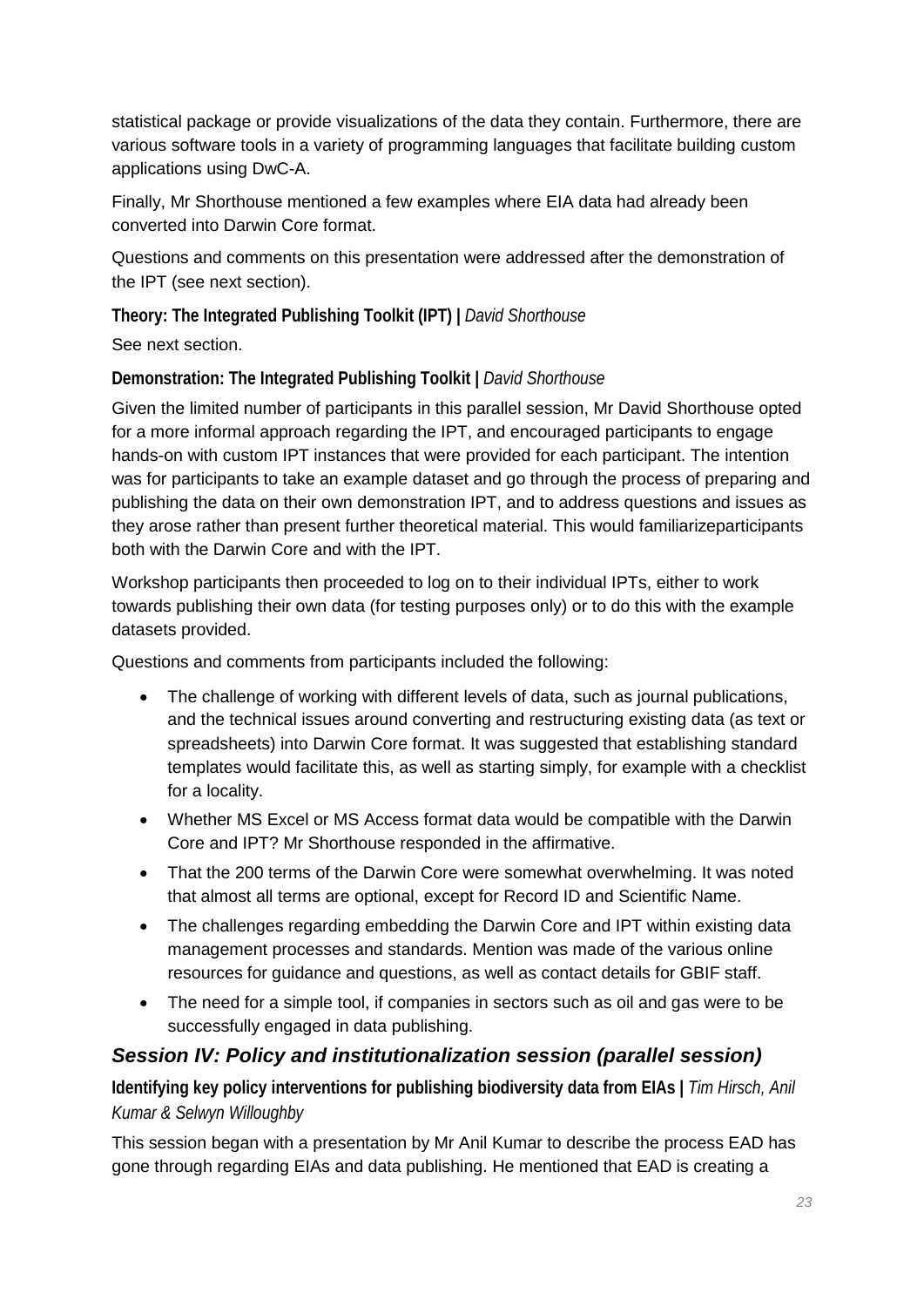Darwin Core-compliant template for consultants to use when submitting data, which will be implemented as part of the electronic data deliverables (EDD). This will take 6-12months to implement in a consultative way with clients and consultants, is based on a best practice review from various countries and follows on from data standards that EAD developed in 2007 and 2011.

Mr Kumar emphasised that creating a Darwin Core-compliant template is critical for any move to sharing biodiversity data from EIAs. EAD is willing to share the template through GBIF for anyone to adopt or adapt as needed.

Regarding data sharing, he mentioned that EAD provides data free of charge with the only requirement being to sign a data-use agreement. Sensitive information would not be made public: this would be achieved by generalising the locality details of records for species that are sensitive or threatened. Furthermore, in future EAD will require clients and consultants not to sign contracts with unreasonably restrictive terms that would prevent data sharing. Regulators need to make their requirements clear to developers so that consultants are not limited by project owners applying too many restrictions with regard to data sharing.

He added that liability issues could be addressed with similar disclaimers to those displayed on the GBIF website.

Mr Kumar admitted that it is a challenge when an EIA needs to be submitted to more than one regulator, as in Abu Dhabi where consultants need to make submissions to the oil regulator (ADNOC) and EAD. ADNOC data is considered to be entirely sensitive. By comparison, Kuwait has only one regulator so they do not face this issue.

From the experience of EAD, the discussion then moved to a more general examination of the policy issues around biodiversity data publishing from EIAs.

There was a question on how GBIF should best approach private sector clients to unlock biodiversity data, and whether direct engagement with private companies or advocacy for legal frameworks that would make data publication compulsory would be better approaches.

In the former case, it was emphasised that it would be necessary to communicate the opportunities to companies, as is done by the Business and Biodiversity model in Europe that encourages companies to look at environmental issues. In the South Africa and India pilot project, engaging IAIA meant that the initiative could be championed by consultants themselves and thereby establish a professional code of best-practice. The revised Best Practice Guide would be valuable to inform these professional codes. It was noted that this approach would need consultants to belong to one of a suite of professional bodies.

In terms of a legalistic approach, EAD and others suggested that intervention from higher authorities and international bodies such as the CBD, UNEP and GBIF might affect the appropriate legal changes in a top-down manner. Alternatively, funding agencies could be lobbied to incorporate biodiversity data publishing into their guidelines, although this might have less impact in the GCC/West Asia region as there is less dependence on international funding. A further approach might be encouraging the endorsement and support of the State of Environment reports. In countries in the region where the State of Environment report is not well developed, reports on Climate Change could be the focus for this initiative.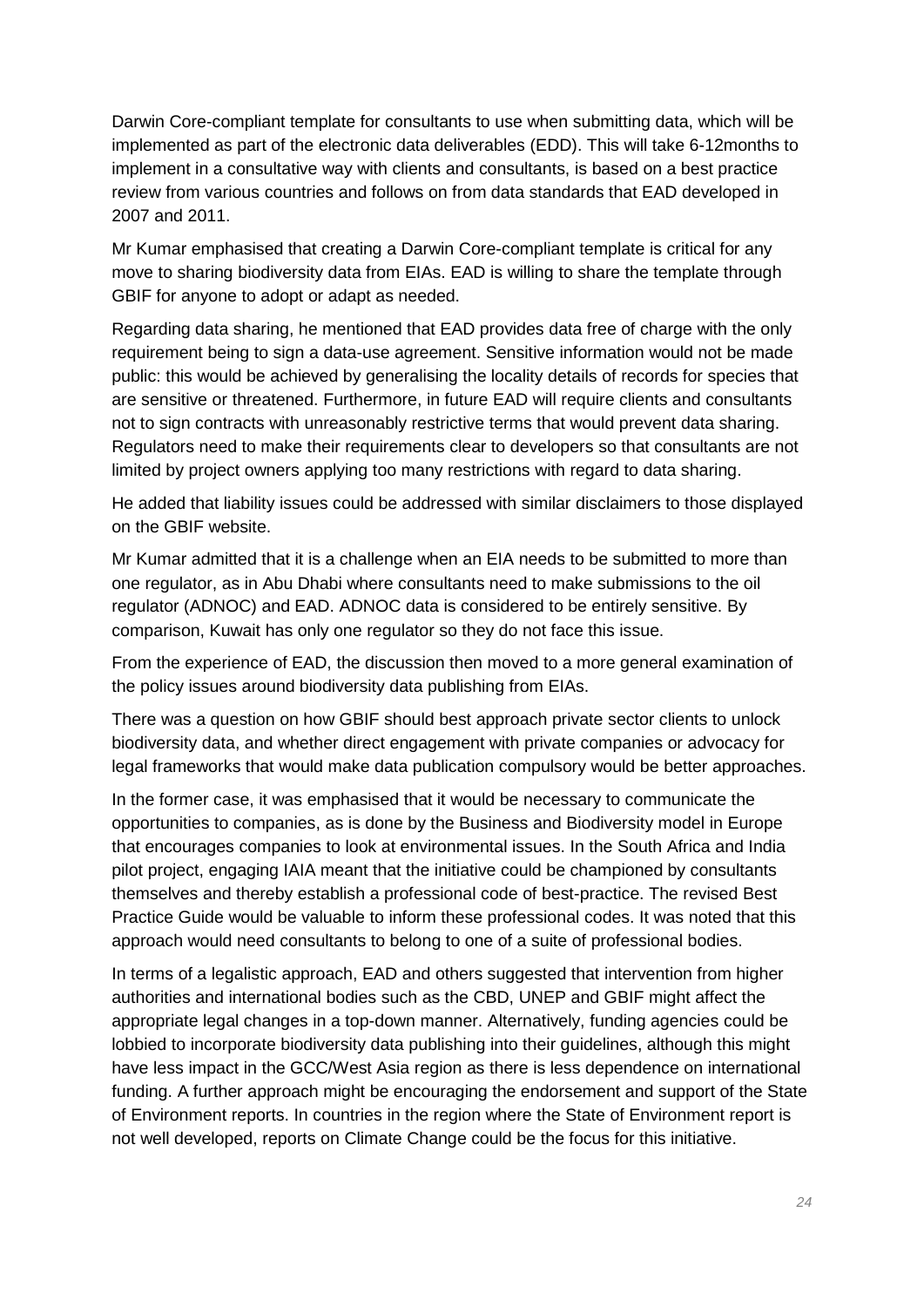It was agreed that GBIF should identify governments that are interested in the initiative to publish biodiversity data from EIAs, develop appropriate standards and best practices, and perhaps showcase the project implementation in one country as an example for others to consider.

Dr Wilson proposed that perhaps the Convention on Biological Diversity could be approached to make this sort of data sharing a requirement for signatories to implement. Mr Hirsch suggested that GBIF could approach the Executive Secretary of the CBD to write a foreword for the revised Best Practice Guide, and to request CBD focal points to champion it, given that the CBD has already recommended biodiversity-inclusive EIAs. One way to achieve this might be through a recommendation from the Subsidiary Body on Scientific, Technical and Technological Advice (SBSSTA) to the Conference of the Parties (COP) of the CBD. Finally, it was suggested that a draft of the revised Best Practice Guide could be shared with the CBD focal points in the GCC / West Asia region to give comments before it is finalised. Should the CBD endorse the initiative, it would be appropriate for the CBD to send official letters to ministers or undersecretaries in the region. In this regard, it was agreed that the workshop participants would draft a statement of support for the initiative which would accompany an approach to the CBD focal points as well as being presented at the Eye on Earth summit in early October 2015.

Upon endorsement from the CBD, it was important that each country would make its own decisions about how to implement the recommendations. It was suggested that GBIF should support countries that lack capacity; successful initiatives in these countries would in turn become examples for other countries to consider.

Finally, it was mentioned that research agencies in the region should be included in the process, since they were producing current data. It would be useful to explore the establishment of a 'Gulf group' focused on EIA data: this group might not be formal, but rather a looser social group. In this regard, it was suggested that workshop participants subscribe to the GBIF newsletters.

A statement of support for the initiative was drafted (see Workshop recommendations, below) and it was agreed that UNEP, EAD and AGEDI would take the lead to take the process forward.

# *Session V: Wrap-up & the way forward*

**Report back from parallel sessions |** *Selwyn Willoughby*

Mr Willoughby invited representative from the two parallel sessions to provide feedback.

## Biodiversity data publishing

The following points were made by participants in that session:

- That the IPT interface could be simpler, with Canadensys in particular singled-out as providing an easier interface to work with.
- GIS data was not accommodated by the IPT, but EAD had MS Excel templates which would structure record-based data in a way that could be published.
- A need for training was identified, e.g. webinars and courses for new users of the IPT.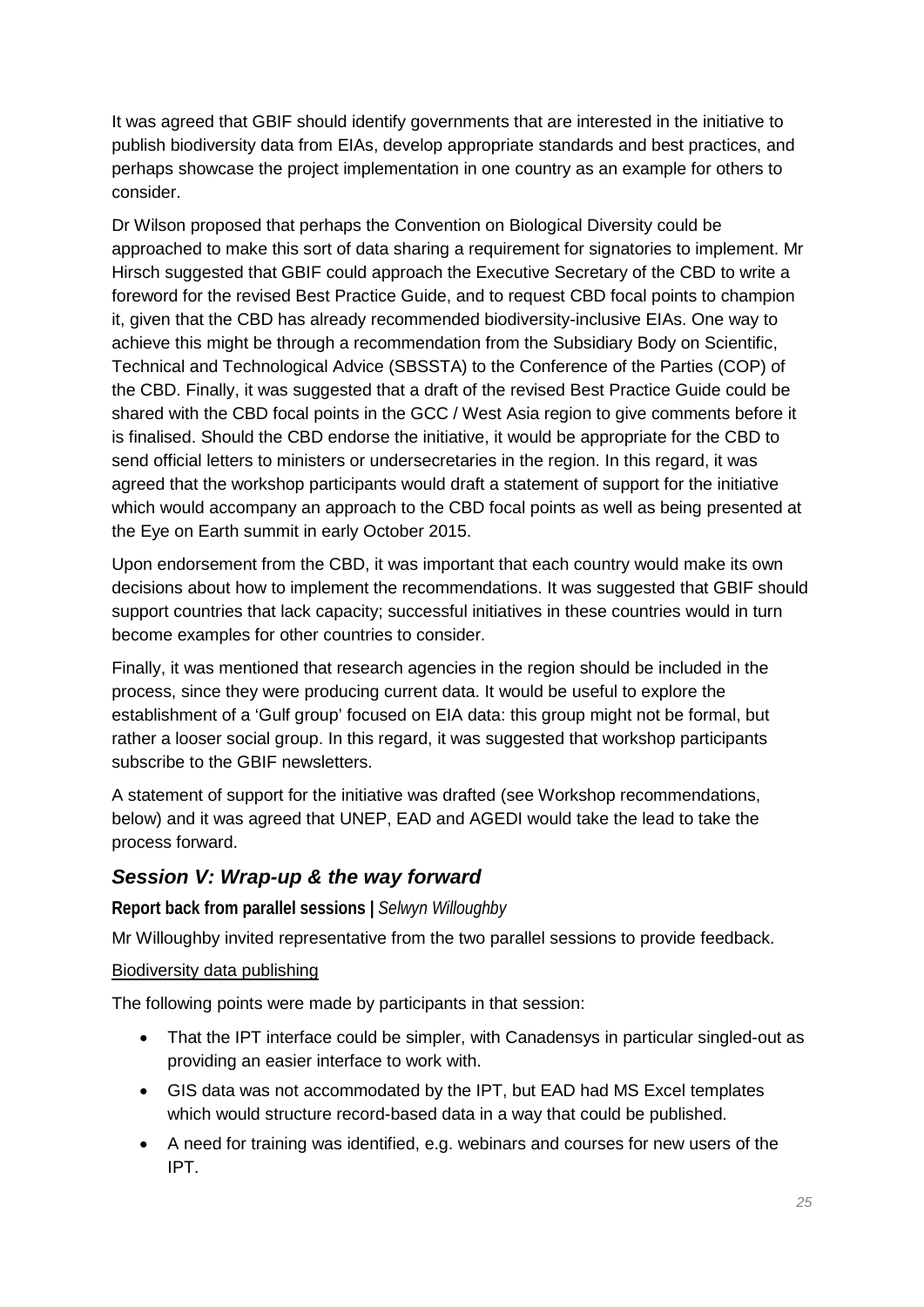- The 200 terms of the Darwin Core were somewhat overwhelming, but it was hoped that a subset of these of particular relevance to the EIA community could be identified (c.v. the 'Apple Core' that is aimed at herbaria).
- There was a request for a conversion tool for report-based data.

Participants enquired if environmental data such as air quality could be held in the Darwin Core. Mr Shorthouse responded that a suitable extension to the Darwin Core might be available, depending on the specifics of the content, but whether it was necessary to store that type of data in Darwin Core format would also need to be reviewed.

#### Policy and institutional session

Mr Tim Hirsch provided a summary of the discussion held by the group (described in more detail in the immediate previous section). He highlighted the following specific points:

- The lessons learnt from EAD were of particular interest, covering the permitting process as well as data standards, and with a plan to implement the new requirements for Darwin Core compatible data submissions with EIAs over the next 6 to 12 months.
- Intellectual property and confidentiality clauses were barriers that the regulators were best-placed to resolve. It was noted that the clients of the EIA process, the developers, were a group that was missing from the workshop, and some ways of engaging this group were mentioned, such as working through professional societies, large international lending institutions and through the IOC guidelines.
- At a policy level, global bodies such as GBIF and the CBD would be engaged to make recommendations on best practice to influence governments in the region. GBIF would approach the CBD to endorse the Best Practice Guidelines, and this endorsement would be taken to governments in the region with support of UNEP-ROWA.
- As part of the follow-up for the workshop, the outcomes would be promoted at the Eye On Earth summit and a Statement of Principles would be presented.

## **Summary and decisions |** *Tim Hirsch & Selwyn Willoughby*

Mr Tim Hirsch presented a draft Statement of Principles document, with an invitation to delegates to review and make comments on this before it was finalised. The intention of the Statement of Principles is to guidance on the process ahead of unlocking biodiversity data from EIAs in the region.

Mr Selwyn Willoughby observed that the workshop had accomplished all it had set out to achieve, with the additional benefit of starting the process of establishing a community of practice among the delegates.

## **Thanks and closing |** *Thuraya Alsariri & Tim Hirsch*

The closing ceremony was presided over by Mr Ali Bin Amor Al-Kiyumi, Advisor of HE the Minister for Nature Conservation, Sultanate of Oman. Dr Thuraya Alsariri and Mr Tim Hirsch thanked the workshop participants. Certificates of Participation as well as pen drives with workshop presentations and other workshop related materials were handed out to all participants and resource persons.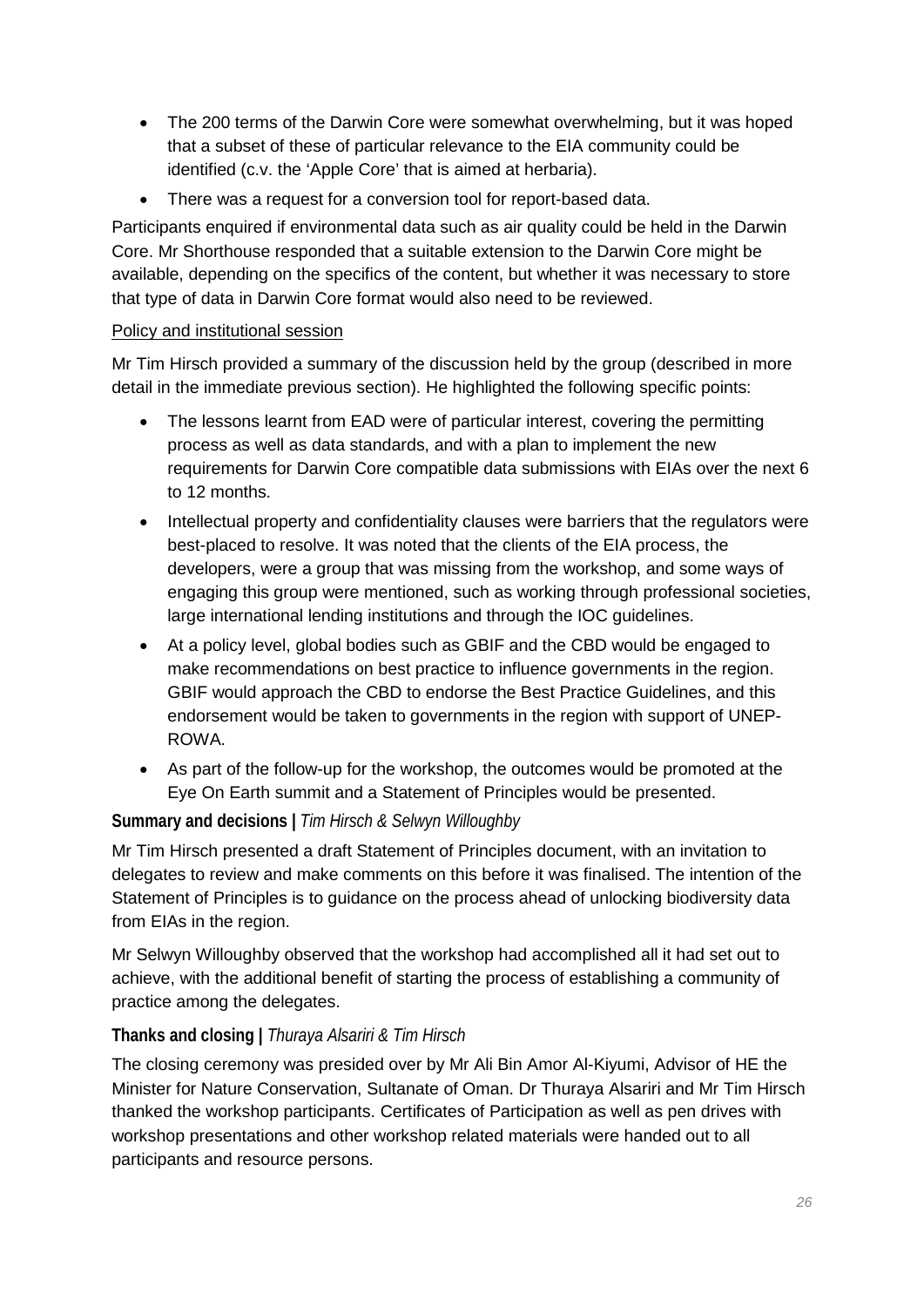# **Workshop recommendations**

The following statement of principles was adopted by the workshop participants.

# **STATEMENT OF PRINCIPLES**

On Sharing Biodiversity Data from Environmental Impact Assessments (EIAs)

A group of representatives of national environmental regulators, policy officials, environmental consultants and non-governmental organizations from the West Asia region including the Gulf Cooperation Council (GCC) countries, together with a number of global experts, met at a two day workshop in Muscat, Sultanate of Oman, on 15-16 September 2015 to address issues on the theme of *Unlocking Biodiversity Data from Environmental Impact Assessments (EIAs)*.

The workshop was hosted by the Ministry of Environment and Climate Affairs (MECA), Sultanate of Oman; led by the Global Biodiversity Information Facility (GBIF) under a project funded by the Abu Dhabi Global Environmental Data Initiative (AGEDI) for the Eye on Earth programme, and supported by the United Nations Environment Programme Regional Office for West Asia (UNEP-ROWA).

After discussing some of the tools, best practices, opportunities and challenges involved in such data sharing, the group agreed on the following general statement of principles, while emphasizing that they do not represent formal positions or commitments of the organizations represented at the workshop:

- 1. Free and open sharing of primary biodiversity data in EIAs, structured according to established biodiversity information standards, adds value to these data, and helps countries in the region to contribute towards national and global targets such as those agreed through the Convention on Biological Diversity (CBD) for the Strategic Plan on Biodiversity 2011-2020, and to Sustainable Development Goals (SDGs).
- 2. In particular, mobilizing primary biodiversity data from EIAs contributes towards Target 2 of the Aichi Biodiversity Targets on the integration of biodiversity values into planning processes, and towards Target 19 on the wider sharing and transfer of biodiversity knowledge.
- 3. The process of sharing biodiversity data from EIAs using tools and practices developed through the GBIF/Eye on Earth project is technically and scientifically sound, contributing to the common good and to biodiversity conservation.
- 4. Sharing of biodiversity data from EIAs can bring numerous benefits and opportunities, including:
	- o Improved spatial planning, for example, by contributing to national spatial planning to ensure appropriate zoning for different forms of land use and development and aiding strategic/regional environmental assessments
	- o Improved access to existing baseline data to support future assessments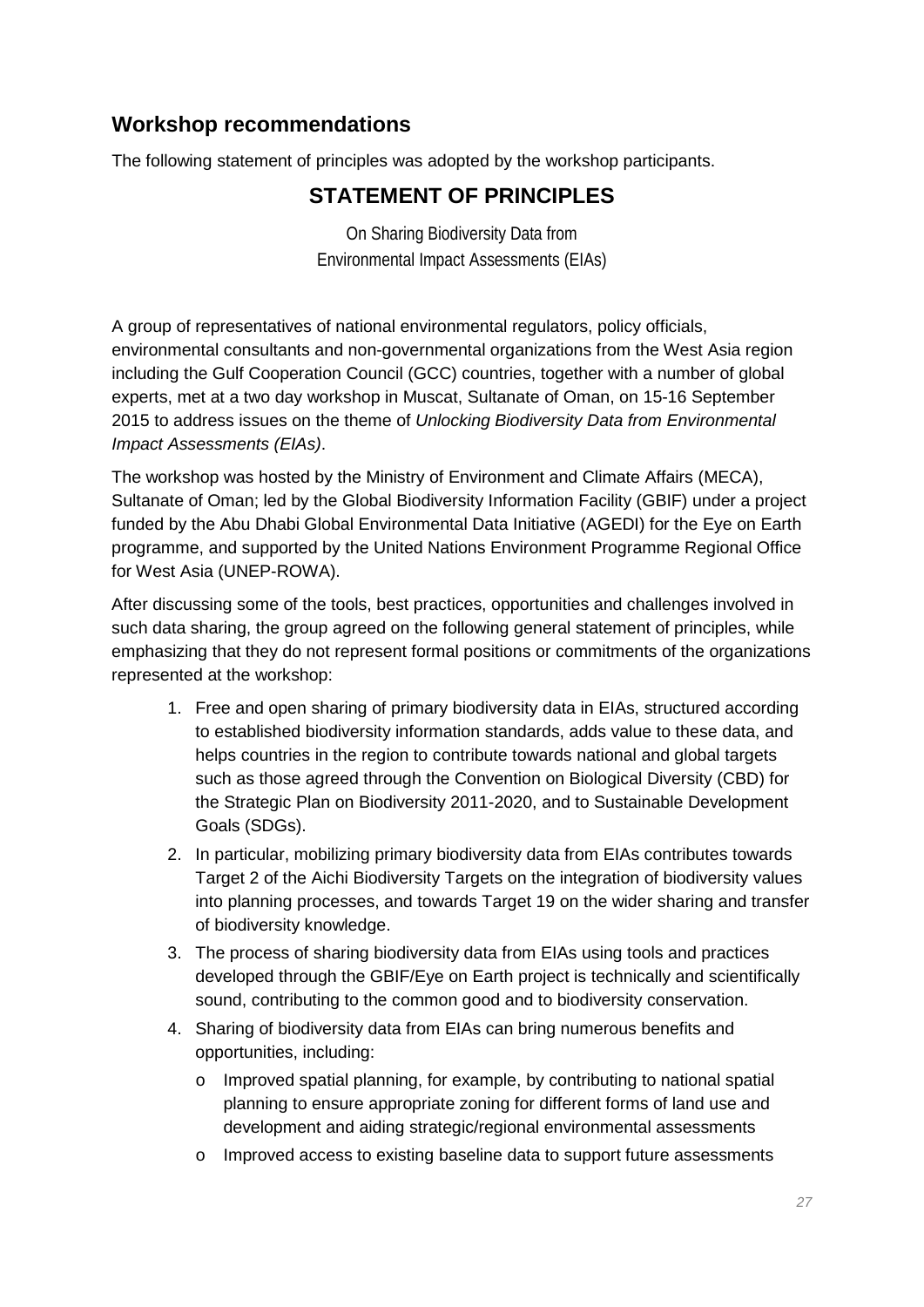- o Increased efficiency of data gathering in EIAs, through avoiding the need for repeat data capture
- o Improved quality of EIAs, through greater transparency of data on which reports are based, and through encouragement of the use of standard data recording practices
- o Enhanced reputation for EIA practitioners, governments and companies
- o Improved scientific knowledge of biodiversity in the region, for example in relation to rare and threatened species, leading to better-informed decisions on biodiversity conservation
- o Filling data gaps on seasonal occurrences of biodiversity in the region, for example for migratory and ephemeral species, given the short time available for many EIA surveys
- o Identification of large-scale, cumulative and transboundary impacts of development through biodiversity monitoring
- o Opportunities for education and awareness-raising of biodiversity, for example, in local communities
- o Opportunity to build a repository of high-quality data to build a fuller picture of biodiversity in the region
- o Opportunities to add value to business and countries by knowing present biodiversity values
- 5. Standardization and implementation of international best practices are essential to assist data quality, sharing and use, given the diverse range and scope of biodiversity data collected from EIAs;
- 6. Regional human and technical capacity and infrastructure are critical for the longterm preservation and timely access to biodiversity data gathered through EIAs, and engaging with institutions such as GBIF will enhance such capacity;
- 7. Non-Governmental Organizations (NGOs) and regionally-based research institutions contribute important data and information useful to the private sector in carrying out EIAs;
- 8. Data from EIAs are just one of many important sources of biodiversity information to be mobilized for improved decision making in the region, and efforts are needed to support biodiversity data publishing more generally from West Asia through engagement with GBIF and other initiatives;
- 9. Implementation of the principles expressed in this statement will depend on the particular national circumstances and regulatory arrangements of countries in the West Asia region;
- 10. Issues expressed at the workshop will help to inform a new best practice guide on mobilizing biodiversity data from EIAs to be published in English and Arabic in coming months as part of the GBIF/ Eye on Earth project.

## *—Muscat, Sultanate of Oman, 16 September, 2015*

*For more information, contact* **Tim Hirsch**, GBIF Secretariat, [thirsch@gbif.org](mailto:thirsch@gbif.org)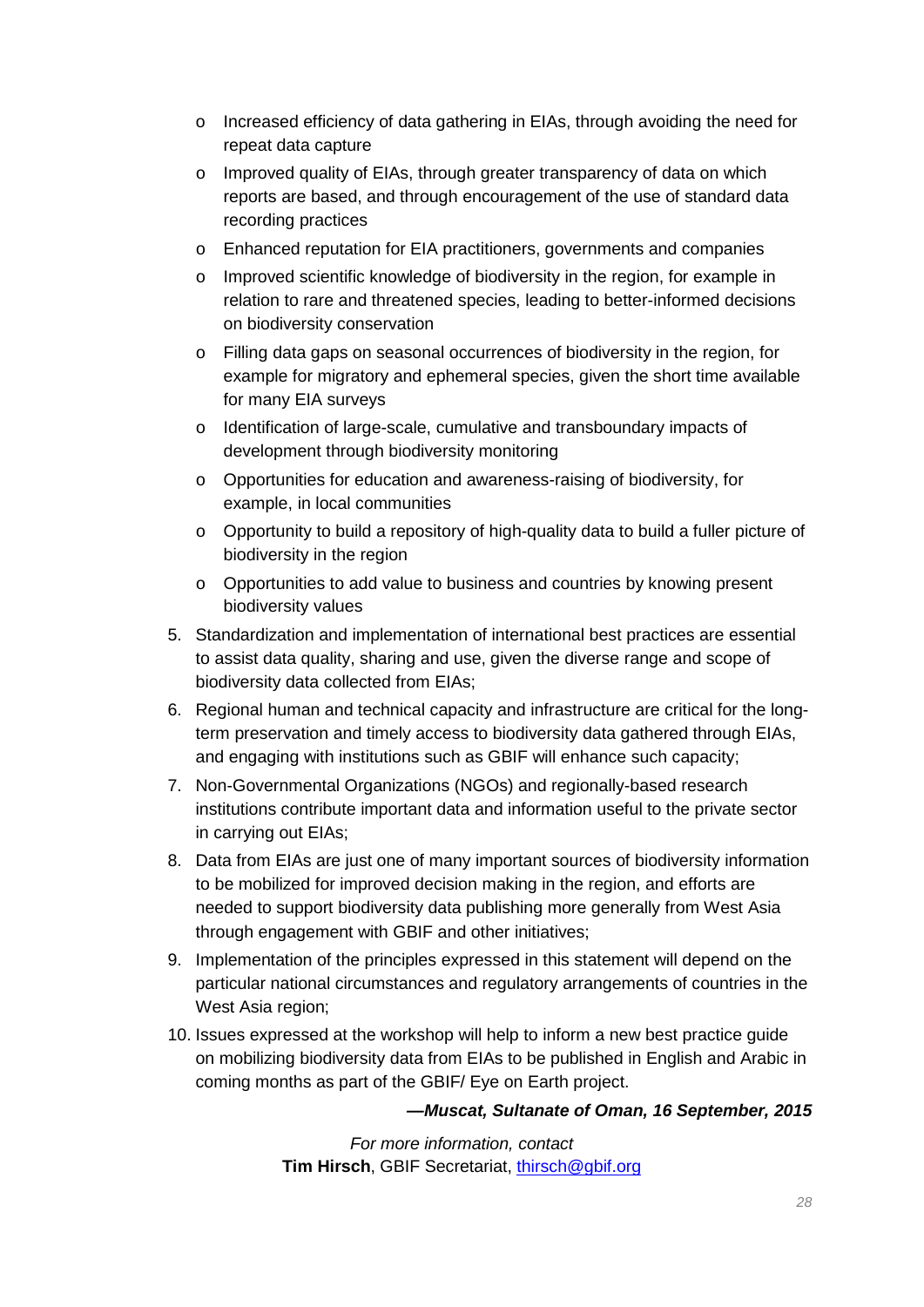# **Annex 1: Workshop press release**

# **English**

FOR DISTRIBUTION 10 September 2015

# **PRIVATE SECTOR HOLDS KEY DATA TO HELP PRESERVE GULF/WEST ASIA ECOSYSTEMS**

#### *(Copenhagen | Muscat, Oman)*

A workshop in Muscat, Oman will seek to unlock vital information about the ecosystems of the Gulf Cooperation Council (GCC) / West Asia region, helping to improve knowledge about the impacts of development and improve decision-making.

The two-day event taking place from 15-16 September 2015 will bring together the region's government regulators and environmental consultants, who will discuss the benefits of sharing species data collected through environmental impact assessments (EIAs) more widely.

Entitled 'Unlocking biodiversity data from environmental impact assessment', the workshop is jointly organized by GBIF (the Global Biodiversity Information Facility), the United Nations Environment Programme – Regional Office for West Asia (UNEP-ROWA) and the Ministry of Environment and Climate Affairs (MECA), Sultanate of Oman.

The event forms part of a GBIF-led project funded by the Abu Dhabi Global Environmental Data Initiative (AGEDI) through the Eye on Earth Initiative. The overall aim is to encourage the use of tools that enable sharing and reuse of digitized data that EIAs capture about the distribution of plants, animals and other species.

EIAs commissioned by private corporations are used during the planning of projects both on land and in the ocean, and often include surveys of species found in proposed areas of development. However, even when reports associated with EIAs are made public, the underlying data are rarely redistributed in standard, reusable formats.

"The data locked away in the files of consultants and regulators represents a potential gold mine of information that can improve understanding of the living fabric of the region", said GBIF Deputy Director, Tim Hirsch. "We hope to show that by using existing, freely available tools, the EIA community can open up those data in a way that helps biodiversity research and supports better regional and global decision-making".

By sharing such data through open-access platforms like GBIF.org, the public and private sectors can add to and improve global biodiversity data shared by scientists, institutions and citizens.

"Whether for government agencies, academic institutions, private sector organizations or even on an individual level, sharing relevant and accurate data translates into better decisions for our people and our environment," said Jane Glavan, AGEDI Partnership Project Manager and Eye on Earth Biodiversity Special Initiative Facilitator. "Such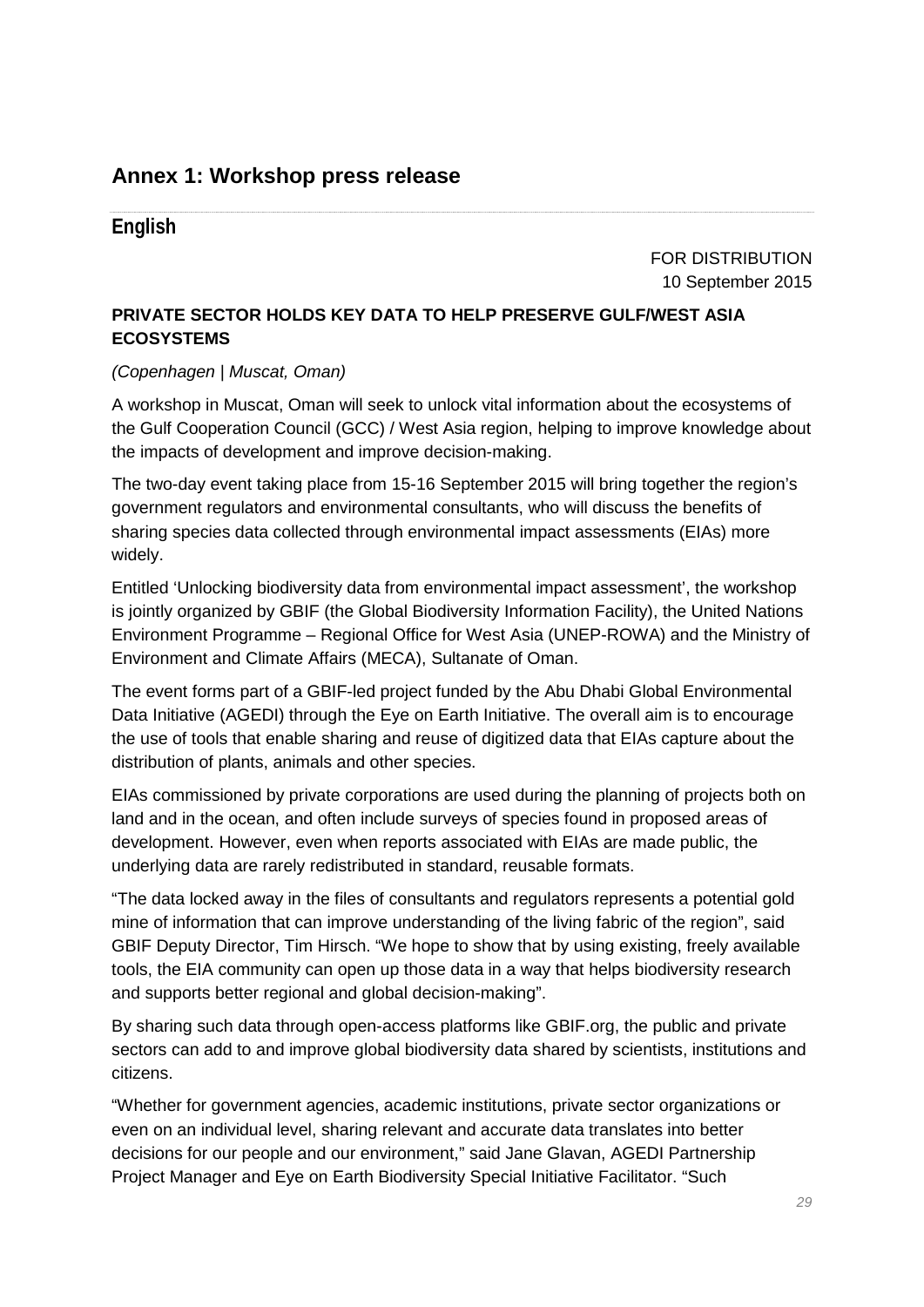collaborative workshops are therefore key to enabling effective decision-making that safeguards the future of our environment".

The workshop programme will include:

- Practical demonstrations of how to organize data collected during EIAs in formats that allow them to be shared and accessed easily online
- Demonstration of a pilot database/tool that could share EIA data from the GCC / West Asia region
- Presentations on current regional practices for EIAs
- Discussion of both the benefits and challenges of sharing biodiversity data in ways that respect commercial confidentiality and intellectual property rights

The findings from the workshop will be presented at the Eye on Earth Summit [\(http://www.eoesummit.org\)](http://www.eoesummit.org/), which takes place 6-8 October at the St Regis Saadiyat Island in Abu Dhabi.

#### *For more information, contact*

Sampreethi Aipanjiguly Communications Officer [saipanjiguly@gbif.org](mailto:saipanjiguly@gbif.org) +45 35 32 14 97

# # #

#### **About GBIF**

GBIF—the Global Biodiversity Information Facility**—**is an international open data infrastructure funded by governments that facilitates free and open online access to biodiversity information. It allows anyone, anywhere to access hundreds of millions of records about all types of life on Earth, ranging from museum specimens collected over centuries of natural history exploration, to current observations by citizen scientists and monitoring programmes. GBIF operates through a collaborative network of participating countries and organizations, coordinated by a Secretariat based in Copenhagen. Learn more at: [GBIF.org](http://www.gbif.org/)

## **About AGEDI**

Under the guidance and patronage of His Highness Sheikh Khalifa bin Zayed Al Nahyan, President of the United Arab Emirates, the Abu Dhabi Global Environmental Data Initiative (AGEDI) was formed in 2002 to address responses to the critical need for readily accessible, accurate environmental data and information for all those who need it. With the Arab region as a priority area of focus, AGEDI facilitates access to quality environmental data that equips policy-makers with actionable, timely information to inform and guide critical decisions. AGEDI is supported by Environment Agency – Abu Dhabi (EAD) on a local level, and championed by the United Nations Environment Programme (UNEP), regionally and internationally. Learn more at: [www.AGEDI.ae](http://www.agedi.ae/)

## **About Eye on Earth**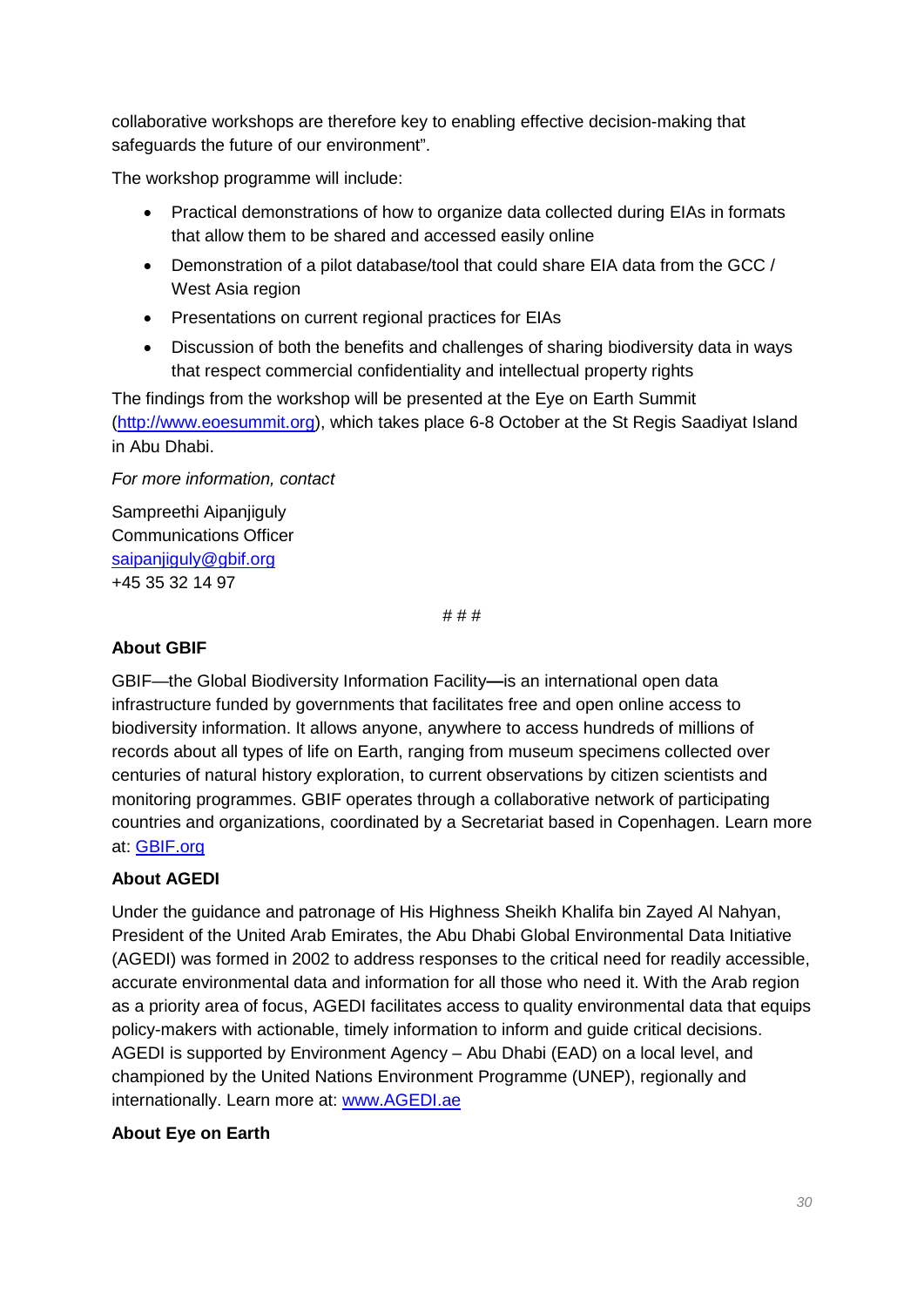Despite technological and scientific advancements, decision makers often lack vital data on the state of the world's resources. Eye on Earth is a global movement that aims to improve access to and sharing of environmental, social and economic data, to better inform decisionmaking for sustainable development. Its primary goal is to convene thought and action leaders, converge on key areas of mutual importance, and collaborate on initiatives to close the data gap. The mission of Eye on Earth is achieved through the work of the five governing Alliance Partners, - the Environment Agency – Abu Dhabi through the Abu Dhabi Global Environmental Data Initiative (AGEDI), the United Nations Environment Programme (UNEP), the Group on Earth Observations (GEO), the International Union for Conservation of Nature (IUCN) and the World Resources Institute (WRI) – as well as eight targeted Special Initiatives, and the Eye on Earth Summit. Learn more at: [www.eoesummit.org](http://www.eoesummit.org/)

## **About UNEP**

United Nations Environment Programme (UNEP), established in 1972, is the voice for the environment within the United Nations system. UNEP acts as a catalyst, advocate, educator and facilitator to promote the wise use and sustainable development of the global environment. UNEP work encompasses: assessing global, regional and national environmental conditions and trends, developing international and national environmental instruments and strengthening institutions for the wise management of the environment. Learn more at: [www.unep.org](http://www.unep.org/)

# **Arabic**

الإصدار النھائي - جاھز للتوزیع 2015 سبتمبر 10

القطاع الخاص یمتلك معلومات مھمة ستساعد في الحفاظ على الأنظمة البیئیة لمنطقة الخلیج/غرب آسیا

(كوبنھاجن | مسقط، سلطنة عمان)

تشھد العاصمة العمانیة، مسقط، ورشة عمل ممیزة تھدف إلى عرض معلومات حیویة عن الأنظمة البیئیة لدول مجلس التعاون الخلیجي/منطقة غرب آسیا، لتساعد بذلك على زیادة الوعي بآثار التنمیة وتحسین عملیة اتخاذ القرار.

، مسؤولي وضع القوانين الحكوميين 2015 سبتمبر 16 و15ومن المقرر أن تجمع ورشة العمل هذه التي ستُعقد يومي والاستشاریین البیئیین بالمنطقة لعقد مناقشات موسعة حول مزایا تبادل بیانات الأنواع التي تم جمعھا من خلال تقییمات الآثار البیئیة.

وینظم ھذه الورشة التي تحمل اسم "إتاحة بیانات التنوع الببولوجي المستمدة من تقییمات الآثار البیئیة" ٌ ، كل من المرفق ) - المكتب الإقلیمي لغرب آسیا UNEP (وبرنامج الأمم المتحدة للبیئة (GBIFالعالمي لمعلومات التنوع البیولوجي ( ) ووزارة البیئة والشؤون المناخیة بسلطنة عمان.ROWA)

) وتمولھ "مبادرة أبوظبي GBIFو تأتي ھذه الورشة في إطار مشروع یقوده المرفق العالمي لمعلومات التنوع البیولوجي ( للبیانات البیئیة العالمیة" عبر "مبادرة عین على الأرض". أما الھدف العام لھذه الورشة، فھو تشجیع استخدام الأدوات التي تتیح مشاركة وإعادة استخدام البیانات الرقمیة التي ترصدھا تقییمات الآثار البیئیة فیما یخص توزیع النباتات والحیوانات والأنواع الأخرى.

كذلك تتم الاستعانة بتقییمات الآثار البیئیة التي تطلبھا مؤسسات خاصة، أثناء التخطیط للمشاریع على الیابسة وفي المحیط، وغالبًا ما تشمل تلك التقییمات مسوحات للأنواع التي یُعثر علیھا في المناطق المقترح تنمیتھا. ولكن حتى عند الإعلان عن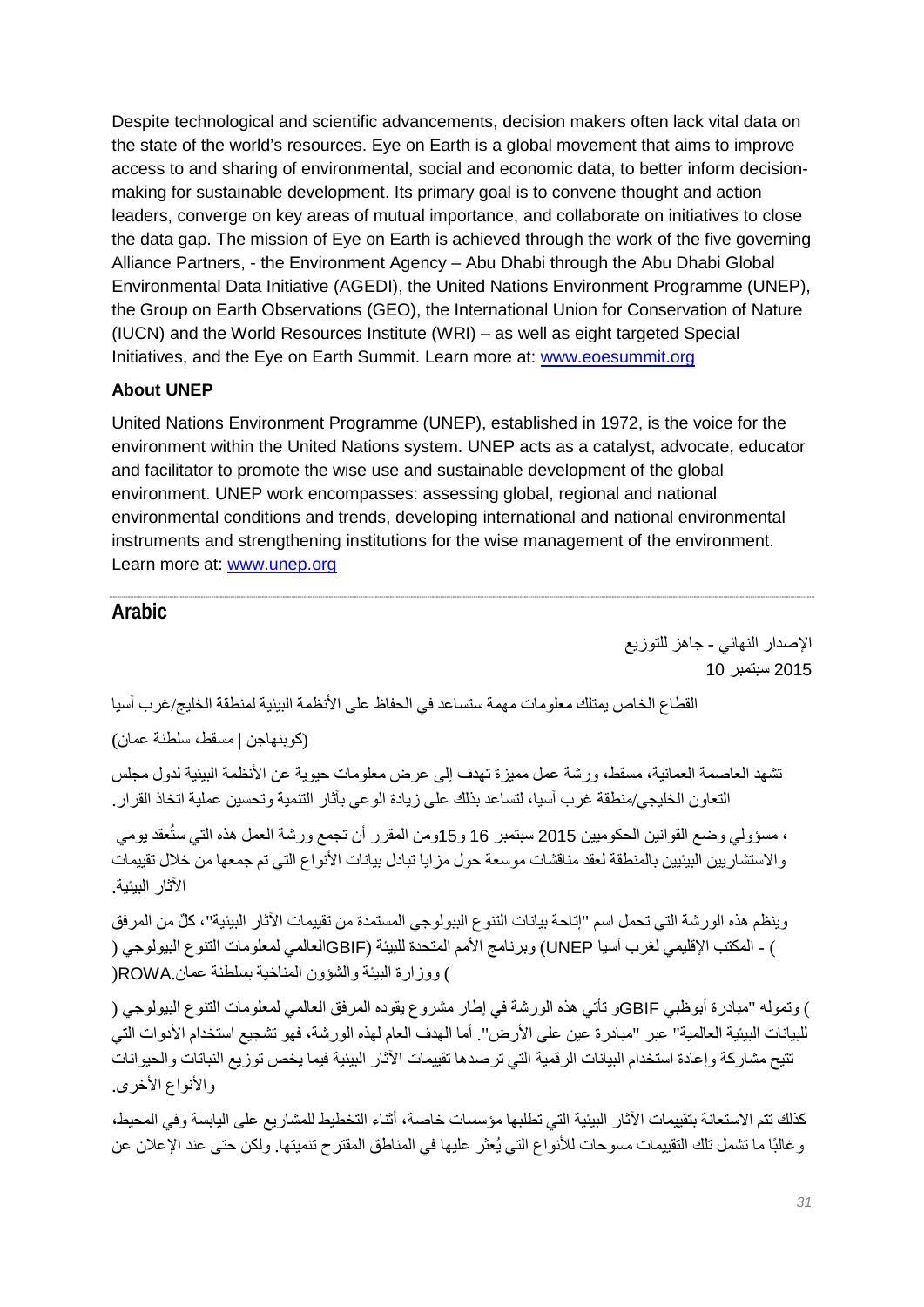ً التقاریر المرتبطة بتقییمات الآثار البیئیة، فإنھ نادرا ما یُعاد توزیع البیانات الداعمة لتلك التقاریر في صیغ قیاسیة قابلة لإعادة الاستخدام.

): قائلاً: "إن هذه البيانات التي GBIFويعلق السيد تيم هيرش، نائب مدير المرفق العالمي لمعلومات التنو ع البيولوجي ( تقبع رھینة ملفات المستشارین ومسؤولي وضع القوانین ھي منجم ذھب من المعلومات التي یمكن أن تتیح تحسین فھمنا للتنو ع البيولوجي في المنطقة بأسر ها. لذا فإننا نتمنى أن نثبت أنه من خلال استخدام الأدوات الحالية المتاحة مجانًا، يستطيع ً القائمون على تقییمات الآثار البیئیة الكشف عن ھذه البیانات بطریقة تساعد البحوث في مجال التنوع البیولوجي وتقدم دعما أفضل لعملیة اتخاذ القرار على المستویین الإقلیمي والعالمي.

یتیح للقطاعین العام والخاص الإضافة إلى بیانات التنوع org.GBIFفطرح ھذه البیانات عبر منابر مفتوحة مثل ً البیولوجي العالمي التي یتبادلھا العلماء والمؤسسات والمواطنون، بل ویحسنھا أیضا.

وتعلق السیدة جین جلافین، مدیرة مشروع شراكة مبادرة أبوظبي للبیانات البیئیة العالمیة ومنسقة "مبادرة عین على الأرض" الخاصة قائلة: "سواء تعلق الأمر بھیئات حكومیة أو مؤسسات أكادیمیة أو منظمات القطاع الخاص أو حتى المشاركات على مستوى الأفراد، فإن تبادل ھذه البیانات المھمة والدقیقة یقود إلى قرارات أفضل لشعوبنا وبیئتنا. لذا فإن ورش العمل ھذه التي تتضافر فیھا جھود عدة جھات، ھي الأساس القویم لاتخاذ القرارات السلیمة الفعالة التي تصون مستقبل بیئتنا".

یشمل برنامج ورشة العمل ھذه ما یلي:

- عروض عملیة لكیفیة تنظیم البیانات التي تم جمعھا أثناء تقییمات الآثار البیئیة في صیغ تتیح سھولة تشاركھا والوصول إلیھا عبر الإنترنت
- عرض لقاعدة بیانات/أداة تجریبیة لمشاركة بیانات تقییمات الآثار البیئیة المستمدة من دول مجلس التعاون الخلیجي/منطقة غرب آسیا
- عروض تقدیمیة حول الممارسات الإقلیمیة الحالیة لتقییمات الآثار البیئیة •
- مناقشة مزایا وصعوبات تبادل بیانات التنوع البیئي بطرق تحترم الامتیازات التجاریة التي تتطلب الحفاظ على سریة المعلومات وحقوق الملكیة الفكریة

) التي http://www.eoesummit.orgمن المقرر تقدیم ما تخلص إلیه ورشة العمل هذه في قمة "عین على الأرض" [\(](http://www.eoesummit.org/) أكتوبر في منتجع سانت ريجيس بجزيرة السعديات في أبوظبي.8 و6ستُعقد في الفتر ة بين

ٍ لمزید من المعلومات، یرجى التواصل مع سامبرثي أیبانجیجولي مسؤول الاتصال [saipanjiguly@gbif.org](mailto:saipanjiguly@gbif.org) +45 35 32 14 97

# # #

)GBIFنبذة عن المرفق العالمي لمعلومات التنوع البیولوجي (

- المرفق العالمي لمعلومات التنوع البیولوجي**-** ھو مشروع بنیة أساسیة عالمي مفتوح للبیانات، تمولھ حكومات GBIF تدعم الوصول المجاني الیسیر إلى معلومات التنوع البیئي عبر الإنترنت. ویتیح ھذا المشروع لأي شخص الوصول إلى مئات الملايين من السجلات التي تتناول جميع أنو ع الحياة على كوكب الأرض، بدايةً من عينات المتاحف التي جُمعت على مدار قرون من استكشاف التاريخ الطبيعي للأرض، ووصولاً إلى حالات الرصد الراهنة التي يتولاها العلماء المدنيون ) عبر شبكة تعاونیة تتضافر فیھا GBIFوبرامج المراقبة والمتابعة. ویعمل المرفق العالمي لمعلومات التنوع البیولوجي (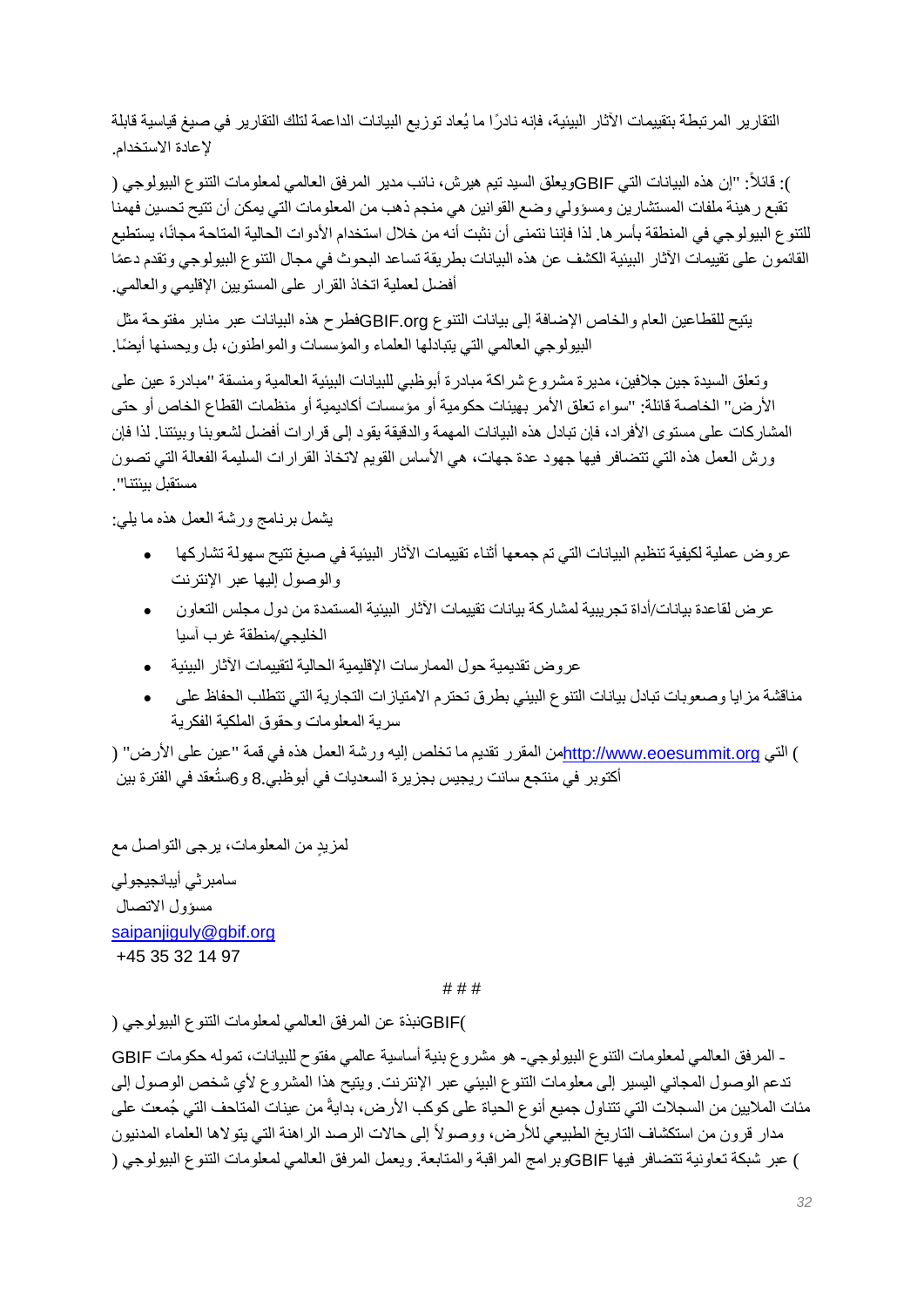جھود الدول والمؤسسات المشاركة، وتتولى الأمانة العامة بكوبنھاجن أمور التنسیق بینھا. لمعرفة المزید من المعلومات، [org.GBIF](http://www.gbif.org/)یُرجى زیارة الموقع الإلكتروني:

## نبذة عن مبادرة أبوظبي للبیانات البیئیة العالمیة

تحت رعایة وتوجیھ صاحب السمو الشیخ خلیفة بن زاید آل نھیان، رئیس دولة الإمارات العربیة المتحدة، تشكلت مبادرة لتلبي الاحتیاجات الملحة لمعلومات وبیانات بیئیة دقیقة ویسھل على كل من 2002أبوظبي للبیانات البیئیة العالمیة عام یحتاجھا الوصول إلیھا. وتتیح مبادرة أبوظبي للبیانات البیئیة العالمیة الوصول إلى بیانات بیئیة ذات جودة عالیة تزود صناع السیاسات بمعلومات كافیة دقیقة في الوقت المناسب لتدعم اتخاذ القرارات الحرجة الدقیقة وتوجھ عملیة اتخاذ القرار، مع مراعاة تركیزھا على المنطقة العربیة كبؤرة اھتمام ذات أولویة. وتلقى مبادرة أبوظبي للبیانات البیئیة العالمیة ) على المستویین UNEPدعم ھیئة البیئة - أبوظبي على المستوى المحلي، فیما یساندھا برنامج الأمم المتحدة للبیئة ( [ae.AGEDI.www](http://www.agedi.ae/)الإقلیمي والدولي. لمعرفة المزید، یُرجى زیارة الموقع الإلكتروني:

# نبذة عن "عین على الأرض"

بالرغم مما بلغناه من تطور علمي وتقني، غالبًا ما یفتقر صناع السیاسات إلى بیانات حیویة مؤثرة عن حالة موارد العالم. وھنا تطل مبادرة "عین على الأرض" كجھد عالمي یھدف إلى تحسین الوصول إلى البیانات البیئیة والاجتماعیة والاقتصادیة وتبادلھا بھدف دعم أسس اتخاذ القرار في سبیل تحقیق التنمیة المستدامة. لذا یكمن الھدف الرئیسي لھذه المبادرة في إحداث التقارب بین قادة الفكر والعمل، والاتفاق على المجالات الرئیسیة ذات الاھتمام المشترك، والتعاون في المبادرات التي تساعد في غلق فجوة البیانات. ولقد تحققت مھمة "عین على الأرض" من خلال عمل قادة شركاء التحالف )، UNEPالخمسة - وھم ھیئة البیئة - أبوظبي عبر مبادرة أبوظبي للبیانات البیئیة العالمیة، وبرنامج الأمم المتحدة للبیئة ( ) - WRI(، ومعھد الموارد العالمیة (IUCN(، والاتحاد الدولي لحفظ الطبیعة (GEOوالفریق المعني برصد الأرض ( بالإضافة إلى ثماني مبادرات خاصة مستھدفة، وقمة "عین على الأرض". لمعرفة المزید من المعلومات، یُرجى زیارة :الإلكتروني الموقع[www.eoesummit.org](http://www.eoesummit.org/)

# )UNEPنبذة عن برنامج الأمم المتحدة للبیئة (

لیكون صوت البیئة في منظومة الأمم المتحدة. ویمثل ھذا 1972) عام UNEPتأسس برنامج الأمم المتحدة للبیئة ( البرنامج العامل الحفاز والمناصر والمعلم والمیسر الذي یرفع شعار الاستخدام الرشید للبیئة عالمیًا والتنمیة المستدامة لھا. ): تقییم الظروف والتوجھات البیئیة العالمیة والإقلیمیة والقومیة، UNEPویتضمن عمل برنامج الأمم المتحدة للبیئة ( ووضع أدوات بیئیة دولیة وقومیة، وتعزیز المؤسسات من أجل استخدام البیئة استخدامًا حكیمًا ر اشدًا. لمعرفة المزید من [org.unep.www](http://www.unep.org/)المعلومات، یُرجى زیارة الموقع الإلكتروني: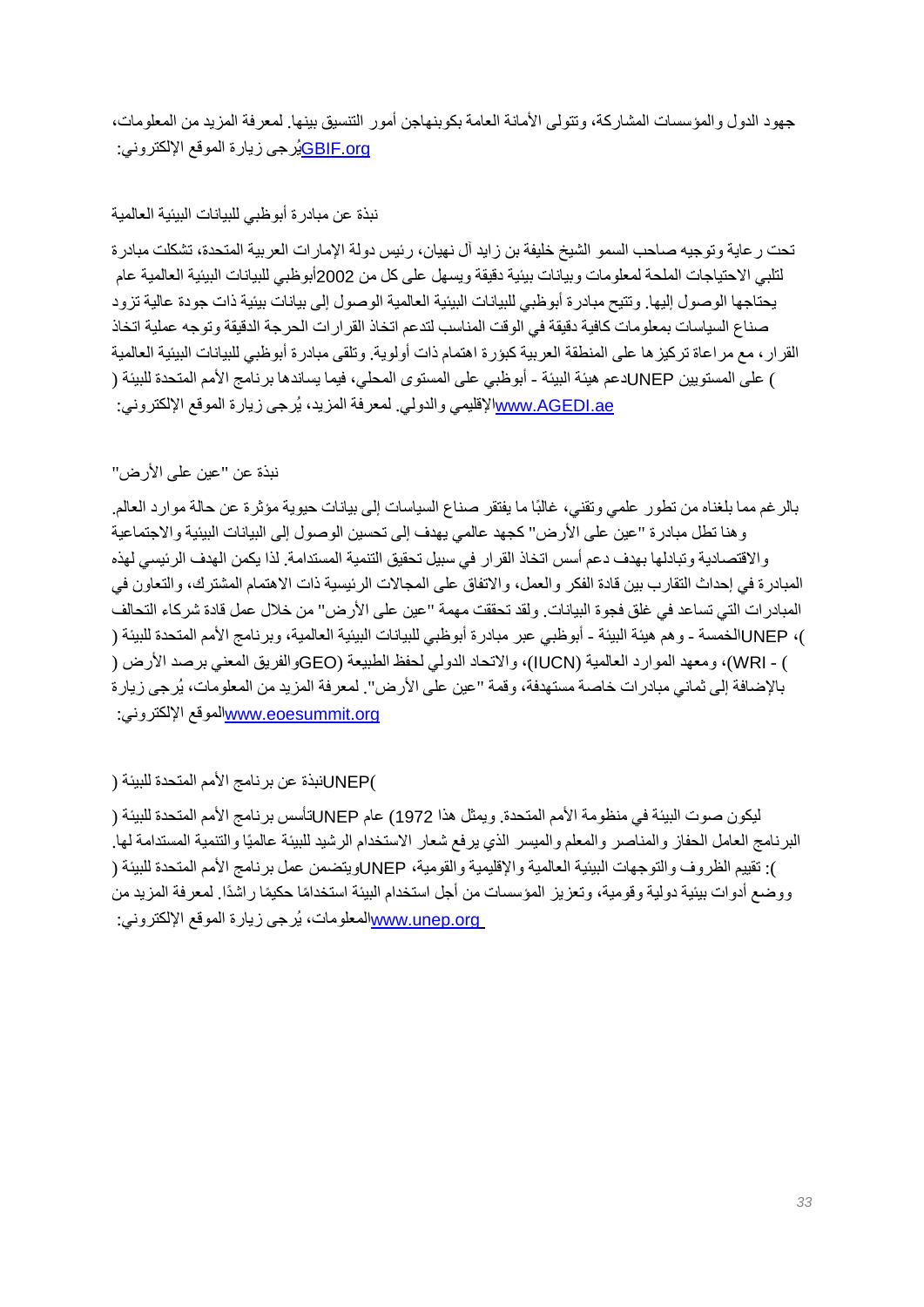# **Annex 2: Workshop flyer**

# **English**

## **UNLOCKING BIODIVERSITY DATA FROM ENVIRONMENTAL IMPACT ASSESSMENTS**

#### *Background*

Environmental impact assessment (EIA) is an important untapped source of primary biodiversity data: evidence of the occurrence of species at a particular place and time.

Even when reports associated with EIAs are made public, the underlying data are seldom shared in formats that would make them accessible for future re-use. Too often, these data are discarded or inaccessible in offline computer hard drives. Publishing EIA‐derived datasets through open digital platforms like www.gbif.org, operated by the Global Biodiversity Information Facility (GBIF), adds greatly to their value by unlocking information for wider application in research and decision-making. When integrated with other sources of data and accessible online, such data can help in developing national biodiversity strategies and action plans, assist in future planning decisions and add to global knowledge about species distributions and trends.

**The project 'Unlocking biodiversity data from environmental impact assessment'** is a project led by GBIF, with seed funding from the Abu Dhabi Global Environmental Data Initiative (AGEDI), under the Eye on Earth Initiative. It aims to encourage national authorities and EIA practitioners in the Gulf Cooperation Council (GCC) and West Asia region to recognize the benefits of sharing biodiversity data for future re‐use, and to understand how freely‐available tools and resources can enable data sharing. Its activities and products include:

- A regional workshop to promote best practices and tools for EIA biodiversity data sharing
- An updated best practice guide explaining the process of data publication and use, with particular reference to EIA practice in the GCC/West Asia region
- A distance-learning platform enabling EIA practitioners and regulators to train themselves in biodiversity data publication and use
- A prototype online data publication platform providing a 'one‐stop‐shop' for sharing of biodiversity data from EIA

*For more information, please contact:*

Siro Masinde, Content Mobilization Programme Officer, GBIF Secretariat [smasinde@gbif.org](mailto:smasinde@gbif.org)

Tim Hirsch, Deputy Director, GBIF Secretariat [thirsch@gbif.org](mailto:thirsch@gbif.org)

# **Arabic**

```
يئيبلا رثألا تامييقت نم يجولويبلا عونتلا تانايب حتف
:الخلفیّة
```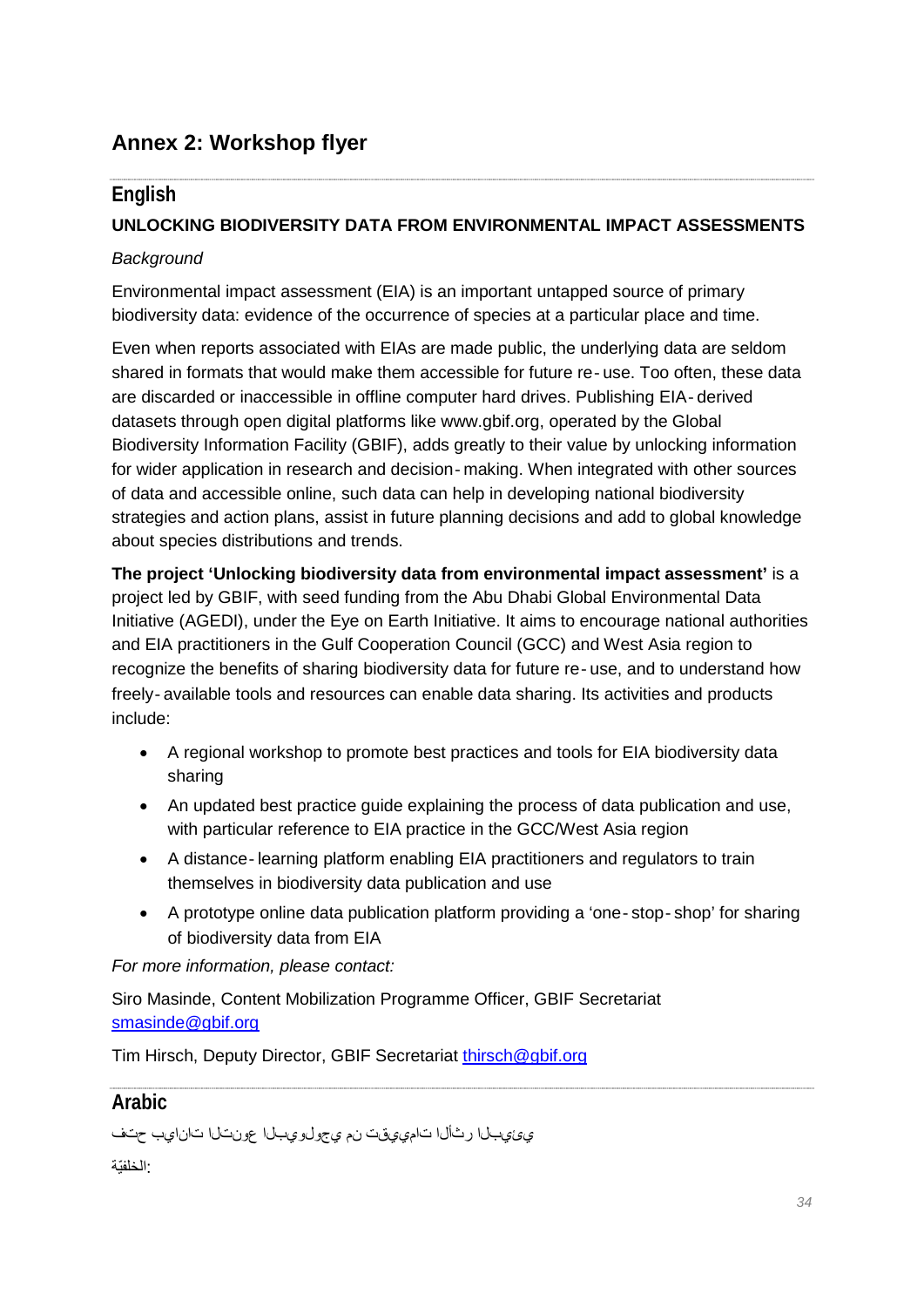ّوع تانايبل ّ مستغل ريغ ھامّا ر ا دصم (E/A (. ّ محدد نامزو ناكم يف عاونألا دجاوت ليلد وه : يجولويبلا التن يئيبلا رثألا مييقت یشكلّ

امدنع ىتح كلذو لبقتسملا يف اهمادختسا ةداعإ حيتت ةغيص يف تانايبلا ةكراشم متت ام ر ا دان (A/E( ل ةقفر ا ملا ريراقتلا ميمعت عقي

ري غلا رتويبمكلل ةبلصلا صر ا قألا على ةحاتم ري غ نوكت وأ اي لك تانايبلا هذه حرط يتمّ ام ابلاغو .تنرتنالاب ةلوصوم

رشن E/A لثم ةحوتفم ةيمقر أساسيّة ةمظنأ ربع www.gbif.org للتنوّع يملاعلا قف رملا فدعل لم تغشملاو تانايب

ا قلاا عنصو العلميّ ثحبلاا ناديم ي عسوأ مادختسا وحن ةمول عمل حتف اهتميق ىله ريثكلا فيصن يجولويبلا (GBIF (لثم نكمت .رر

ا تسإ ثعب ىلع ،تايطعملل ىرخأ رداصم عم ةجمدمو تنرتنإلا ربع ةحاتم نوكت امدنع ،تانايبلا هذه يجولويبال تٌنوع لل ةي نطو تايجيتر

ي ف الحجل اع يزوت لا لوح ةف رعمل علا ماع لكشب فيضت لبقت سمل ططخ ث عب على دع ست .اهتاهاجتاو عاونألل

:عورشملا

مييقت نم يجولويبلا التنوّ ع تانايب حتف GBIF تانايبلل العالمیّة يبظ وبأ ةردابم نم ريّ ذب ليومت عم ةدايقب عورشم وه يئيبلا رثألا

يس رامهو الوطنيّة السّلطات عي جشت ىل! عورشهل ااذه فــدهي ."ض رأل ا ىل ع ن ي ع "ةردابم تحت (E/A) سل جم ي ف ةيئيبلا (AGED(

اقحال اممادختسرا ةداعإل ي جول وي بـال بالنتّوع المنعلّقة تان(ي بـال لدابت دئاوف كـر ١ دإ ىل! ايس[ بـرغ ةقطنمو الخليجيّ لتّعاونا لود (GCC)

.تانايبلا ةكراشم يف تنرتنالا ىلع ةحاتملا داوملاو ةزەجألا رود أهمیّة مهفو

:اهتاجتنم و اهتطشنأ ّ تضم

يجولويبلا التنوّ ع تانايب ةكراشمل تاسرامملا لضفأ عيجشتل إقلیمیّة لمع ةشرو - (A/E(

اهتسررامم ىل! خاصّة ةراش! عم اهلامعتساو تانايبلا رشن عمليّة حرشي تاسررامهلا لضفاً لوح ثدحم ليملد -لود سلجم يف

.ايسآ برغ ةقطنمو جيلخلا

ةكراشهل "للتسوّق قدحاو قفقوو"ريفوتال تنزرتنألا ىلع تانايبلا رشنل يساسأ ماظنل أولميّ جذومنأ -نم البيولوجيّ الثّنوع تان|يبب

.E/A

:ب لاصتالا ىجري تامولعملا نم ديزمل

ةنامأ ،ىوتحملا ةئبعت فظوم ،هدنسام وريس - GBIF.

[smasinde@gbif.org](mailto:smasinde@gbif.org)

ةنامأ ،ريدم بئان ،شريه ميت - GBIF

[thirsch@gbif.org](mailto:thirsch@gbif.org)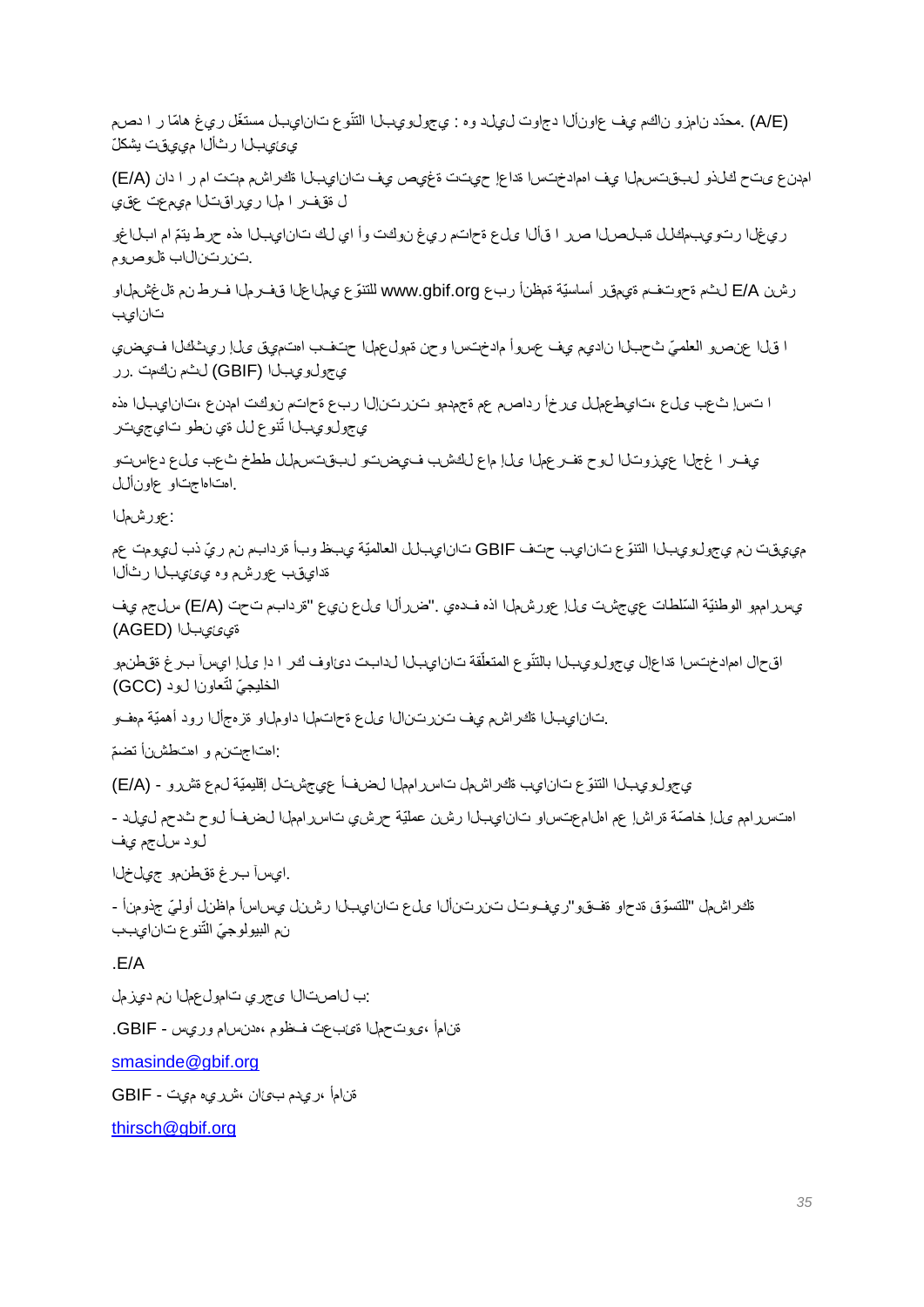# **Annex 3: Workshop programme**

| Day 1: 15 September 2015 |                                                                                                                                                                                                                                      |                                                                                                                                                                                  |  |
|--------------------------|--------------------------------------------------------------------------------------------------------------------------------------------------------------------------------------------------------------------------------------|----------------------------------------------------------------------------------------------------------------------------------------------------------------------------------|--|
|                          | <b>Session I: Opening &amp; Context</b>                                                                                                                                                                                              |                                                                                                                                                                                  |  |
| Time                     | <b>Session Title</b>                                                                                                                                                                                                                 | Speaker /Facilitator                                                                                                                                                             |  |
| $9h00 - 9h30$            | Welcome and opening remarks                                                                                                                                                                                                          | Ali Bin Amer AL- Kuiymi - Advisor of HE the<br>Minister for Nature Conservation, Thuraya Alsariri<br>(MECA), Diane Klaimi (UNEP-ROWA), Jane<br>Glavan (AGEDI), Tim Hirsch (GBIF) |  |
| $9h30 - 10h00$           | Photo session & Tea/Coffee                                                                                                                                                                                                           |                                                                                                                                                                                  |  |
| $10h00 - 10h10$          | Purpose of the workshop – objectives for day 1                                                                                                                                                                                       | Selwyn Willoughby                                                                                                                                                                |  |
| $10h10 - 10h15$          | Workshop logistics                                                                                                                                                                                                                   | Selwyn Willoughby                                                                                                                                                                |  |
|                          | A brief overview of the purpose of the workshop and intended outcomes. The aim is to ensure that all participants have a<br>common understanding of the workshop. Simon and Thuraya will also make some house-keeping announcements. |                                                                                                                                                                                  |  |
| $10h15 - 10h45$          | GBIF's initiative to publish primary biodiversity data from EIA's:<br>Background, Aims and Objectives, Status to-date                                                                                                                | Tim Hirsch / Siro Masinde                                                                                                                                                        |  |
| $10h45 - 11h05$          | The South African and Indian pilot project (Description, Objectives,<br>Outcome, Lessons learned)                                                                                                                                    | <b>Reuben Roberts</b>                                                                                                                                                            |  |
| $11h05 - 11h25$          | Proteus: putting biodiversity data in the hands of corporate decision<br>makers                                                                                                                                                      | <b>Matt Jones</b>                                                                                                                                                                |  |
| $11h25 - 11h45$          | The use of biodiversity data for policy development and decision<br>making in the GCC & West Asia                                                                                                                                    | Diane Klaimi                                                                                                                                                                     |  |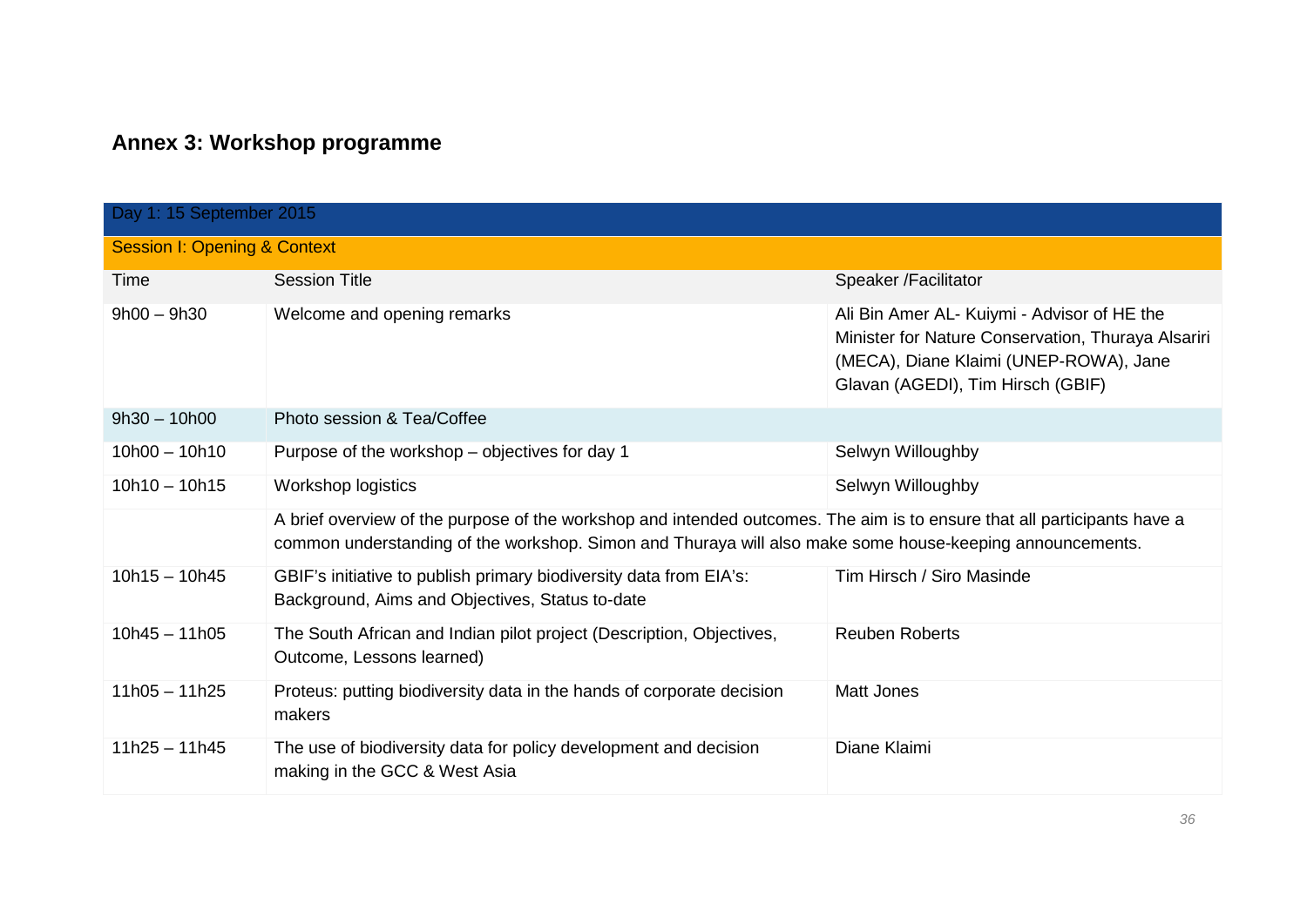| $11h45 - 12h00$ | <b>Discussion</b>                                                                                                                                                                                                                                                                                                                                                                                                                                                                                |                                                                    |
|-----------------|--------------------------------------------------------------------------------------------------------------------------------------------------------------------------------------------------------------------------------------------------------------------------------------------------------------------------------------------------------------------------------------------------------------------------------------------------------------------------------------------------|--------------------------------------------------------------------|
|                 | The intention of this session is to provide the context for the project, drawing on past project experience in SA & India,<br>providing insight into the private sector's approach of including biodiversity data in the EIA process and obtaining input on<br>how biodiversity data is used in policy development and decision-making in the region. Overall, the outcome should be<br>shared understanding of the purpose of the project, the interventions it seeks and the desired outcomes. |                                                                    |
| $12h00 - 12h30$ | <b>Prayer Time</b>                                                                                                                                                                                                                                                                                                                                                                                                                                                                               |                                                                    |
| $12h30 - 13h30$ | Lunch                                                                                                                                                                                                                                                                                                                                                                                                                                                                                            |                                                                    |
|                 | Session II: Context (cont.) & Assessment                                                                                                                                                                                                                                                                                                                                                                                                                                                         |                                                                    |
| $13h30 - 13h50$ | Overview of AGEDI & the Eye on Earth Summit                                                                                                                                                                                                                                                                                                                                                                                                                                                      | Jane Glavan                                                        |
| $13h50 - 14h10$ | A case study of research and data on the Arabian Sea Humpback<br>Whale                                                                                                                                                                                                                                                                                                                                                                                                                           | Suaad Al-Harthi                                                    |
| $14h10 - 14h30$ | Overview of EIA process in region: regulatory perspective                                                                                                                                                                                                                                                                                                                                                                                                                                        | Husameddin Al Hag Ali                                              |
| $14h30 - 14h50$ | Overview of EIA process in region: practitioners perspective                                                                                                                                                                                                                                                                                                                                                                                                                                     | Simon Wilson                                                       |
| $14h50 - 16h45$ | Publishing biodiversity data from EIA's:<br>Benefits and opportunities<br>$\bullet$<br>Obstacles / challenges (IP and security; policy and legislative;<br>$\bullet$<br>resources and capacity; data quality; data sources)<br>Intervention (what can we do to address the obstacles &<br>$\bullet$<br>challenges)                                                                                                                                                                               | Facilitated session - Selwyn Willoughby &<br><b>Reuben Roberts</b> |
|                 | This session is a continuation of the previous session (context), with presentations by Jane & Suaad. The Eye on Earth<br>summit aims to the volume of scientific data available, in accordance with Principle 10 of the Rio Declaration. Suaad will<br>provide an overview of the current state of the marine biodiversity data in Oman.                                                                                                                                                        |                                                                    |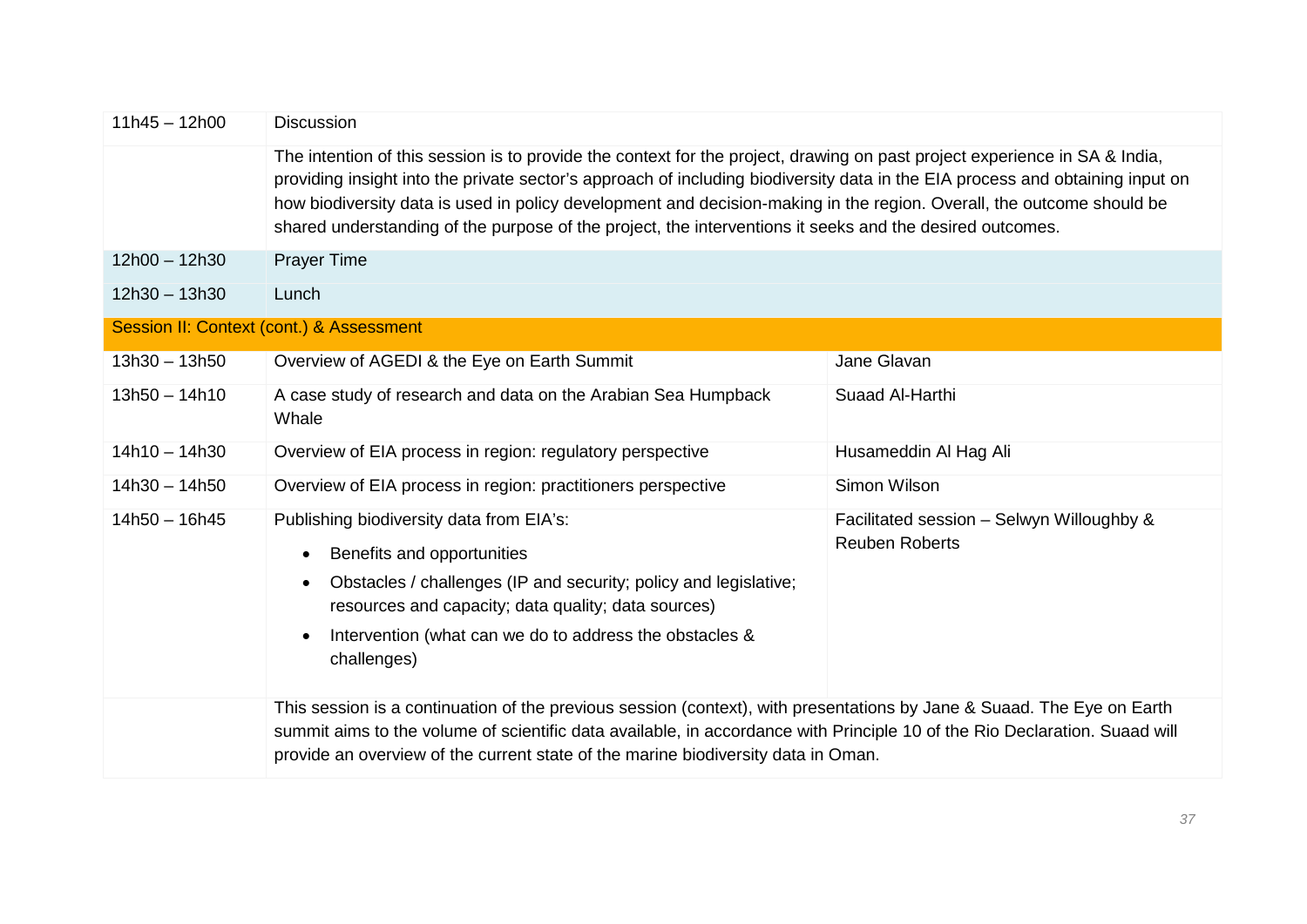|                                                                         | The overview of the EIA process from both the regulatory and practitioner's perspectives will provide insight into how<br>biodiversity data is generated & applied into the process. The intention is to understand the point in the process where data<br>publishing can occur, the benefits to all users, understanding the audience as well as the conditions (constraints &<br>opportunities) for publishing. |                                                                    |
|-------------------------------------------------------------------------|-------------------------------------------------------------------------------------------------------------------------------------------------------------------------------------------------------------------------------------------------------------------------------------------------------------------------------------------------------------------------------------------------------------------|--------------------------------------------------------------------|
|                                                                         | Prayer Time (Tea/Coffee) – We will have a break at 15h30 during the session.                                                                                                                                                                                                                                                                                                                                      |                                                                    |
|                                                                         |                                                                                                                                                                                                                                                                                                                                                                                                                   |                                                                    |
| <b>Session III: General discussion</b>                                  |                                                                                                                                                                                                                                                                                                                                                                                                                   |                                                                    |
| $16h45 - 17h00$                                                         | Summary and way forward: key recommendations for project going<br>forward in a sustainable manner, including responsible agents; have we<br>met the objectives for day 1?                                                                                                                                                                                                                                         | Facilitated session - Selwyn Willoughby &<br><b>Reuben Roberts</b> |
| $17h00 - 17h15$                                                         | Closing remarks for the day                                                                                                                                                                                                                                                                                                                                                                                       | Tim Hirsch / Siro Masinde                                          |
|                                                                         | <b>Dinner</b>                                                                                                                                                                                                                                                                                                                                                                                                     |                                                                    |
| Day 2: 16 September 2015                                                |                                                                                                                                                                                                                                                                                                                                                                                                                   |                                                                    |
| Session I: Recap of Day 1 / Understanding the biodiversity data context |                                                                                                                                                                                                                                                                                                                                                                                                                   |                                                                    |
|                                                                         | After reviewing the outcomes of the high-level discussions of Day 1, this session will focus on the specifics of biodiversity data and how they<br>appear in EIA applications. A panel of experts will assess the potential for extracting and publishing the biodiversity data of an example EIA<br>application, and highlight any changes that could improve this process.                                      |                                                                    |
| Time                                                                    | <b>Session Title</b>                                                                                                                                                                                                                                                                                                                                                                                              | Speaker / Facilitator                                              |
| $9h00 - 9h05$                                                           | Day 2 - Programme overview                                                                                                                                                                                                                                                                                                                                                                                        | Selwyn Willoughby                                                  |
| $9h05 - 9h15$                                                           | Recap of discussions & outcomes of day 1 and any further comments /<br>questions. Objectives for day 2.                                                                                                                                                                                                                                                                                                           | Selwyn Willoughby                                                  |
| $9h15 - 9h35$                                                           | What is biodiversity data: specimen, species, spatial data – examples.                                                                                                                                                                                                                                                                                                                                            | Reuben Roberts & David Shorthouse                                  |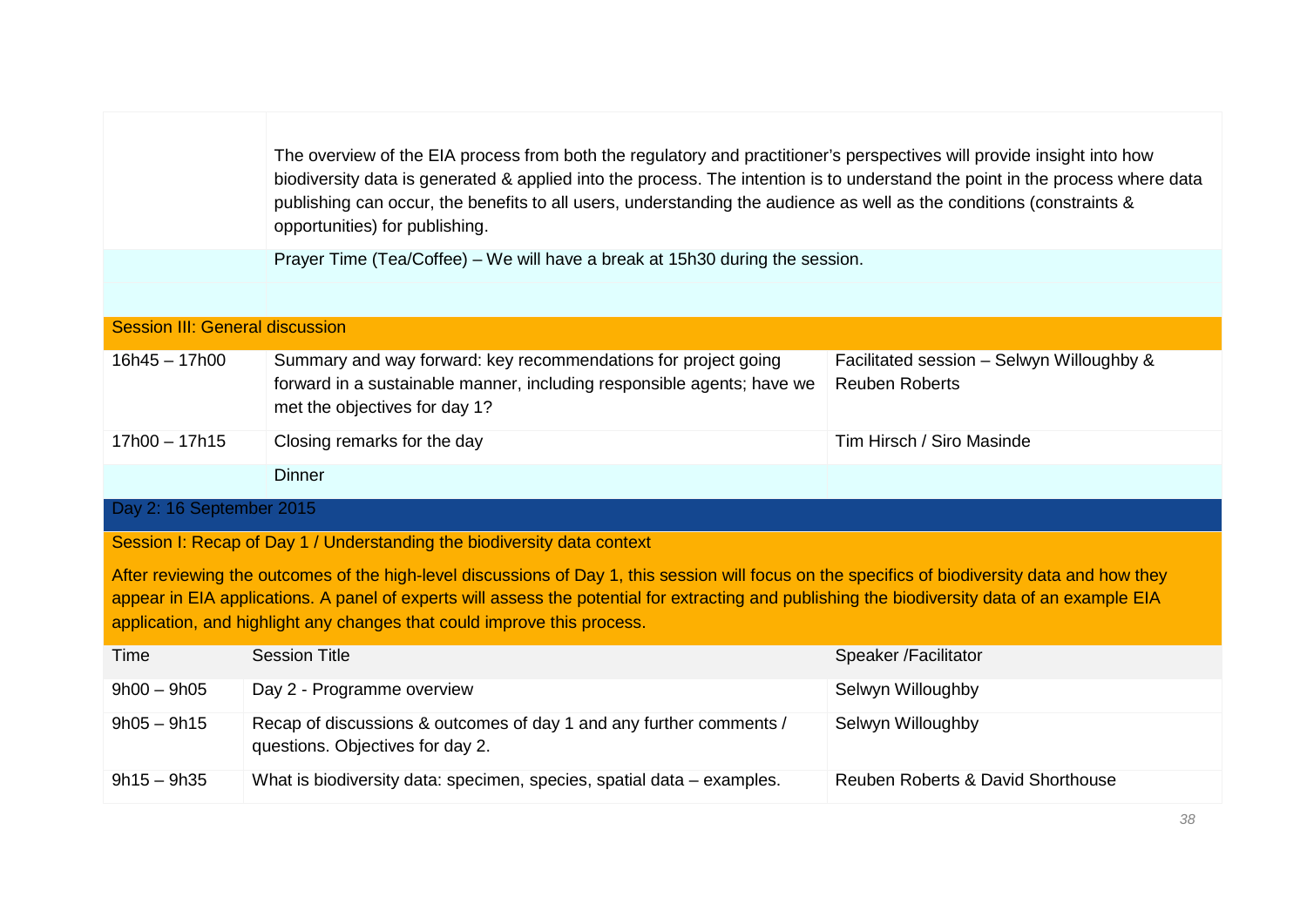|                 | When considering publication and reuse, it is important to be aware of the various types of biodiversity data. This talk will<br>provide definitions and examples of the fundamental categories and terminology used when publishing biodiversity data (for<br>example, 'primary biodiversity data', 'checklist data'), and how they relate to general scientific concepts of species and<br>specimens.                                                             |                                              |
|-----------------|---------------------------------------------------------------------------------------------------------------------------------------------------------------------------------------------------------------------------------------------------------------------------------------------------------------------------------------------------------------------------------------------------------------------------------------------------------------------|----------------------------------------------|
| $9h35 - 10h05$  | An example EIA application to explore how biodiversity data is included<br>and reported on in the report. (What changes, if any, must be made to<br>improve the collection - identifying the points of intervention.)                                                                                                                                                                                                                                               | Simon Wilson / Anil Kumar / David Shorthouse |
|                 | Working with an actual EIA application, a panel of experts will highlight the biodiversity data that it contains. They will identify<br>any challenges in the process to extract this data and prepare it for publication as a stand-alone dataset. Finally, the panel will<br>discuss possible changes in the way the biodiversity data is gathered and processed that would make it easier to publish the<br>data.                                                |                                              |
| $10h05 - 10h30$ | Tea/Coffee                                                                                                                                                                                                                                                                                                                                                                                                                                                          |                                              |
|                 | Session II: How to value biodiversity data in the EIA process                                                                                                                                                                                                                                                                                                                                                                                                       |                                              |
| Toolkit (IPT).  | This session starts with a closer look at the potential that baseline environmental data has for EIAs in the Gulf region. This includes the potential<br>benefits of the reuse of the type of biodiversity data that was identified in the final presentation of the previous session. This is followed by detail<br>on the technical infrastructure and standards that are available to be used for publishing biodiversity data, and GBIF's Integrated Publishing |                                              |
| $10h30 - 11h00$ | Rethinking the Use of Environmental Baseline Data in EIAs in the GCC<br>region.                                                                                                                                                                                                                                                                                                                                                                                     | Peter Vangsbo                                |
|                 | This presentation takes a fresh look at the value that environmental baseline data can offer to strengthen EIAs in the Gulf<br>region. Opportunities for using (and reusing) primary biodiversity data are included in this context.                                                                                                                                                                                                                                |                                              |
| $11h00 - 11h30$ | Introduction to the IPT                                                                                                                                                                                                                                                                                                                                                                                                                                             | <b>David Shorthouse</b>                      |
| $11h30 - 11h45$ | Questions and discussion                                                                                                                                                                                                                                                                                                                                                                                                                                            |                                              |
| $11h45 - 12h00$ |                                                                                                                                                                                                                                                                                                                                                                                                                                                                     |                                              |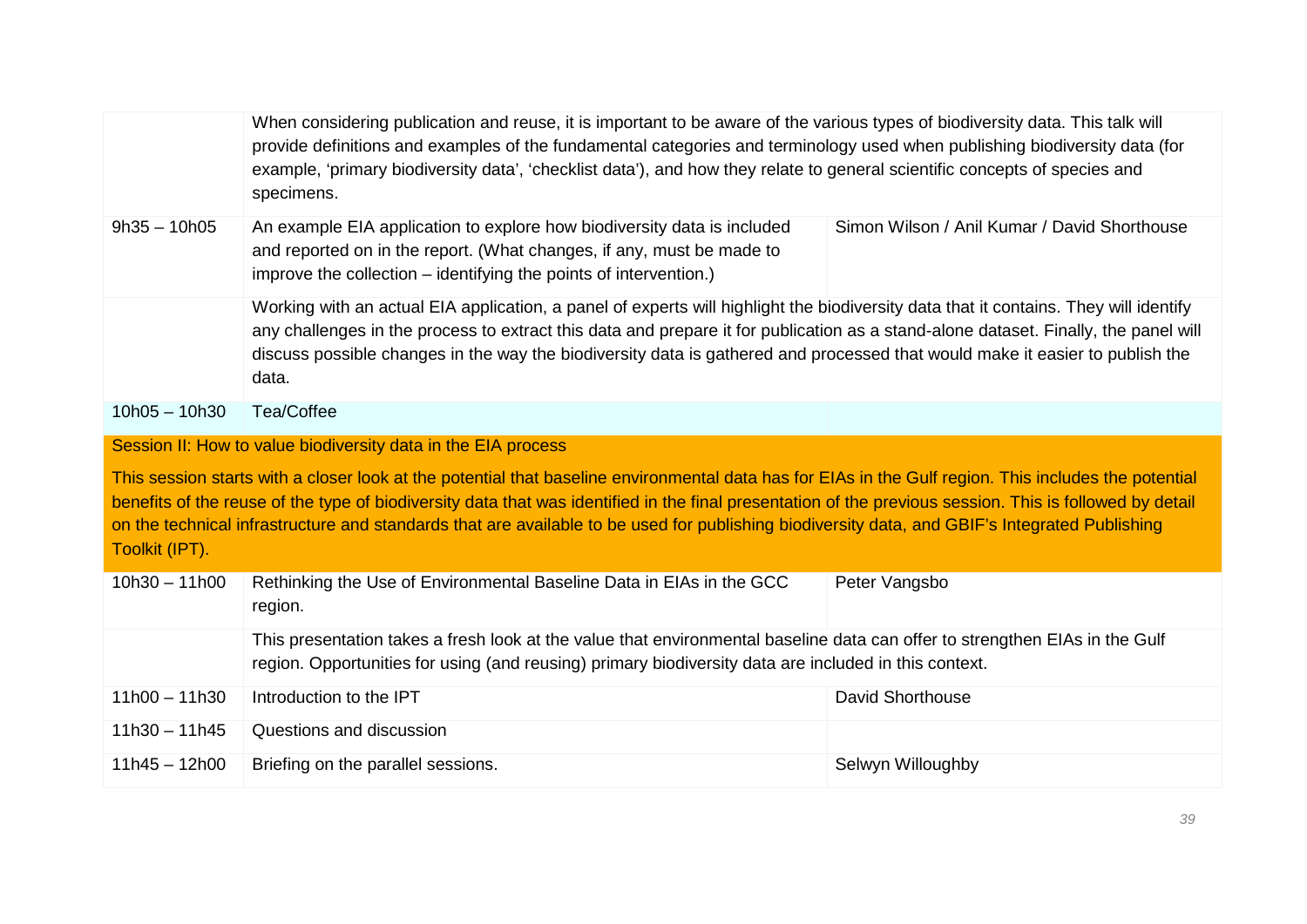| $12h00 - 12h30$ | <b>Prayer Time</b>                                                                                                                                                                                                                                                                                                                                                                                                                                       |
|-----------------|----------------------------------------------------------------------------------------------------------------------------------------------------------------------------------------------------------------------------------------------------------------------------------------------------------------------------------------------------------------------------------------------------------------------------------------------------------|
| $12h30 - 13h30$ | Lunch                                                                                                                                                                                                                                                                                                                                                                                                                                                    |
|                 |                                                                                                                                                                                                                                                                                                                                                                                                                                                          |
|                 | Session III: Biodiversity data publishing (parallel session)                                                                                                                                                                                                                                                                                                                                                                                             |
|                 | This practical session will provide workshop participants with the opportunity to prepare and publish their own data using the IPT. Facilitators will<br>be available to assist with questions and any technical challenges. Participants will gain experience in the entire process of transforming raw data<br>into a published Darwin Core-compatible resource.                                                                                       |
| $13h30 - 14h15$ | <b>David Shorthouse</b><br>IPT Theory: Publishing, sharing, and reusing primary biodiversity data                                                                                                                                                                                                                                                                                                                                                        |
|                 | Data and metadata standards: Darwin Core (DwC), Ecological<br>$\bullet$<br>Metadata Language (EML), Darwin Core Archives (DwC-A),<br>globally unique identifiers<br>Extensions to Darwin Core (multimedia, vernacular names)<br>Tools to read & reuse Darwin Core Archives<br>Data transformation tools and services<br>$\bullet$                                                                                                                        |
|                 | Standards facilitate the sharing and reuse of primary biodiversity data. It provides a framework for presenting data and<br>metadata in a consistent way, and in a format that can be readily processed by software tools. In this presentation, common<br>standards (such as the Darwin Core) and formats (such as Darwin Core Archives) are described, together with the tools and<br>services that can be used to prepare and publish these datasets. |
| $14h15 - 14h30$ | <b>David Shorthouse</b><br>Theory: The Integrated Publishing Toolkit (IPT)<br>Required technologies<br>$\bullet$<br>User management: roles, permissions<br>Translating (mapping) data to Darwin Core<br>$\bullet$                                                                                                                                                                                                                                        |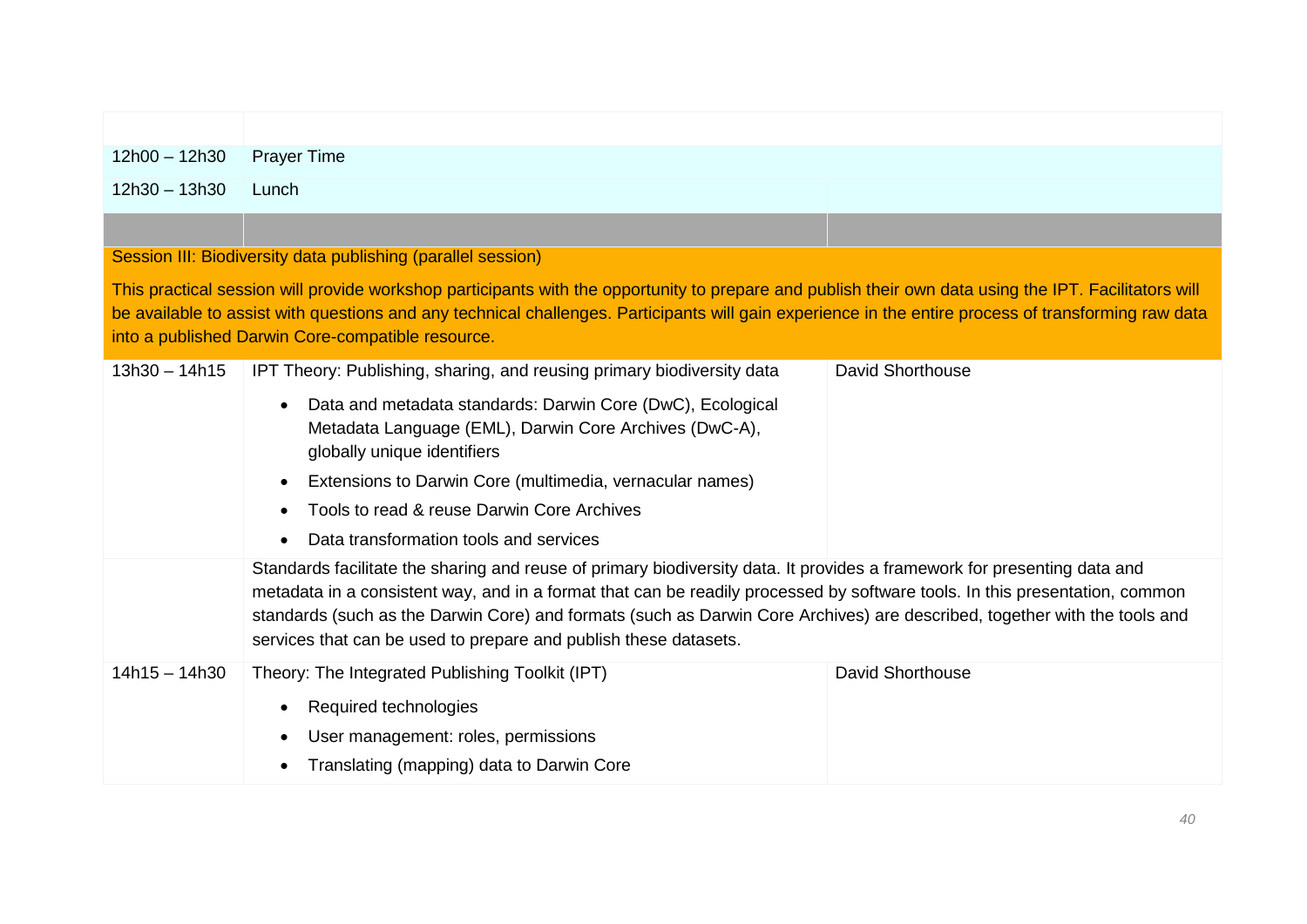|                 | The Integrated Publishing Toolkit provides a single, easy-to-use software platform for publishing biodiversity data. In this<br>presentation, David will describe how to install and configure this software, and how it can be used to prepare Darwin Core-<br>compatible datasets.                                                                                                                                                                                                                                   |                                |
|-----------------|------------------------------------------------------------------------------------------------------------------------------------------------------------------------------------------------------------------------------------------------------------------------------------------------------------------------------------------------------------------------------------------------------------------------------------------------------------------------------------------------------------------------|--------------------------------|
| $14h30 - 15h30$ | Demonstration: The Integrated Publishing Toolkit                                                                                                                                                                                                                                                                                                                                                                                                                                                                       | <b>David Shorthouse</b>        |
|                 | Uploading, translating, publishing EIA data                                                                                                                                                                                                                                                                                                                                                                                                                                                                            |                                |
|                 | During this practical session participants will engage with David on how to ensure that the data is compatible for publishing<br>online. The session will require participants to have a sample data set available for use. The participants will be exposed to the<br>data publishing workflow and process. In the context of the workshop, data will only be published on a demo (private) version of<br>the IPT, it will not be visible publicly.<br>Session outcome: Key recommendations for implementing the IPT. |                                |
|                 | Session IV: Policy and institutionalization session (parallel session)                                                                                                                                                                                                                                                                                                                                                                                                                                                 |                                |
|                 | This practical session will provide workshop participants with the opportunity to further discuss the issues and approaches to embed the EIA data                                                                                                                                                                                                                                                                                                                                                                      |                                |
|                 | publishing initiative within institutions and organizations.                                                                                                                                                                                                                                                                                                                                                                                                                                                           |                                |
| $13h30 - 15h30$ | Identifying key policy interventions for publishing biodiversity data from<br>EIAs.                                                                                                                                                                                                                                                                                                                                                                                                                                    | Tim Hirsch & Selwyn Willoughby |
|                 | Sharing lessons from the Abu Dhabi experience                                                                                                                                                                                                                                                                                                                                                                                                                                                                          |                                |
|                 | Overview of the process of implementing Electronic Data Document<br>System                                                                                                                                                                                                                                                                                                                                                                                                                                             |                                |
|                 | Approach of promoting the Permit Application report as a public<br>document                                                                                                                                                                                                                                                                                                                                                                                                                                            |                                |
|                 | Recommended issues for consideration:                                                                                                                                                                                                                                                                                                                                                                                                                                                                                  |                                |
|                 | Intellectual property rights, ownership, data sharing, moral rights<br>$\bullet$                                                                                                                                                                                                                                                                                                                                                                                                                                       |                                |
|                 | Defining sensitive data                                                                                                                                                                                                                                                                                                                                                                                                                                                                                                |                                |
|                 | Data standards                                                                                                                                                                                                                                                                                                                                                                                                                                                                                                         |                                |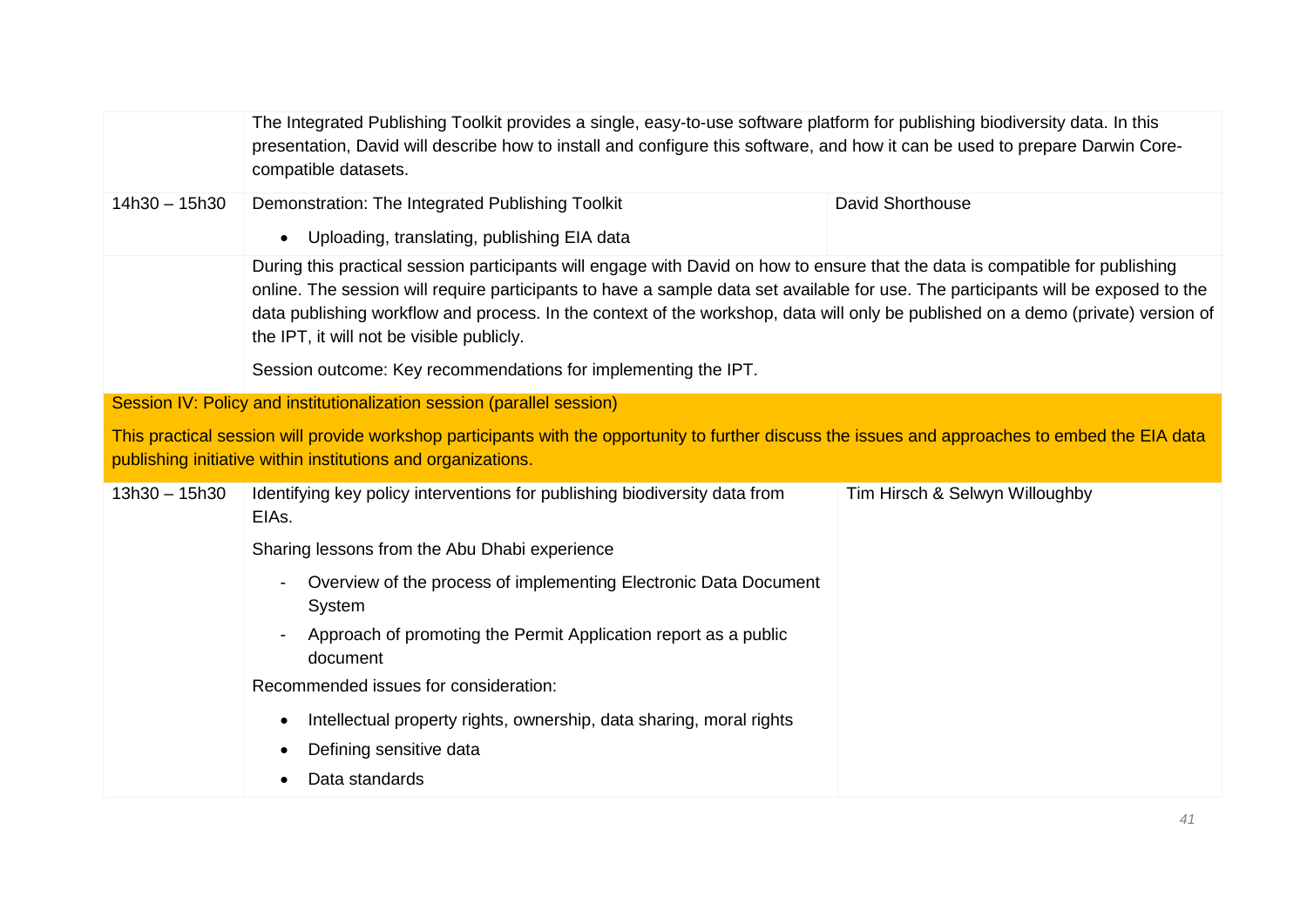|                                   | Defining when publication happens in the EIA process                                                                                                                                                     |                                             |
|-----------------------------------|----------------------------------------------------------------------------------------------------------------------------------------------------------------------------------------------------------|---------------------------------------------|
|                                   | Who publishes the data?                                                                                                                                                                                  |                                             |
|                                   | Appropriate framing and contextualising of data to guide use                                                                                                                                             |                                             |
|                                   | <b>Technical infrastructure</b>                                                                                                                                                                          |                                             |
|                                   | Technical skills & capacity                                                                                                                                                                              |                                             |
|                                   | Institutional mandates                                                                                                                                                                                   |                                             |
|                                   | Communication & liaison                                                                                                                                                                                  |                                             |
|                                   | Session outcome: Key policy recommendations for publishing biodiversity<br>data from EIAs.                                                                                                               |                                             |
|                                   |                                                                                                                                                                                                          |                                             |
|                                   |                                                                                                                                                                                                          |                                             |
| $15h30 - 16h00$                   | Prayer Time (Tea/Coffee)                                                                                                                                                                                 |                                             |
| $16h00 - 16h30$                   | Report back from parallel sessions and consolidated discussion on<br>technical and policy issues to consider in implementing an EIA biodiversity<br>data publishing tool in the region.                  | Selwyn Willoughby                           |
| <b>Session IV: Wrap-up</b>        |                                                                                                                                                                                                          |                                             |
| data from EIAs in the GCC states. | This final session will allow participants to summarizethe workshop, identify next steps, and discuss their future plans for unlocking biodiversity                                                      |                                             |
| $16h30 - 16h50$                   | Summary of what has been covered, decisions that have been made, key<br>recommendations, sustainability and future plans (responsible parties, next<br>steps & timeframes). Final questions or comments. | Facilitators: Selwyn Willoughby, Tim Hirsch |
| $16h50 - 17h00$                   | Thanks & Closing                                                                                                                                                                                         | Thuraya Alsariri (MECA) & Tim Hirsch (GBIF) |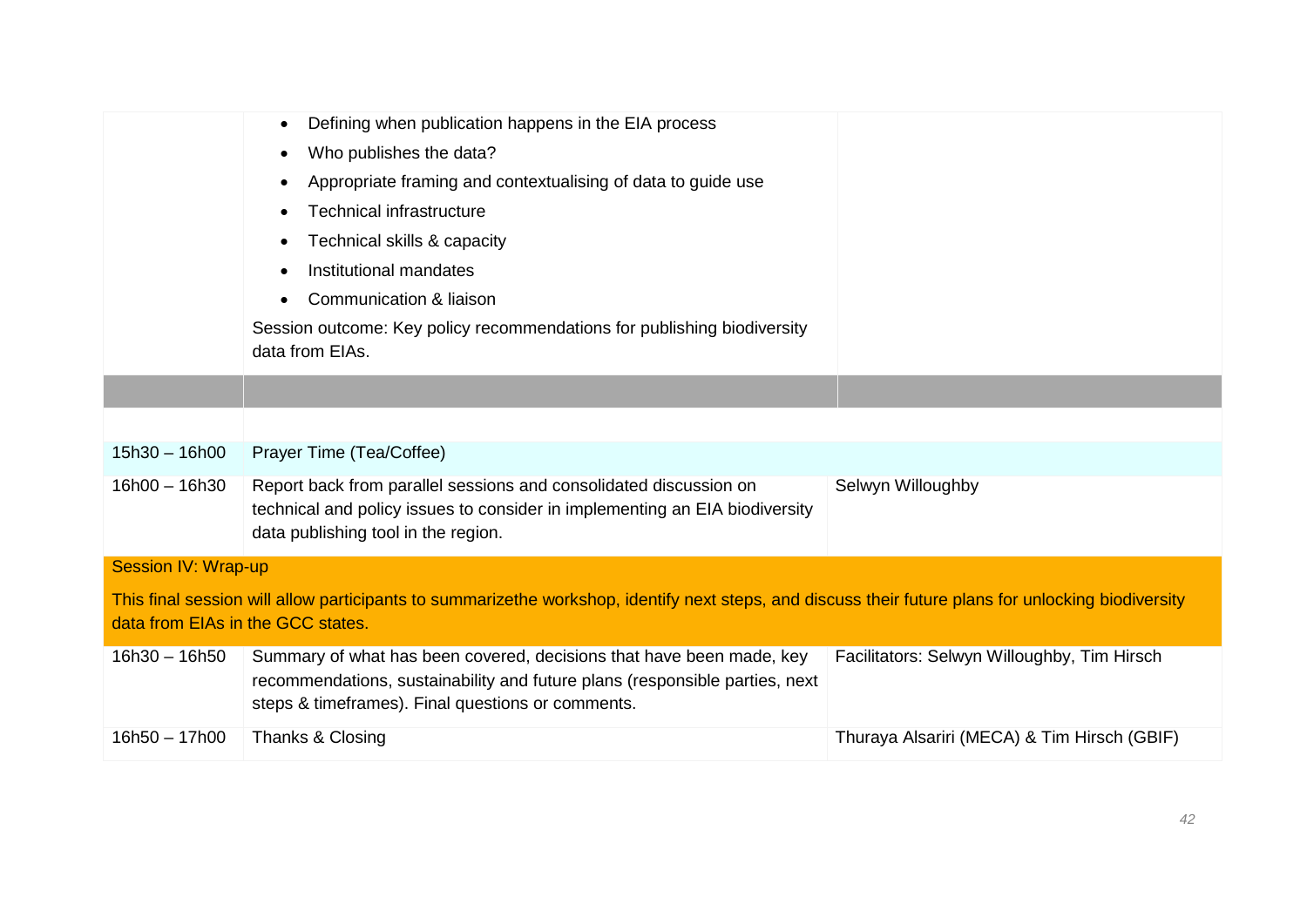

# **Annex 4: Participant list**

| Name                                         | Company                                                                                                                            |
|----------------------------------------------|------------------------------------------------------------------------------------------------------------------------------------|
| <b>PARTICIPANTS</b>                          |                                                                                                                                    |
| Izzat Ahmad Abu Humra                        | Ministry of Environment, Jordan                                                                                                    |
| Eng. Luma Abbas Al Mahroos (1st day<br>only) | The Supreme Council for the Environment, Bahrain                                                                                   |
| Dr. Ali Al-Lami                              | Private Environmental Expert & Consultant<br>Former Deputy Minister, Former Minister Adviser<br>for Iraqi Ministry of Environment. |
| Eng. Sameera Al Kandari                      | <b>Environment Public Authority, Safat</b>                                                                                         |
| Dr. Charlie Arnot                            | Fugro ERT                                                                                                                          |
| Sara Abo El Nour                             | <b>Hyder Consulting Middle East Limited</b>                                                                                        |
| Josh Smithson                                | <b>Gulf Ecology</b>                                                                                                                |
| Eng. Hazem H. Qawasmeh                       | RTI International                                                                                                                  |
| Dr Peter Normann Vangsbo                     | COWI                                                                                                                               |
| Mr. Fadi Elayyan                             | <b>RTI</b>                                                                                                                         |
| Eng. Manal Al Sakka                          | Ministry of State for Environmental affairs, Syria                                                                                 |
| Husameddin Mahmoud                           | EAD                                                                                                                                |
| Mr. Omar Ahmed Al Braiki                     | EAD                                                                                                                                |
| Dr Christopher Clarke                        | Al Safa Environmental & Technical Services LLC                                                                                     |
| Dr Nadiya Al Saadi                           | Oman Animal and Plant Genetic Resources Centre, The Research<br>Council                                                            |
| Salim Hussain Al Safran                      | Ministry of Environment Doha                                                                                                       |
| Ali Saleh Almerri                            | Ministry of Environment Doha                                                                                                       |
| Fatma Ali alkubaissi                         | Ministry of Environment Doha                                                                                                       |
| Maia S. Willson                              | Environment Society of Oman                                                                                                        |
| Khalid Ali Al-Rahbi                          | <b>MECA - Natural Reserves</b>                                                                                                     |
| Ahmed Salim Al-Amairi                        | <b>MECA - Natural Reserves</b>                                                                                                     |
| Saif Omar AL-Tobi                            | MECA - Biodiversity                                                                                                                |
| Haithem Said Al-Farqani                      | <b>MECA - Marine Environment Conservation</b>                                                                                      |
| Haitham Thabit Al-Marzooqi                   | MECA - Environmental Assessment Projects                                                                                           |
| Khamis Harib Al-Bulushi                      | <b>MECA</b>                                                                                                                        |
| <b>RESOURCE PERSONS</b>                      |                                                                                                                                    |
| Tim Hirsch                                   | <b>GBIF</b>                                                                                                                        |
| Siro Masinde                                 | <b>GBIF</b>                                                                                                                        |
| Selwyn Willoughby                            | Refleqt                                                                                                                            |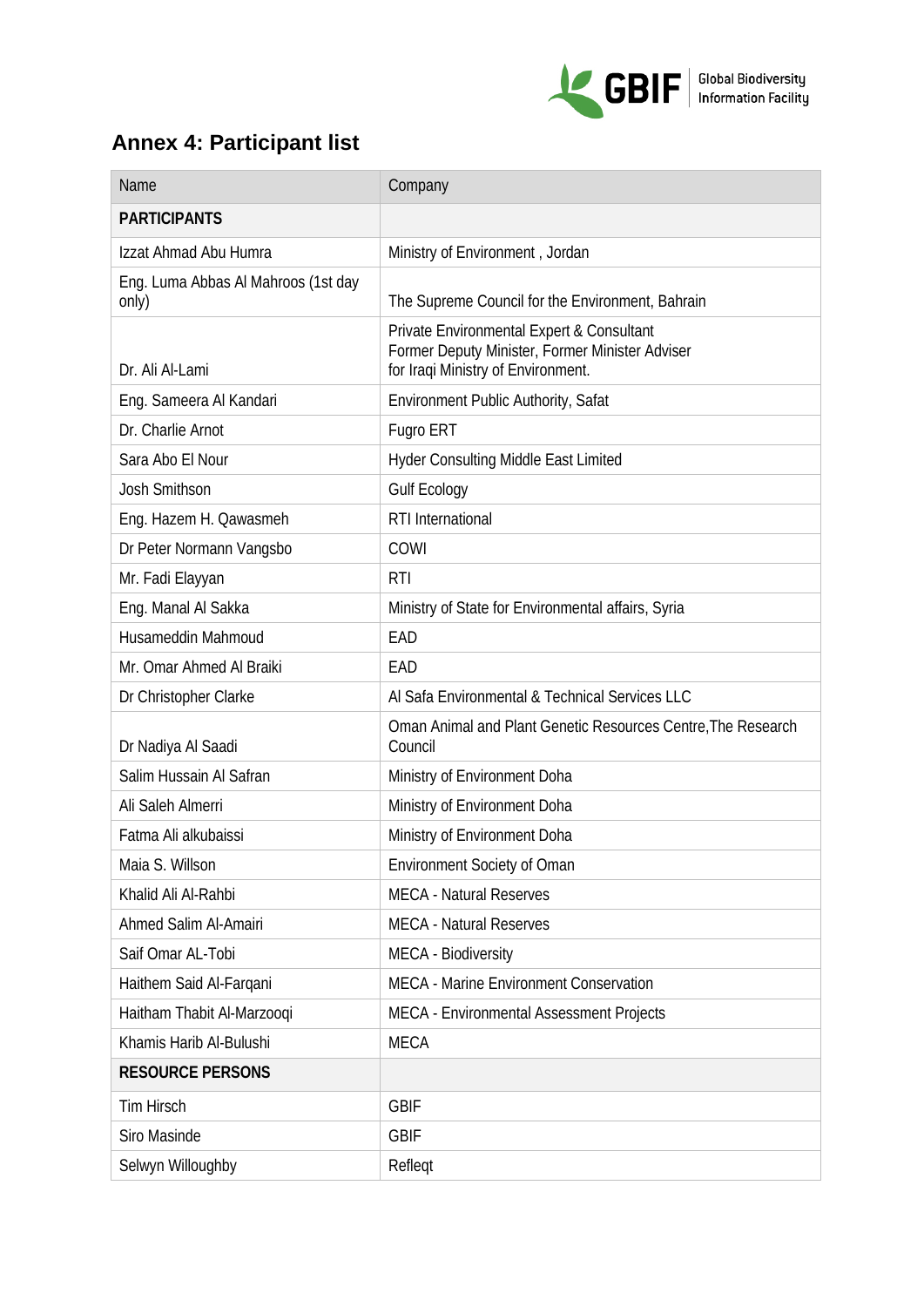

| <b>Reuben Roberts</b> | Reflegt                                   |
|-----------------------|-------------------------------------------|
| David Shorthouse      | Canadensys                                |
| Dianne Klaimi         | <b>UNEP</b>                               |
| Jane Glavan           | AGEDI                                     |
| Matt Jones            | UNEP-WCMC                                 |
| Anil Kumar            | EAD                                       |
| Simon Wilson          | <b>Five Oceans Environmental Services</b> |
| Suaad Al Harthi       | <b>Environment Society of Oman</b>        |
| Thuraya Alsariri      | <b>MECA</b>                               |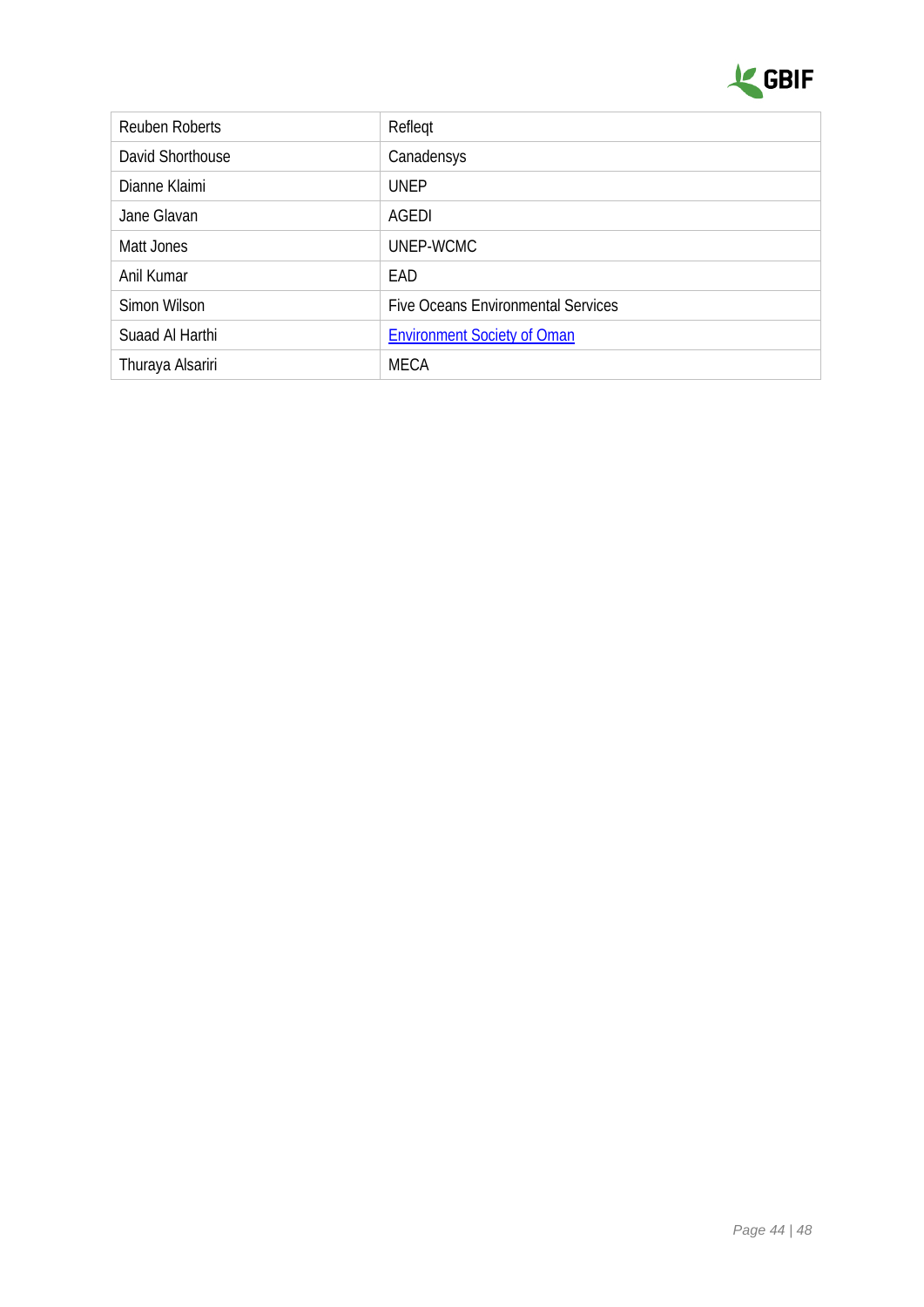

# **Annex 5: List of acronyms**

| <b>ADNOC</b>  | Abu Dhabi National Oil Company                                           |
|---------------|--------------------------------------------------------------------------|
| <b>AGEDI</b>  | Abu Dhabi Global Environmental Data Initiative                           |
| <b>BOL</b>    | <b>Barcode of Life</b>                                                   |
| <b>CBD</b>    | <b>Convention on Biological Diversity</b>                                |
| <b>CITES</b>  | Convention on International Trade in Endangered Species                  |
| <b>COL</b>    | Catalogue of Life                                                        |
| DwC-A         | Darwin Core Archive                                                      |
| EAD           | Environment Agency - Abu Dhabi                                           |
| <b>EAR</b>    | <b>Environmental Audit Reports</b>                                       |
| <b>EDD</b>    | Electronic Data Deliverable                                              |
| <b>EIA</b>    | <b>Environmental Impact Assessment</b>                                   |
| EML           | <b>Ecological Markup Language</b>                                        |
| EoE           | Eye on Earth                                                             |
| <b>EOL</b>    | Encyclopedia of Life                                                     |
| <b>GBIF</b>   | <b>Global Biodiversity Information Facility</b>                          |
| GCC           | <b>Gulf Cooperation Council</b>                                          |
| <b>GEO</b>    | Group on Earth Observations                                              |
| <b>IAIA</b>   | <b>International Association of Impact Assessors</b>                     |
| <b>IBAT</b>   | <b>Integrated Biodiversity Assessment Tool</b>                           |
| <b>IPBES</b>  | Intergovernmental Platform on Biodiversity and Ecosystem Services        |
| <b>IUCN</b>   | International Union for Conservation of Nature                           |
| <b>KMZ</b>    | Keyhole Markup Language (compressed file)                                |
| <b>MEA</b>    | <b>Multilateral Environmental Agreements</b>                             |
| <b>MECA</b>   | Ministry of Environment and Climate Affairs, Oman                        |
| <b>NBSAP</b>  | National Biodiversity Strategy and Action Plans                          |
| <b>SANBI</b>  | South African National Biodiversity Institute                            |
| <b>SBSSTA</b> | Subsidiary Body on Scientific, Technical and Technological Advice        |
| <b>SDG</b>    | Sustainable Development Goal                                             |
| <b>SEA</b>    | <b>Strategic Environmental Assessments</b>                               |
| TDWG          | Biodiversity Information Standards (was Taxonomic Data Working<br>Group) |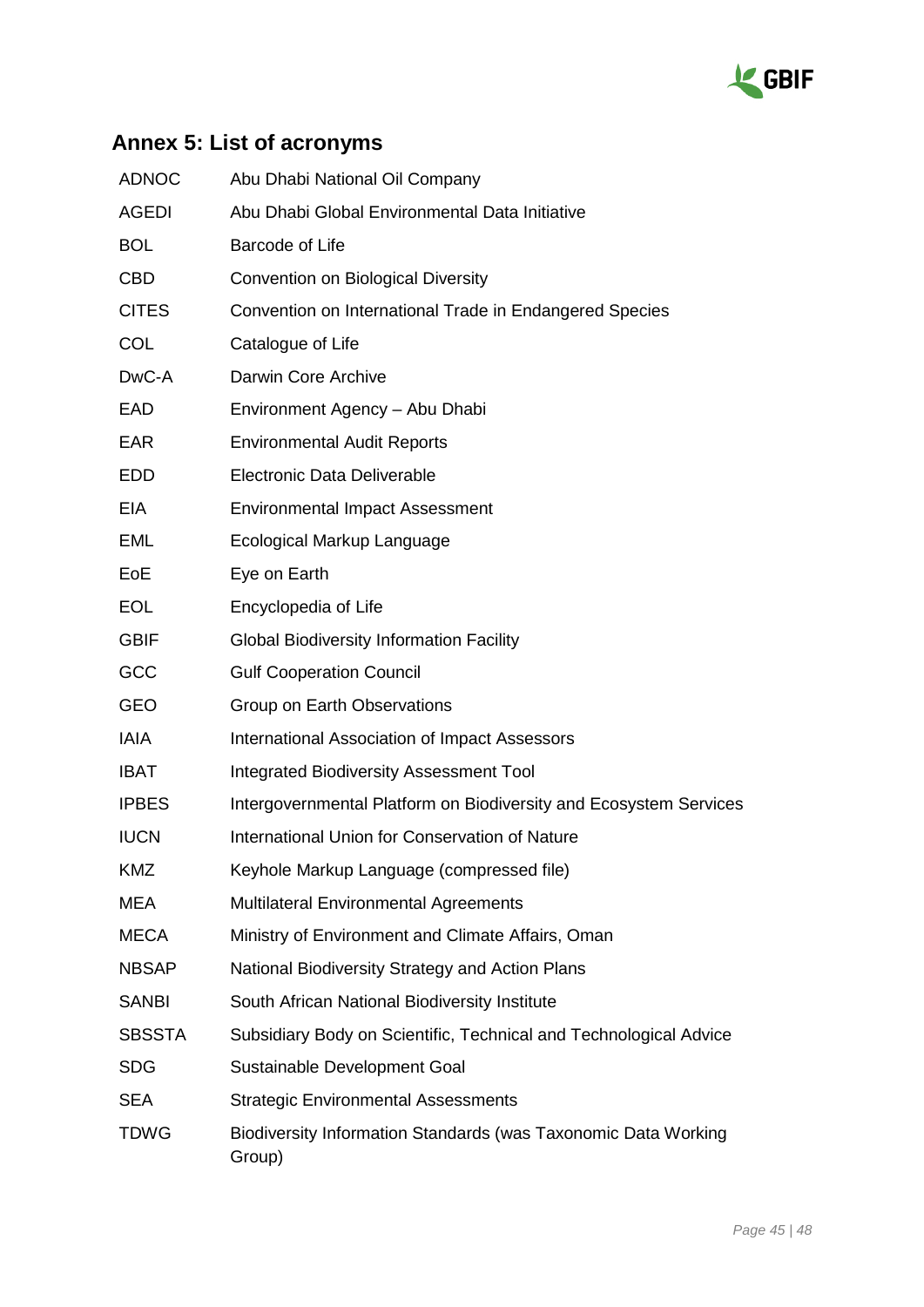

| <b>UAE</b>           | <b>United Arab Eminrates</b>                                                          |
|----------------------|---------------------------------------------------------------------------------------|
| UNEP-<br><b>ROWA</b> | United Nations Environment Programme Regional Office for West Asia                    |
| UNEP-<br><b>WCMC</b> | United Nations Environment Programme - World Conservation<br><b>Monitoring Centre</b> |
| WIL                  | Wildlife Institute of India                                                           |
| WRI                  | <b>World Resources Institute</b>                                                      |